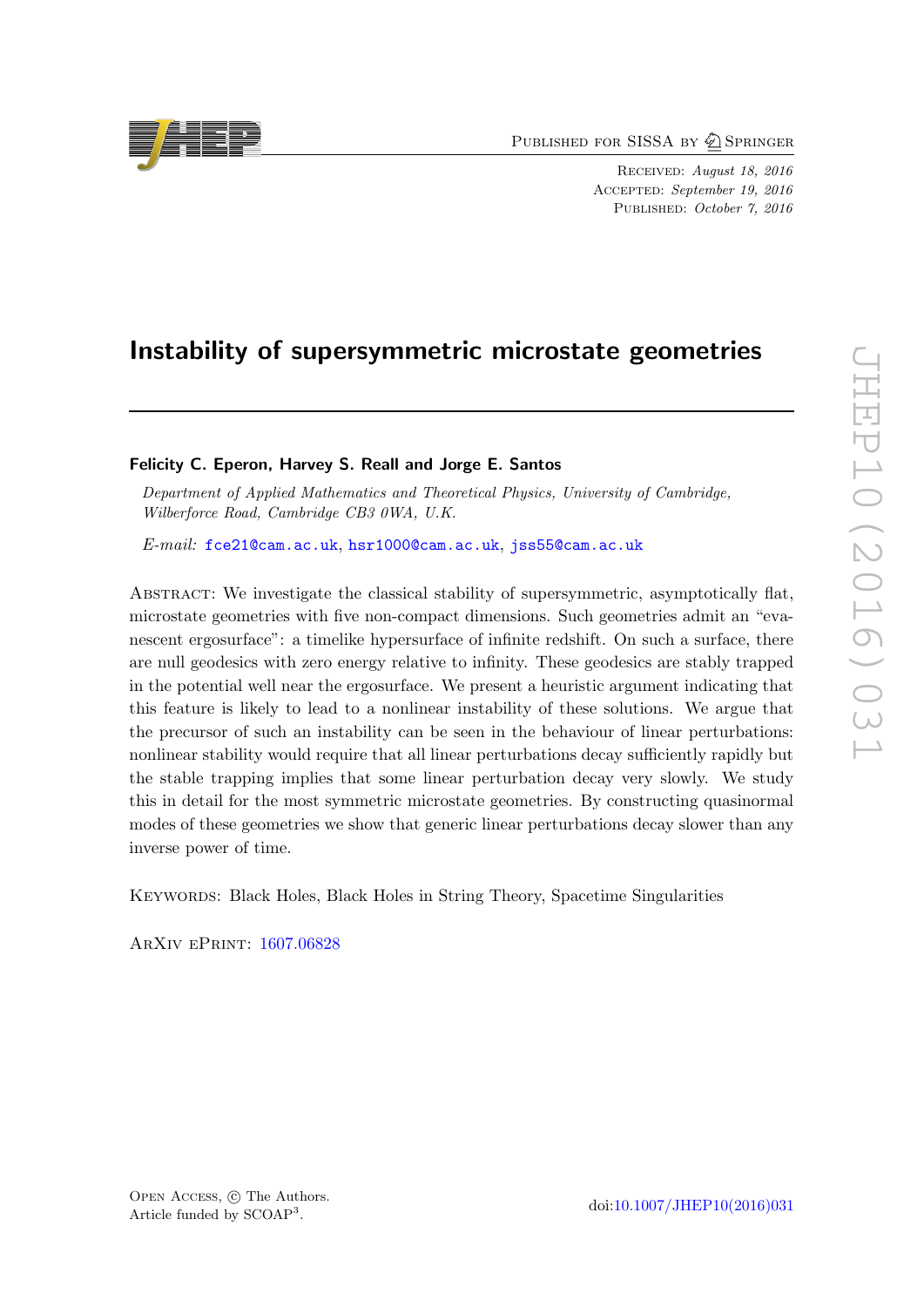# Contents

| 1        |                                  | Introduction                                                    | $\bf{2}$         |  |
|----------|----------------------------------|-----------------------------------------------------------------|------------------|--|
| $\bf{2}$ |                                  | Geodesics and stable trapping                                   | 6                |  |
|          | 2.1                              | Zero energy null geodesics                                      | $\boldsymbol{6}$ |  |
|          | 2.2                              | The 6d perspective                                              | $\overline{7}$   |  |
|          | 2.3                              | Stable trapping                                                 | 8                |  |
|          | 2.4                              | Heuristic argument for instability                              | 11               |  |
|          | 2.5                              | The energy functional                                           | 13               |  |
| $\bf{3}$ | 3-charge microstate geometries   |                                                                 | 16               |  |
|          | 3.1                              | Metric and charges                                              | 16               |  |
|          | 3.2                              | Evanescent ergosurface and zero energy null geodesics           | 17               |  |
| 4        | Quasinormal modes                |                                                                 | 19               |  |
|          | 4.1                              | Relation to null geodesics                                      | 19               |  |
|          | 4.2                              | Matched asymptotic expansion                                    | 20               |  |
|          |                                  | 4.2.1 Region 1: $y \ll \sqrt{\ell}$                             | 22               |  |
|          |                                  | 4.2.2 Region 2: $1 \ll y \ll l$                                 | 23               |  |
|          |                                  | 4.2.3 Region 3: $y \gg \sqrt{\ell}$                             | 23               |  |
|          |                                  | 4.2.4 Real part of the frequency                                | 24               |  |
|          |                                  | 4.2.5<br>Imaginary part of the frequency                        | <b>25</b>        |  |
|          | 4.3                              | Kaluza-Klein momentum scaling with $\ell$                       | <b>26</b>        |  |
|          |                                  | Asymptotic matching<br>4.3.1                                    | 26               |  |
|          | 4.4                              | Numerical determination of quasinormal modes                    | 28               |  |
|          |                                  | Method<br>4.4.1                                                 | 28               |  |
|          |                                  | 4.4.2<br>Results                                                | 30               |  |
|          | 4.5                              | Lower bound on decay rate                                       | 33               |  |
|          | A 2-charge microstate geometries |                                                                 | 35               |  |
|          |                                  | A.1 The metric                                                  | 35               |  |
|          |                                  | A.2 Evanescent ergosurface                                      | 36               |  |
|          |                                  | A.3 2-charge quasinormal modes                                  | 36               |  |
|          |                                  | A.3.1 2-charge matched asymptotic expansion                     | 36               |  |
|          |                                  | A.3.2 2-charge quasinormal mode frequencies scaling with $\ell$ | 38               |  |
|          |                                  | <b>B</b> Quasimode construction                                 | 38               |  |
|          |                                  |                                                                 |                  |  |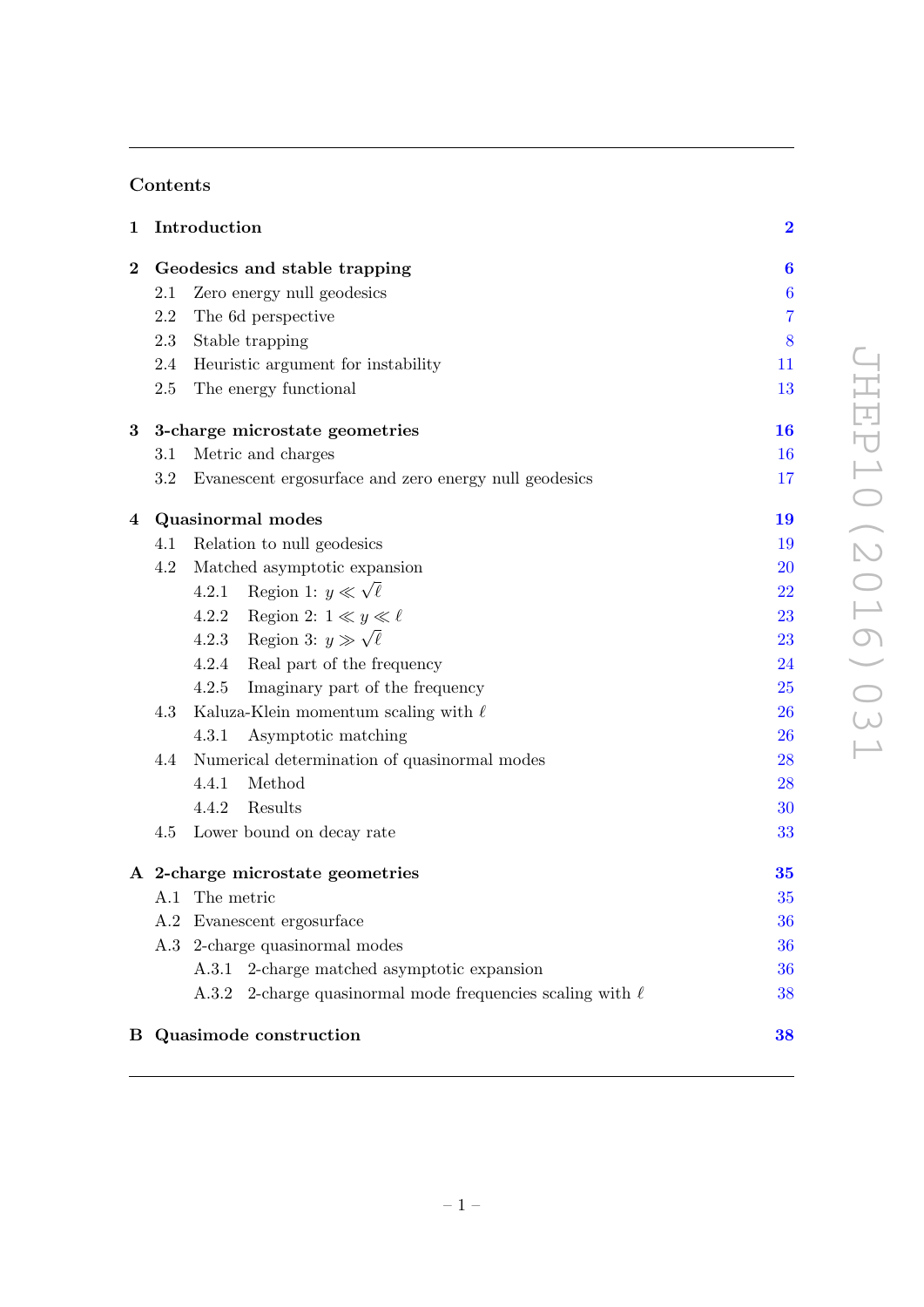#### <span id="page-2-0"></span>1 Introduction

Type IIB supergravity admits supersymmetric "microstate geometry" solutions  $[1-10]$  $[1-10]$ . These are asymptotically flat, geodesically complete, stationary solutions without horizons. Near infinity, they approach the product of 5 dimensional flat spacetime with 5 compact dimensions. Some of these solutions can be dimensionally reduced to give smooth solutions of 5d supergravity. In 5d, the stationary Killing vector field  $V$  is timelike everywhere except on a certain timelike hypersurface, where is it is null. This surface has infinite redshift relative to infinity, and has been called an "evanescent ergosurface" [\[11\]](#page-40-2).

A natural question is whether these spacetimes are classically stable. This has been investigated for non-supersymmetric microstate geometries, which can have a genuine ergoregion, where V becomes spacelike  $[12]$ . Such geometries have been shown to be unstable  $[13]$ : linear perturbations localized in the ergoregion can have negative energy and there exist modes which grow exponentially in time. In the supersymmetric case, linear perturbations have non-negative energy, which excludes exponential growth so one might expect stability.

A simple argument suggests that supersymmetric microstate geometries actually have a nonlinear instability. The argument is based on the existence of the evanescent ergosurface. As we shall explain, on an evanescent ergosurface, V is tangent to affinely parameterized null geodesics with zero energy. These geodesics are at rest relative to infinity so they are resisting the frame-dragging effect caused by the rotation of the geometry. Hence they can be regarded as carrying angular momentum opposed to that of the background spacetime. These geodesics are "trapped" in the sense that they remain in a finite region of space, i.e., they do not disperse. Trapping occurs in other situations, e.g., at the photon sphere of a Schwarzschild black hole. However, in the Schwarzschild case, the trapping is unstable: if one perturbs the geodesic then it will escape to infinity or fall into the black hole. At an evanescent ergosurface the trapping is stable because the geodesics sit at the bottom of a gravitational potential well.

Now consider perturbing the spacetime by adding an uncharged massive particle (or a tiny black hole) near to the evanescent ergosurface. If we neglect backreaction then the particle moves on a geodesic. However, if we couple it to supergravity fields then it will gradually radiate energy and angular momentum through its coupling to gravitational radiation (and other massless fields). Hence it will gradually lose energy and its trajectory will approach a geodesic which minimizes the energy. But these trajectories are precisely the zero-energy null geodesics tangent to  $V$  on the evanescent ergosurface. Hence the trajectory of our particle will approach one of these trapped null geodesics. It will have very small energy as measured at infinity. However, since the massive particle is now following an almost null trajectory, the energy measured by a local observer will be enormous. Hence its backreaction on the geometry will be large. This strongly suggests an instability.

What would be the endpoint of such an instability? The instability involves removing angular momentum from the microstate geometry via radiation. This will tend to shrink the evanescent ergosurface. An obvious candidate endpoint is an almost supersymmetric black hole with the same conserved charges as the microstate geometry, but different angular momenta. This could be a near-extremal BMPV black hole [\[14\]](#page-40-5) or black ring [\[15\]](#page-40-6).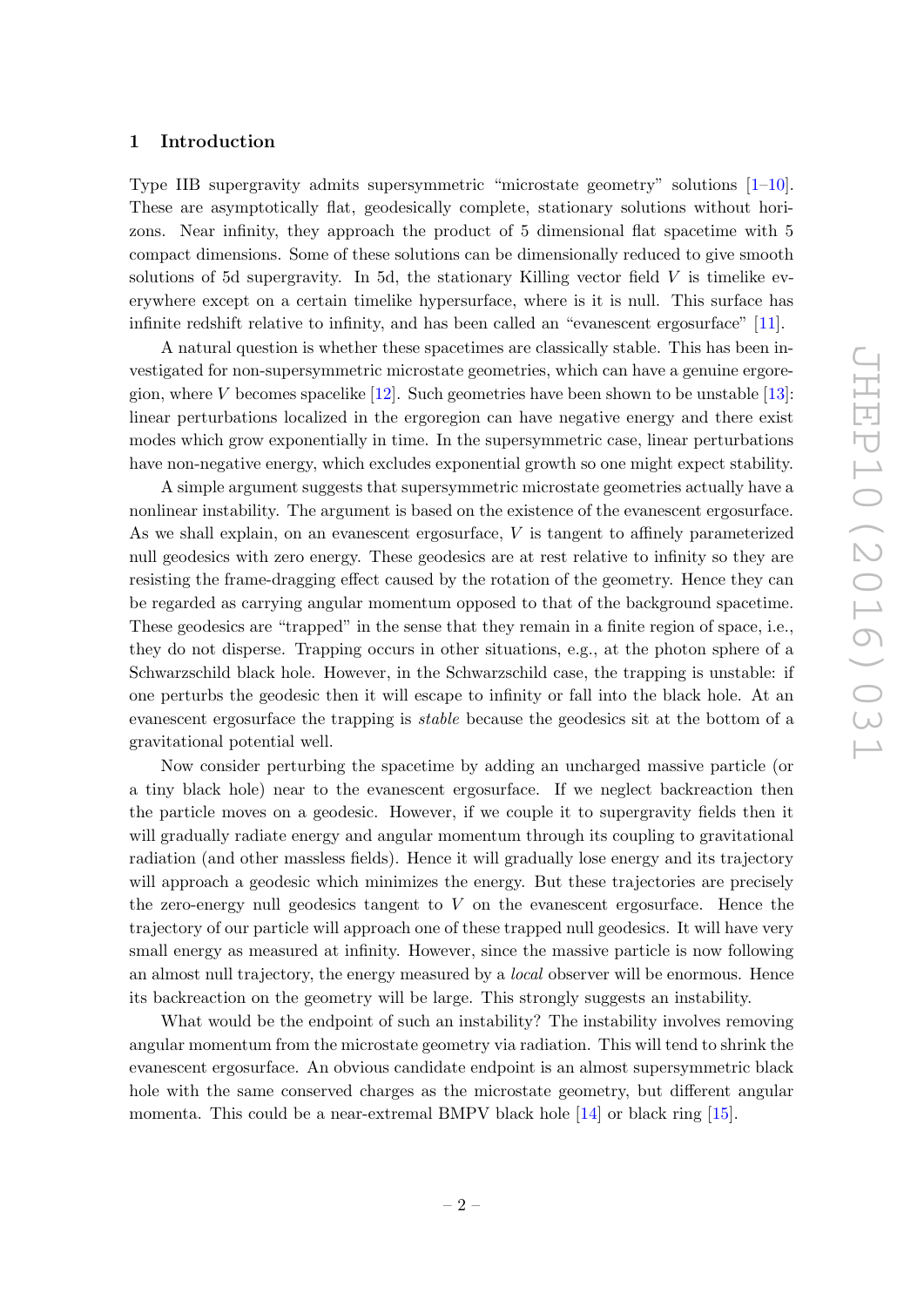This heuristic argument for instability involves a massive particle. Is there also an instability involving only massless supergravity fields? Our argument relied on the fact that the particle can radiate, i.e., interactions are important. This suggests that a corresponding instability in supergravity will be a nonlinear effect, which makes demonstrating its existence difficult. But it is easy to see why the presence of an evanescent ergosurface makes nonlinear stability unlikely, as we will now explain.

Proofs of nonlinear stability, e.g., the stability of Minkowski spacetime [\[16\]](#page-40-7), involve first establishing that solutions of the *linearized* problem decay sufficiently rapidly. This decay occurs via dispersion to infinity (or across a black hole horizon). Without sufficiently fast decay in the linearized problem there is no reason to expect stability in the nonlinear problem. For example, in anti-de Sitter spacetime (AdS), linear perturbations do not decay. This led to the conjecture that AdS suffers from a nonlinear instability [\[17\]](#page-40-8). Such an instability was subsequently discovered numerically [\[18\]](#page-41-0).

Supersymmetric microstate geometries are asymptotically flat, so it is possible for linear perturbations to disperse to infinity. However, the presence of the evanescent ergosurface implies that generic linear perturbations decay very slowly because of the stable trapping. To discuss this in more detail, we note first that there exist decoupled linear perturbations that behave like a massless scalar in these geometries [\[19\]](#page-41-1). Therefore we will consider the behaviour of a massless scalar field, i.e., the wave equation. Using geometric optics, one can construct low energy, spatially localized, solutions of the wave equation describing wavepackets propagating along the zero energy null geodesics [\[20\]](#page-41-2). These can decay by dispersion to infinity but, because of the stable trapping, this involves tunnelling through a potential barrier and so the decay will be very slow. This has been studied in detail for other examples of spacetimes with stable trapping, namely anti-de Sitter black holes [\[21\]](#page-41-3) and "ultracompact" neutron stars (stars with a photon sphere) [\[22\]](#page-41-4). In both cases, it has been shown that the stable trapping implies that the late time decay is generically as an inverse power of log t where t labels a foliation by spacelike surfaces such that  $\partial/\partial t$ is Killing. (This can be contrasted with the power-law decay of waves in asymptotically flat black hole spacetimes.)

This slow decay presents a serious problem for attempts to prove stability for a *nonlinear* equation. Even  $t^{-1}$  decay, (as for the linear wave equation in 4d Minkowski space) is problematic, and will generically lead to solutions which blow up in finite time [\[23\]](#page-41-5), unless certain conditions are placed on the nonlinearities. An example of such a condition is the "null condition" [\[24\]](#page-41-6). Physically, this condition prohibits interactions between wave packets which are travelling in the same null direction, so, although these waves may remain close to each other for a long time, they cannot interact in order to produce a singularity. It is sometimes possible to replace this condition with a weaker one (the "weak null condition" [\[25\]](#page-41-7)) and still obtain global solutions [\[26\]](#page-41-8). Indeed one can prove the nonlinear stability of Minkowski spacetime this way [\[25\]](#page-41-7).

Given the difficulties already encountered when linear waves decay at a rate  $t^{-1}$ , slower rates appear particularly troubling. In the case where these rates are related to the phenomenon of stable trapping, the physical mechanism underlying the null condition also appears to be absent: waves can be localised along different null directions, but still in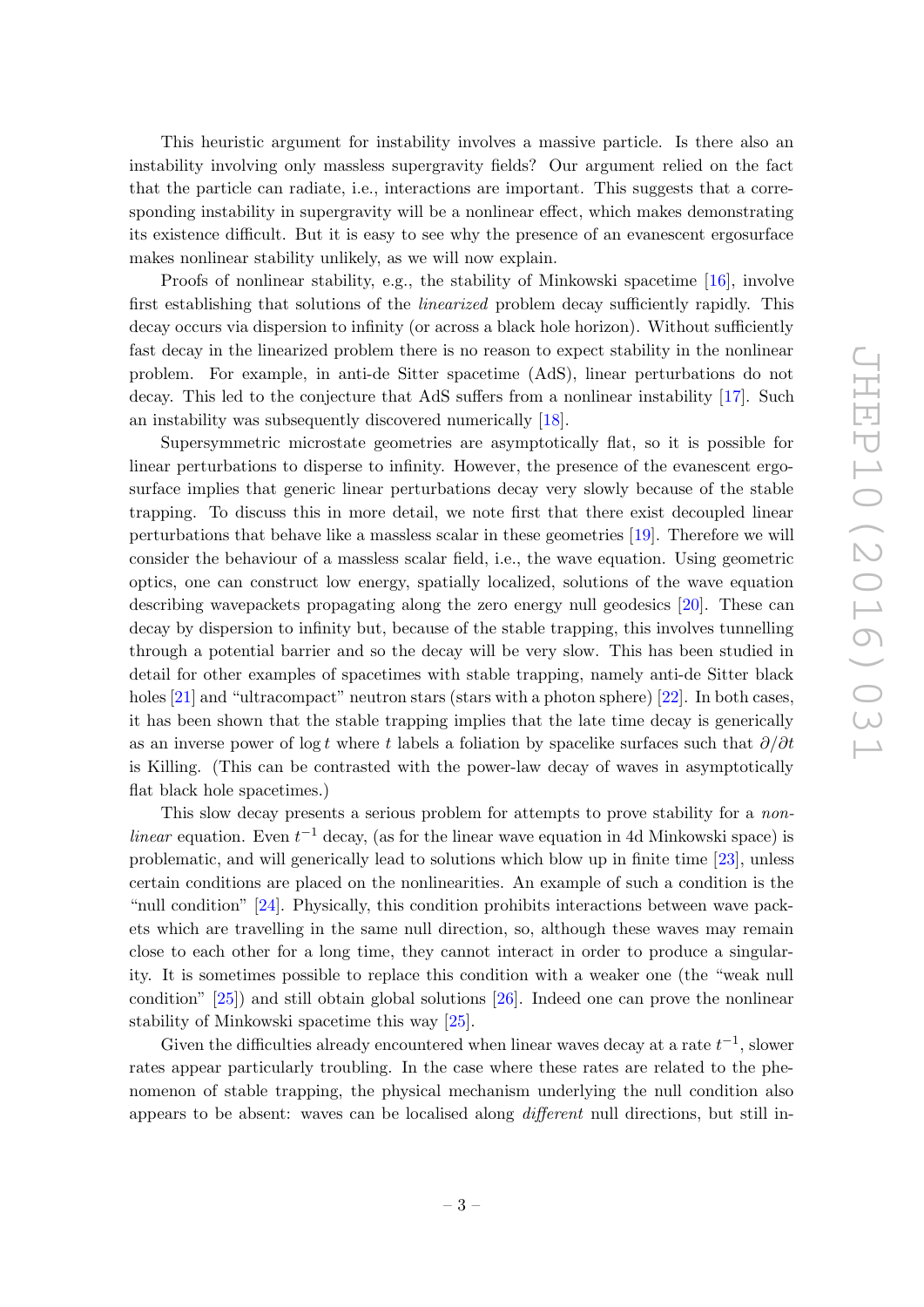teract for a long time. This appears particularly dangerous in the case where the stable trapping is "local", i.e., confined to a finite region of space, as in microstate geometries and ultracompact stars.<sup>[1](#page-4-0)</sup>

For supersymmetric microstate geometries, the stable trapping appears worse than the other two examples just discussed because the associated null geodesics have zero energy. For the wave equation, the corresponding statement is that the energy degenerates on the evanescent ergosurface, so that smallness of the energy does not imply smallness of the gradient of the field there. This means that standard methods for establishing boundedness of solutions of the wave equation do not work. So even proving linear stability of the wave equation in these geometries is non-trivial. Even if linear stability can be established, we expect the decay of linear perturbations will be at least as slow as the examples of stable trapping just mentioned, which is far too slow for establishing nonlinear stability.

In the discussion so far we have concentrated on microstate geometries from the 5d perspective. However, such geometries are often best viewed as solutions in 6 dimensions, with a compact Kaluza-Klein circle (indeed some geometries are smooth in 6d but not in 5d). We explain below how to define the evanescent ergosurface from the 6d perspective. We will also investigate the trapping in 6d. Surprisingly, we find that for any supersymmetric microstate geometry, there is a stably trapped null geodesic passing through *every* point of the 6d spacetime, i.e., not just points on the evanescent ergosurface. Away from the ergosurface, these correspond to BPS charged particle trajectories in 5d. In this paper, we will focus mainly on the stable trapping on the evanescent ergosurface.

To gain some understanding of the behaviour of geodesics and linear perturbations of microstate geometries, we will study in detail two classes of solutions. In section [3](#page-16-0) we study the 3-charge microstate geometries of ref.  $[6]$ . In appendix [A](#page-35-0) we study the maximally rotating 2-charge microstate geometries of ref. [\[2\]](#page-40-10). These solutions are special because they have extra symmetries which enable the geodesic equation or wave equation to be separated and reduced to ODEs. We will show that there are families of quasinormal modes which are localized around the stably trapped zero energy null geodesics on  $S$ , and which decay very slowly. We construct these modes using a matched asymptotic expansion valid for large "total angular momentum" quantum number  $\ell \gg 1$ , with the result that these modes have frequency

$$
\omega \approx \omega_R - i\beta e^{-2\ell \log \ell} \tag{1.1}
$$

where  $\omega_R$  and  $\beta > 0$  are constants that are independent of  $\ell$  to leading order. There are also quasinormal modes localized around the stably trapped null geodesics away from  $S$ , with Im  $\omega \sim -\exp(-\ell \log \ell)$ . These results are for  $\ell \gg 1$  but we have also constructed such quasinormal modes numerically, and find that they decay very slowly even at small  $\ell$ .

We can compare this result with the behaviour of quasinormal modes for AdS black holes [\[28,](#page-41-9) [29\]](#page-41-10) or ultracompact stars [\[30\]](#page-41-11). There are two important differences. First, in these examples  $\omega_R$  is proportional to  $\ell$  at large  $\ell$  whereas in our case,  $\omega_R$  does not scale

<span id="page-4-0"></span><sup>&</sup>lt;sup>1</sup>It is conceivable that the stable trapping may be less of a problem for the example of AdS black holes because there the trapping occurs at infinity. Ref. [\[27\]](#page-41-12) argues that such spacetimes will be nonlinearly stable.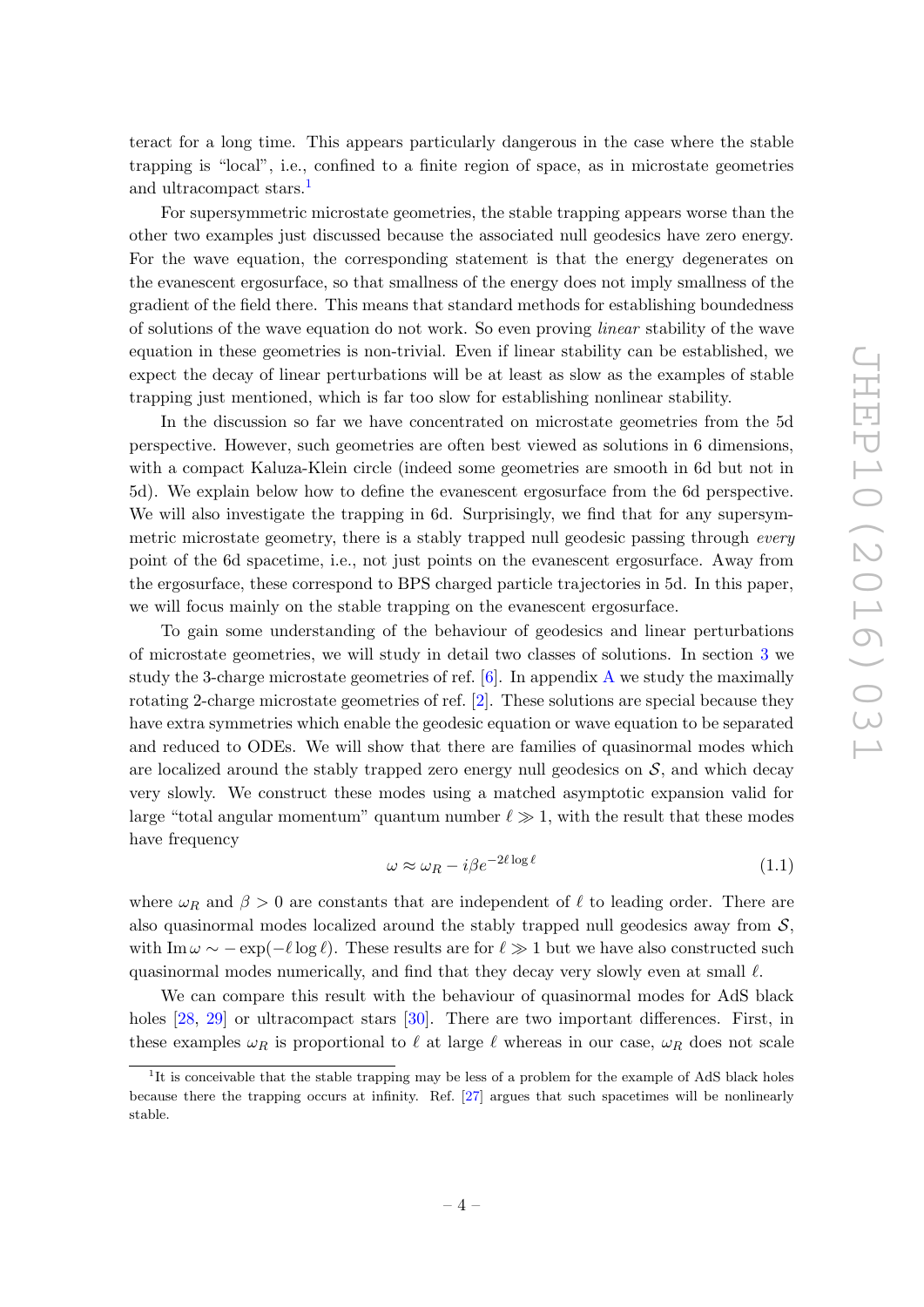with  $\ell$ . This is closely related to the fact that the associated null geodesics have zero energy. Second, for AdS black holes or ultracompact stars, the imaginary part of the frequency of the most slowly decaying quasinormal modes is of the form  $e^{-\gamma \ell}$  (for some  $\gamma > 0$ ) whereas we have  $e^{-2\ell \log \ell}$ . Hence, in our case, the decay of quasinormal modes is slower than in these other examples of stable trapping. We will explain below why this behaviour of the quasinormal modes implies that generic perturbations decay slower than for AdS black holes or ultracompact stars, and therefore cannot exhibit power law decay. A rigorous result proving this slow decay will appear in a companion paper [\[31\]](#page-41-13).

Our construction of the quasinormal modes exploits the special properties of these particular microstate geometries. However, since these modes are localized around the zero energy null geodesics, we expect that the slow decay of these quasinormal modes is a generic feature of spacetimes with an evanescent ergosurface, and hence our conclusion on the slow decay of generic perturbations should apply to any such spacetime.

Note that the slowest decaying modes are those with the largest angular frequency. This suggests that the nonlinear instability of such geometries will be a short-distance effect, perhaps involving the formation of tiny (uncharged) black holes, as in the AdS instability. Such black holes would then behave as massive particles, accelerate to the speed of light and cause a large backreaction, perhaps triggering collapse of the evanescent ergosurface, with the solution finally settling down to an almost BPS black hole solution with the same conserved charges as the microstate geometry, but different angular momenta.

The "fuzzball proposal" conjectures that supersymmetric microstate geometries provide a geometrical description of certain quantum microstates of supersymmetric black holes [\[32\]](#page-41-14). It is therefore interesting to compare whether the decay of linear waves in a microstate geometry resembles the decay for a supersymmetric black hole. For a supersymmetric black hole, waves are expected to decay as an inverse power law of time at late time outside the horizon. This has been proved for the extremal Reissner-Nordstrom spacetime [\[33,](#page-41-15) [34\]](#page-41-16). The slowest decaying modes are those with the lowest angular frequency. However, for a microstate geometry, the stable trapping implies that the decay is slower than any inverse power law, and the slowest decaying modes are those with the highest angular frequency. Hence there is a qualitative differences between the behaviour of linear waves in microstate geometries and in supersymmetric black hole geometries.

Another family of spacetimes with an evanescent ergosurface are supersymmetric "black lens" solutions [\[35,](#page-41-17) [36\]](#page-42-0). A black lens is a black hole with an event horizon of lens space topology. These solutions have an evanescent ergosurface outside the event horizon. Other examples of solutions with this property are obtained by superposing black holes with microstate geometries [\[37\]](#page-42-1). Our heuristic particle argument for instability may not apply to these solutions because the particle can fall across the horizon. However, the presence of the evanescent ergosurface implies that it is likely that all of these solutions will exhibit slow decay of linear perturbations and a corresponding nonlinear instability.

To define the evanescent ergosurface we need a Kaluza-Klein symmetry in 6d. It has been argued that there exist microstate geometries without such a symmetry [\[38\]](#page-42-2). (See also ref. [\[39\]](#page-42-3) and references therein.) In such geometries one cannot define an evanescent ergosurface. Nevertheless, as we will explain, we expect such geometries to admit stably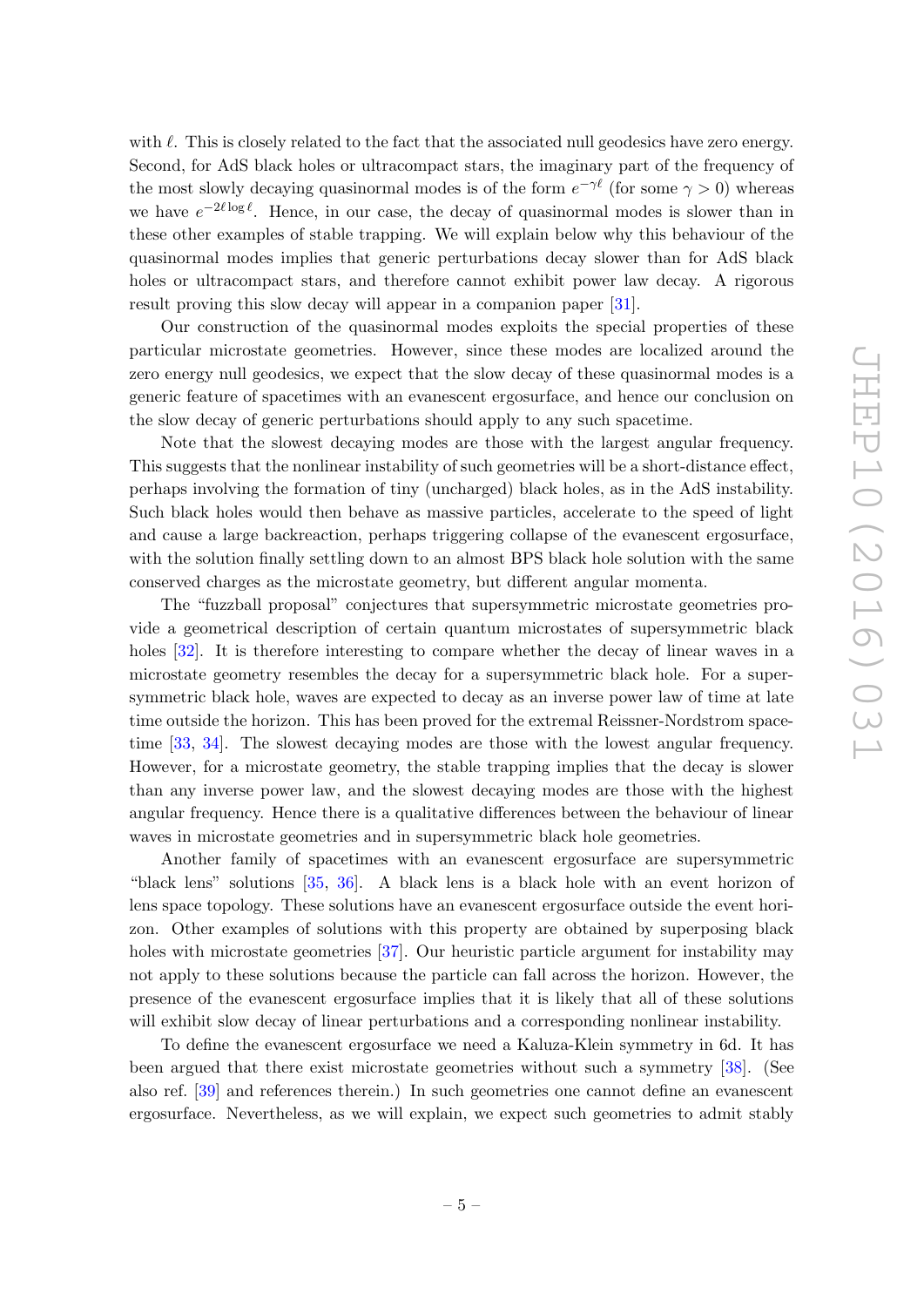trapped null geodesics through every point of the spacetime. Hence we expect that such geometries will suffer from slow decay of linear perturbations and a corresponding nonlinear instability.

This paper is organized as follows. In section [2](#page-6-0) we review the notion of an evanescent ergosurface in 5d and 6d and show that such a surface is ruled by zero energy null geodesics. For supersymmetric microstate geometries we prove that these geodesics exhibit stable trapping. We also show that a 6d microstate geometry has a stably trapped null geodesic through every point of the spacetime. We elaborate on our heuristic argument for why these geometries are unstable. We then explain why the evanescent ergosurface presents a problem for proving linear stability of these geometries. Even if this problem can be overcome, we argue that the methods required will not extend to the nonlinear problem. In section [3](#page-16-0) we discuss in detail the 3-charge microstate geometries of ref. [\[6\]](#page-40-9). In section [4](#page-19-0) we determine quasinormal modes of these geometries in two ways: first using a matched asymptotic expansion (valid for large  $\ell$ ), and then using numerical methods (for general  $\ell$ ). We then explain why the properties of these quasinormal modes imply that generic linear perturbations must decay very slowly, in particular they cannot exhibit power-law decay. Appendix [A](#page-35-0) performs quasinormal mode calculations for the 2-charge microstate geometries of ref. [\[2\]](#page-40-10).

# <span id="page-6-0"></span>2 Geodesics and stable trapping

#### <span id="page-6-1"></span>2.1 Zero energy null geodesics

Supersymmetric solutions of 5d supergravity admit a non-spacelike Killing vector field V which approaches a standard time translation at infinity. In a 5d microstate geometry spacetime, V is timelike everywhere except on the evanescent ergosurface: a timelike hypersurface  $S$ , on which V is null. In fact supersymmetry implies that there exists a scalar f such that  $[40]$ 

$$
V^2 = -f^2 \tag{2.1}
$$

and S is given by  $f = 0$ . Since V is Killing, it preserves S, i.e., V is tangent to S. It is easy to see that V is tangent to affinely parameterized null geodesics on  $\mathcal{S}$  [\[41\]](#page-42-5):

<span id="page-6-3"></span>
$$
V^b \nabla_b V_a = -V^b \nabla_a V_b = -(1/2) \nabla_a (V^2)
$$
\n
$$
(2.2)
$$

and the r.h.s. vanishes on S because  $V^2$  has a second order zero on S. Hence V is tangent to affinely parameterized null geodesics on  $S<sup>2</sup>$  $S<sup>2</sup>$  $S<sup>2</sup>$ . The conserved energy of a timelike or null geodesic with momentum  $P^a$  is

$$
E = -V \cdot P \ge 0\tag{2.3}
$$

where the inequality follows because  $V$  is non-spacelike and  $V, P$  are both future-directed. Since V is null on S, it follows that V is tangent to *zero energy* null geodesics on S. Furthermore, these are the only causal curves with zero energy: away from S, V is

<span id="page-6-2"></span><sup>&</sup>lt;sup>2</sup>Note that this is *not* true for a general ergosurface (e.g. in the Kerr spacetime), when  $V^2$  has only a first order zero and so the r.h.s. is non-zero and orthogonal to  $S$  hence V is non-geodesic in that case.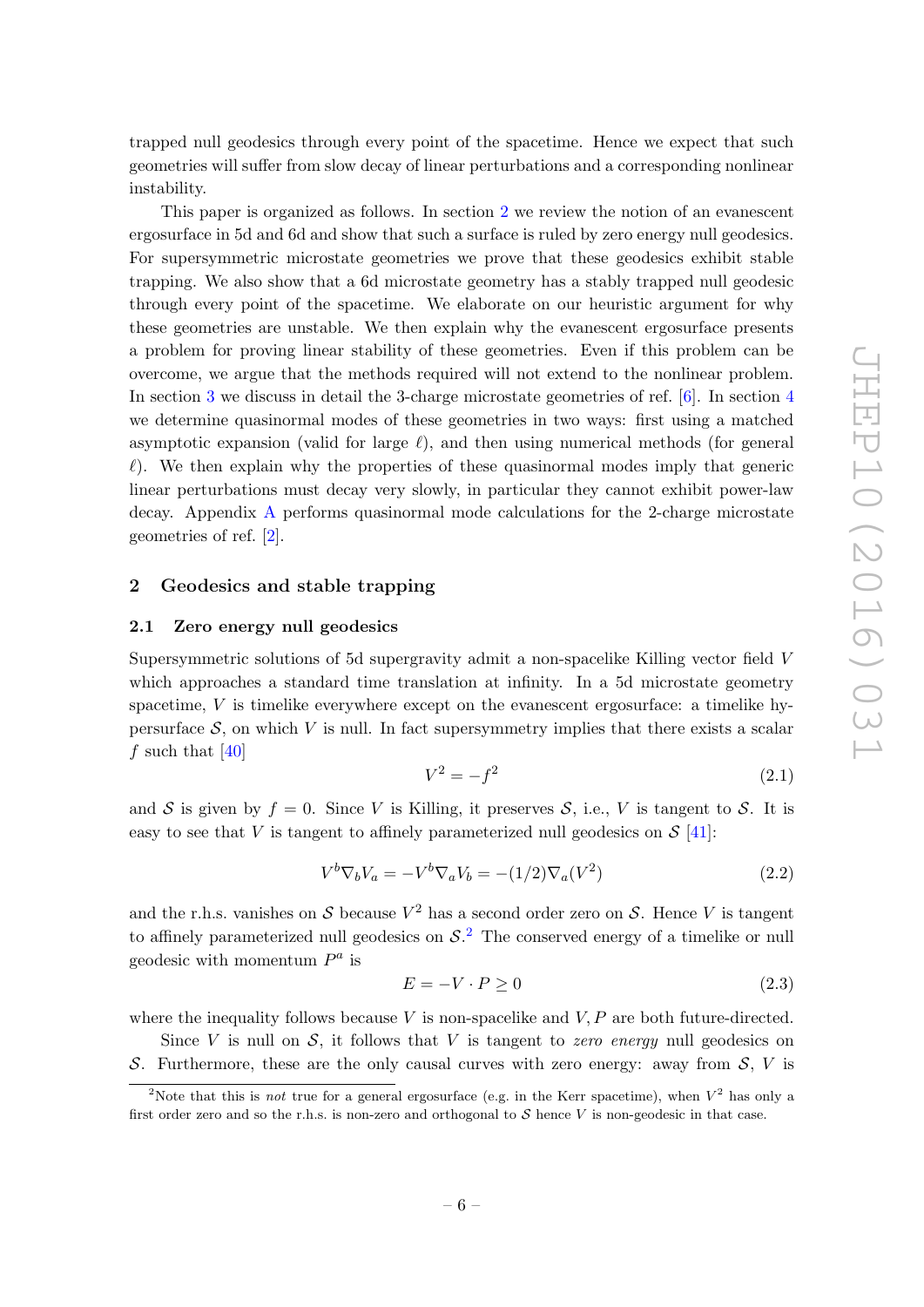timelike so  $E = 0$  would imply that P is spacelike whereas on  $S, E = 0$  implies that P is tangent to  $V$ .

Microstate geometries carry non-zero angular momentum. Since V approaches a standard time translation at infinity, a particle following an orbit of  $V$  does not rotate w.r.t. to infinity, i.e., it has zero angular velocity. This means that the particle is resisting the frame-dragging effect arising from the rotation of the spacetime geometry. In this sense, the zero energy null geodesics can be regarded as having angular momentum opposite in sign to the angular momentum of the background geometry. If the microstate geometry has appropriate rotational symmetries then one can use these to define conserved angular momenta for geodesics; we will see below that at least one of the angular momenta of the zero energy null geodesics has opposite sign to that of the background.

#### <span id="page-7-0"></span>2.2 The 6d perspective

Sometimes it is more convenient to discuss microstate geometries in 6d rather than 5d. In particular, this is the case for 2-charge microstate geometries, and the 3-charge geometries of ref.  $[6]$ , which are regular in 6d but not in 5d. Therefore we will need to discuss how S is defined in 6d.

The 5d Killing field  $V$  is the Kaluza-Klein reduction of a 6d Killing field, which we will also call V. Supersymmetry implies that V is globally null w.r.t. the 6d metric  $[42]$ . It can be written as  $V = T + Z$  where T and Z are commuting Killing vector fields, Z is the spacelike "Kaluza-Klein" Killing vector field (i.e. the 5d metric is obtained from the 6d metric by projecting orthogonally to  $Z$  and rescaling) and, near infinity,  $T$  is timelike and canonically normalized.

V is null in 5d if, and only if, it is orthogonal to Z in 6d. Hence, in 6d, S can be defined as the locus where V is orthogonal to Z. On  $S$  we therefore have (using the fact that  $V$  is null)

$$
T^2 = Z^2 = -T \cdot Z \tag{2.4}
$$

For 2-charge microstate geometries, which do not correspond to regular 5d solutions,  $\mathcal{S}$  is a 2d timelike submanifold on which  $Z$  vanishes (and hence  $T$  is null). For 3-charge microstate geometries,  $S$  is a timelike hypersurface in 6d (i.e. codimension 1). In the 3-charge case, Z is non-vanishing on S so the above equations imply that T is spacelike on S. Since T generates time translations in 6d, it follows that there is a genuine ergoregion present in 6d (this has been noticed before [\[12\]](#page-40-3)).

In 6d, since  $V$  is globally null, it is everywhere tangent to affinely parameterized null geodesics. We use T to define the energy of geodesics in 6d:  $E_6 = -T \cdot P$  where P is the momentum of the geodesic. We define the Kaluza-Klein momentum as  $p = Z \cdot P$ . We can use  $-V \cdot P \ge 0$  to obtain<sup>[3](#page-7-1)</sup>  $E_6 \ge p$ . Hence the 6d energy is bounded below despite the presence of the ergoregion. Since  $V \cdot Z = 0$  on S it follows that the null geodesics on S with tangent V have zero Kaluza-Klein momentum  $p = 0$  as well as zero 6d energy  $E_6 = 0$ .

<span id="page-7-1"></span><sup>&</sup>lt;sup>3</sup>In the 2-charge microstate geometries,  $V' = T - Z$  is also a globally null Killing vector field, which implies  $E_6 \geq |p|$ .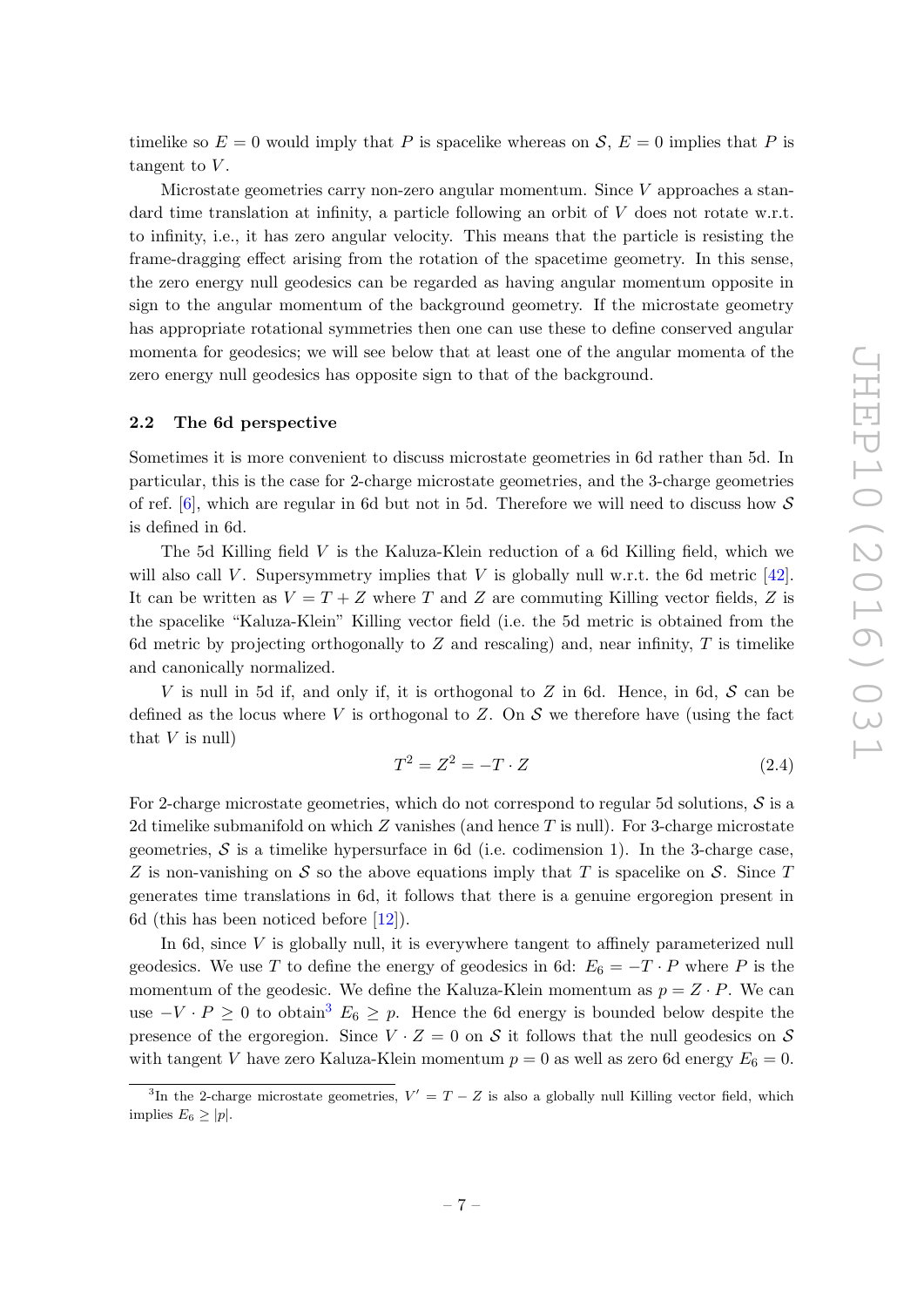#### <span id="page-8-0"></span>2.3 Stable trapping

A geodesic is trapped if it "remains within a bounded region of space". Clearly this is true for the zero energy null geodesics on  $\mathcal S$  discussed above. We will now show that the null geodesics on  $S$  tangent to V are *stably* trapped in the sense that initially nearby null geodesics remain nearby. This is intuitively obvious since these geodesics minimize the energy; we will now see it explicitly using the geodesic deviation equation (i.e. Jacobi fields). We will also show that *all* null geodesics with tangent  $V$  are stably trapped in a 6d supersymmetric microstate geometry, hence there exists a stably trapped null geodesic through every point of the spacetime.

We will first consider a more general situation of d-dimensional spacetime admitting a Killing vector field V. We define  $\mathcal T$  to be the locus where  $V^2$  is extremized, i.e., where  $\nabla_a(V^2) = 0$ . Using Killing's equation as in [\(2.2\)](#page-6-3) we then have  $V^b \nabla_b V^a = 0$  on T. Since V must be tangent to  $\mathcal{T}$ , we have a family of affinely parameterized geodesics on  $\mathcal{T}$  with tangent  $V$ .

Let  $\gamma$  denote one of the geodesics on  $\mathcal T$  with tangent V. Consider a 1-parameter family of affinely parameterized geodesics which contains  $\gamma$  [\[43\]](#page-42-7). Let  $X^a$  denote the tangent vector to these geodesics, and  $Y^a$  a deviation vector within this family, i.e.,  $\mathcal{L}_X Y = 0$ . On  $\gamma$  we have  $X^a = V^a$ . We want to determine how  $Y^a$  behaves along  $\gamma$ . The geodesic deviation equation gives

$$
(\nabla_V \nabla_V Y^a)|_{\gamma} = (\nabla_X \nabla_X) Y^a|_{\gamma} = R^a{}_{bcd} X^b X^c Y^d|_{\gamma} = R^a{}_{bcd} V^b V^c Y^d|_{\gamma}
$$
 (2.5)

To evaluate the r.h.s. we used the Killing vector identity

<span id="page-8-1"></span>
$$
\nabla_c \nabla_a V_b = R_{bacd} V^d \tag{2.6}
$$

This implies

$$
R_{bacd}V^aV^d = \nabla_c(V^a\nabla_a V_b) - (\nabla_c V^a \nabla_a V_b) = H_{bc} + \omega^a{}_c \omega_{ab} \tag{2.7}
$$

where

$$
H_{ab} = H_{ba} = \nabla_a \nabla_b (-V^2/2)
$$
\n
$$
\tag{2.8}
$$

and

$$
\omega_{ab} = -\omega_{ba} = \nabla_b V_a \tag{2.9}
$$

The geodesic deviation equation is therefore

<span id="page-8-3"></span>
$$
\left[\nabla_V \nabla_V Y^a + (H^a{}_b + \omega^{ca} \omega_{cb}) Y^b\right]_\gamma = 0\tag{2.10}
$$

It will be convenient to rewrite this in terms of the Lie derivative w.r.t. V as follows:

<span id="page-8-2"></span>
$$
\mathcal{L}_V \mathcal{L}_V Y^a = \nabla_V \nabla_V Y^a - (\nabla_V Y^b) \nabla_b V^a - Y^b V^c \nabla_c \nabla_b V^a - (\mathcal{L}_V Y^b) \nabla_b V^a \tag{2.11}
$$

The identity  $(2.6)$  implies that the 3rd term on the r.h.s. of  $(2.11)$  is zero. The first term is given by  $(2.10)$ . Using this,  $(2.11)$  becomes

$$
(\mathcal{L}_V \mathcal{L}_V Y^a + 2\omega^a{}_b \mathcal{L}_V Y^b + H_{ab} Y^b)_{\gamma} = 0
$$
\n(2.12)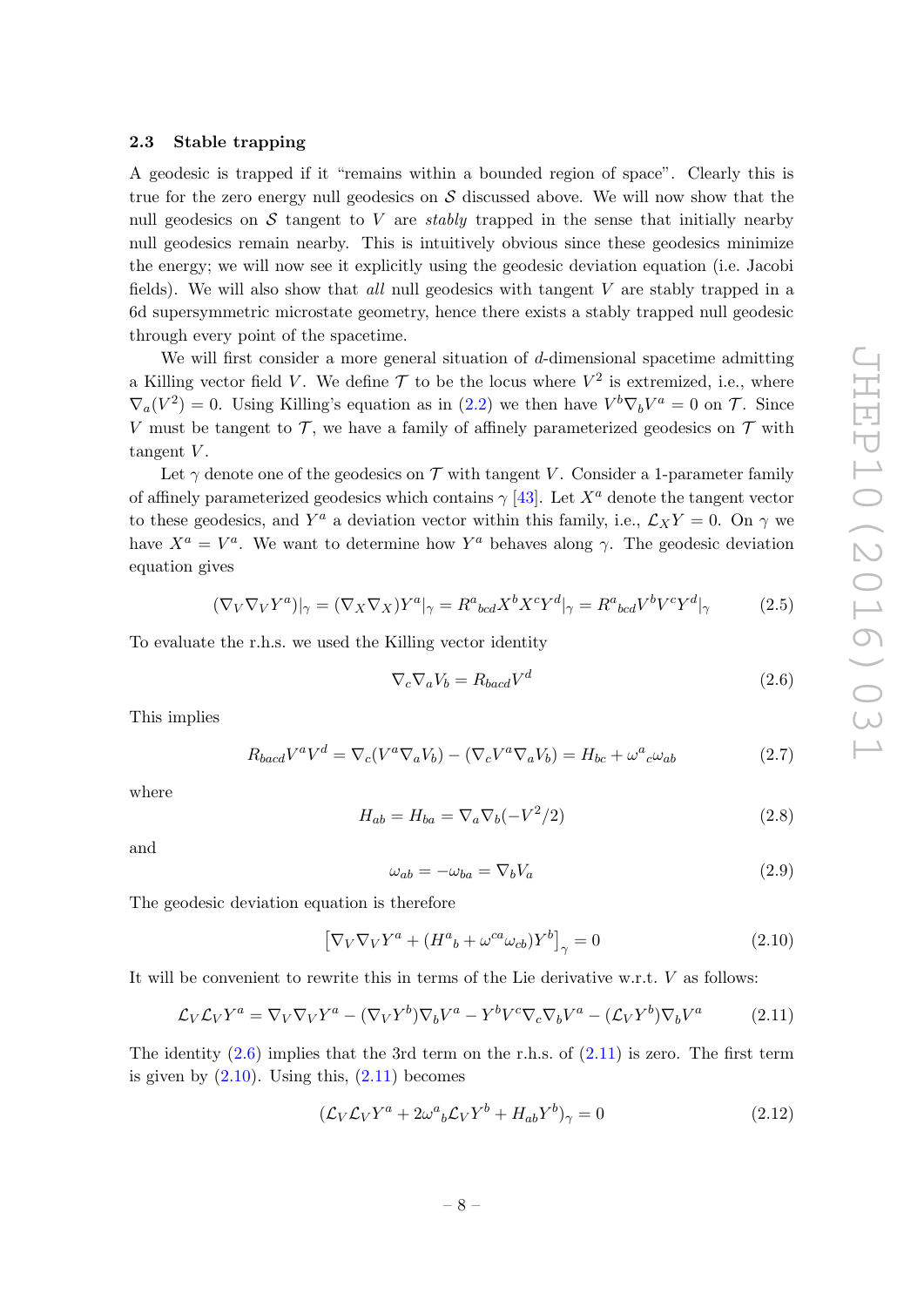This is a second order ODE governing the evolution of  $Y^a$  along  $\gamma$ . Note that

$$
\mathcal{L}_V \omega_{ab} = \mathcal{L}_V H_{ab} = 0 \tag{2.13}
$$

which implies that  $(2.11)$  admits the first integral

<span id="page-9-0"></span>
$$
(\mathcal{L}_V Y_a)(\mathcal{L}_V Y^a) + H_{ab} Y^a Y^b = C \tag{2.14}
$$

where C is constant along the geodesic.

Now we assume that  $\gamma$  is a *null* geodesic and that  $Y^a$  is a deviation vector pointing to a nearby causal geodesic. To do this we consider a 1-parameter family of causal geodesics, so  $X^2 \leq 0$ . Since  $X^2 = 0$  on  $\gamma$ , we see that  $X^2$  is maximized on  $\gamma$  within our 1-parameter family. Hence on  $\gamma$  we have

$$
0 = \nabla_Y(X^2) = 2X^b Y^a \nabla_a X_b = 2X^b X^a \nabla_a Y_b = 2X^a \nabla_a (X \cdot Y) \tag{2.15}
$$

where we used  $\mathcal{L}_X Y = 0$  and the geodesic equation for X. It follows that  $X \cdot Y$  is constant along  $\gamma$ , therefore  $V \cdot Y$  is constant along  $\gamma$  so  $V_a \mathcal{L}_V Y^a = 0$ . Hence  $\mathcal{L}_V Y^a$  must be spacelike or null so the first term in  $(2.14)$  is non-negative.

Note that  $H_{ab}$  is the Hessian of  $-V^2/2$ , which is extremized on  $\mathcal{T}$ . Therefore  $H_{ab}$  has components only in directions normal to  $\mathcal T$ . If assume that  $\mathcal T$  is a timelike submanifold then these normal directions are all spacelike. If  $-V^2/2$  is minimized on  $\mathcal T$  (as for a microstate geometry) then  $H_{ab}$  will be positive semi-definite, so we deduce that  $C \geq 0$ . Generically,  $H_{ab}$  will be positive definite when restricted to the space of vectors normal to  $\mathcal{T}$ . In this case,  $H_{ab}$  is a Riemannian metric on the space of vectors normal to  $\mathcal{T}$ . But we know that  $H_{ab}Y^aY^b \leq C$  hence the components of  $Y^a$  normal to  $\mathcal T$  remain bounded. In other words, at the (infinitesimal) level of geodesic deviation, causal geodesics near to  $\gamma$  cannot move away from  $\mathcal{T}$ .

For a 5d supersymmetric microstate geometry,  $\mathcal T$  coincides with the evanescent ergosurface S, which is a hypersurface (i.e. a 4d submanifold). Furthermore,  $V^2$  has a second order zero on S. This implies that the Hessian can be written  $H_{ab} = \alpha n_a n_b$  where  $\alpha > 0$ is constant along  $\gamma$  and  $n_a$  is a unit spacelike normal to S. The argument of the previous paragraph then gives  $(n \cdot Y)^2 \le C/\alpha$  hence the component of Y normal to S remains bounded so we have stable trapping in the direction normal to  $S$ . Hence causal geodesics that are initially close to  $\gamma$  will remain close to S.

Now consider the case in which  $V$  is globally null, e.g. a supersymmetric microstate geometry in 6d. In this case  $\mathcal T$  is the entire spacetime and  $H_{ab}$  vanishes. However, we can see stable trapping as follows. From [\(2.6\)](#page-8-1) we see that  $\nabla_V \omega_{ab} = 0$  so the geodesic deviation equation  $(2.10)$  admits a first integral<sup>[4](#page-9-1)</sup>

$$
(\nabla_V Y_a)(\nabla_V Y^a) + \omega_{ac} \omega_b{}^c Y^a Y^b = C'
$$
\n(2.16)

where C' is constant along the geodesic. As above,  $V \cdot Y$  is constant along a geodesic  $\gamma$ with tangent V so  $V_a \nabla_V Y^a = 0$ . Hence  $\nabla_V Y^a$  is spacelike or null so the first term above

<span id="page-9-1"></span><sup>&</sup>lt;sup>4</sup>Note that we cannot do this when  $H_{ab} \neq 0$  because  $\nabla_V H_{ab} \neq 0$  in general. The constants C and C' differ by a multiple of  $\omega_{ab} Y^a \nabla_V Y^b$  which can be shown to be constant along  $\gamma$  using [\(2.10\)](#page-8-3).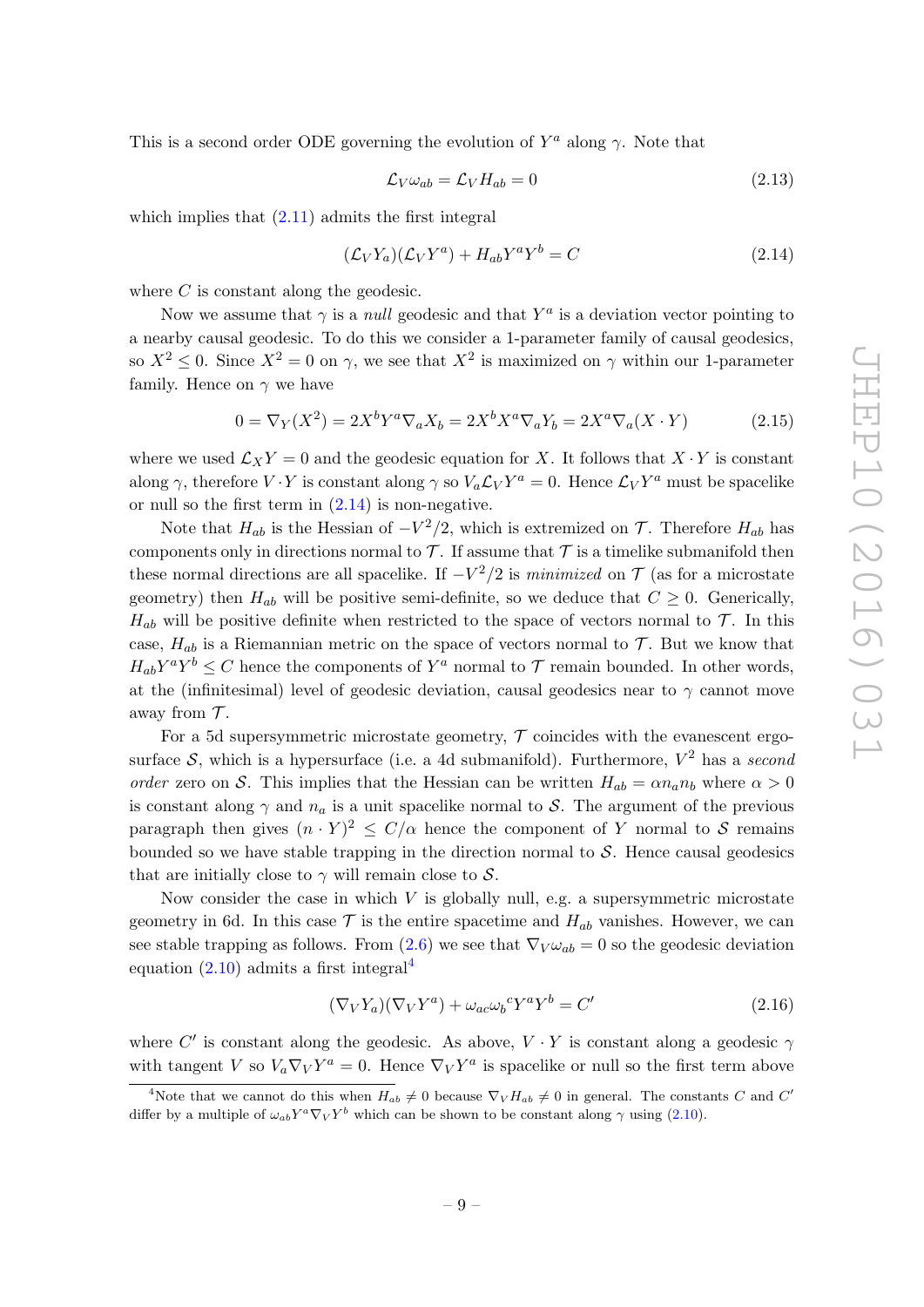is non-negative. Hence we have

<span id="page-10-1"></span>
$$
\omega_{ac}\omega_b{}^c Y^a Y^b \le C'' \tag{2.17}
$$

for some new constant  $C''$ . Note that the l.h.s. is non-negative because  $\omega_{ab}$  is orthogonal to V hence  $\omega_{ab} Y^b$  is non-timelike.

Note that  $\omega_{ab}$  is the rotation of the null geodesic congruence with tangent  $V$ .<sup>[5](#page-10-0)</sup> As is usual when dealing with such a congruence, we can pick a null basis  ${e^a_\mu}$  where  $e_0 = V$ and  $e_1$  is null with  $e_0 \cdot e_1 = -1$  and  $e_i$   $(i = 2, 3, \ldots, d-1)$  are orthonormal spacelike vectors orthogonal to  $e_0$  and  $e_1$ . Furthermore, we can choose our basis to be parallelly transported along the geodesics of the congruence. In such a basis, the components  $\omega_{\mu\nu}$  are constants along  $\gamma$  and  $\omega_{0\mu} = 0$ . Equation [\(2.17\)](#page-10-1) becomes

$$
(\omega_{i1}Y^1 + \omega_{ij}Y^j)(\omega_{i1}Y^1 + \omega_{ij}Y^j) \le C''
$$
\n(2.18)

Next note that  $Y^1 = -e_0 \cdot Y = -V \cdot Y$ , which we showed above is constant along  $\gamma$ . Hence  $\omega_{i1}Y^{1}$  is constant along  $\gamma$  so it follows from this equation that  $\omega_{ij}Y^{j}$  is bounded (w.r.t. the norm  $\delta_{ij}$ ).

Now assume that our spacetime contains an evanescent ergosurface  $S$ , i.e., a timelike surface with equation  $Z \cdot V = 0$ . Any covector normal to S is parallel to

$$
n_a = \nabla_a (Z \cdot V) = Z^b \nabla_a V_b + V^b \nabla_a Z_b = -Z^b \nabla_b V_a - V^b \nabla_b Z_a = -2Z^b \nabla_b V_a = -2\omega_{ab} Z^b
$$
\n(2.19)

with  $n_a$  spacelike (because S is timelike). Note that

$$
n \cdot Y = 2\omega_{ab} Z^a Y^b = 2\omega_{ij} Z^i Y^j \tag{2.20}
$$

where we used  $Z^1 = Z \cdot V = 0$ . We have just shown that  $\omega_{ij} Y^j$  is bounded along  $\gamma$ , hence  $n \cdot Y$  is also bounded. It follows that S exhibits stable trapping: deviation vectors cannot become large in the direction orthogonal to an evanescent ergosurface S.

We can deduce a little more from the above analysis. We no longer assume that  $\gamma$  is on S. We showed above that, along  $\gamma$ ,  $Y^1$  is constant and  $\omega_{ij} Y^j$  is bounded. Now assume that  $\omega_{ij}$  is non-degenerate. It follows that  $Y^j$  must be bounded along  $\gamma$ . In fact, it is easy to solve explicitly the geodesic deviation equation [\(2.10\)](#page-8-3) to see that  $Y^i$  oscillates along  $\gamma$ , such that the mean value of  $\omega_{ij} Y^j$  is  $-\omega_{i1} Y^1$ . One can then solve for  $Y^0$ , finding an oscillating term plus a term that grows linearly. The latter is "pure gauge": it can be eliminated by a change of affine parameter along the geodesics of the 1-parameter family. Having done this, all components of  $Y^a$  are bounded along  $\gamma$ . This is stable trapping. Hence if the congruence of null geodesics with tangent V has non-degenerate rotation matrix  $\omega_{ij}$  then any geodesic in this congruence exhibits stable trapping. The constant  $Y^1$  represents a shift from a geodesic  $\gamma$  in this congruence to a nearby geodesic  $\gamma'$  also within this congruence and the deviation vector describes oscillations about  $\gamma'$ .

We can apply this argument to supersymmetric microstate geometries in  $6d.6$  $6d.6$  We will show later that  $\omega_{ij}$  is indeed everywhere non-degenerate for the 3-charge microstate

<span id="page-10-0"></span><sup>&</sup>lt;sup>5</sup>We emphasize that our 1-parameter family is not assumed to belong to this congruence, i.e.,  $Y^a$  is a general deviation vector, not necessarily one associated with this congruence.

<span id="page-10-2"></span><sup>&</sup>lt;sup>6</sup>In 10d,  $\omega_{ij}$  is degnerate in directions associated with the internal  $T^4$ . However, the compactness of this space prevents the geodesics from dispersing in these directions.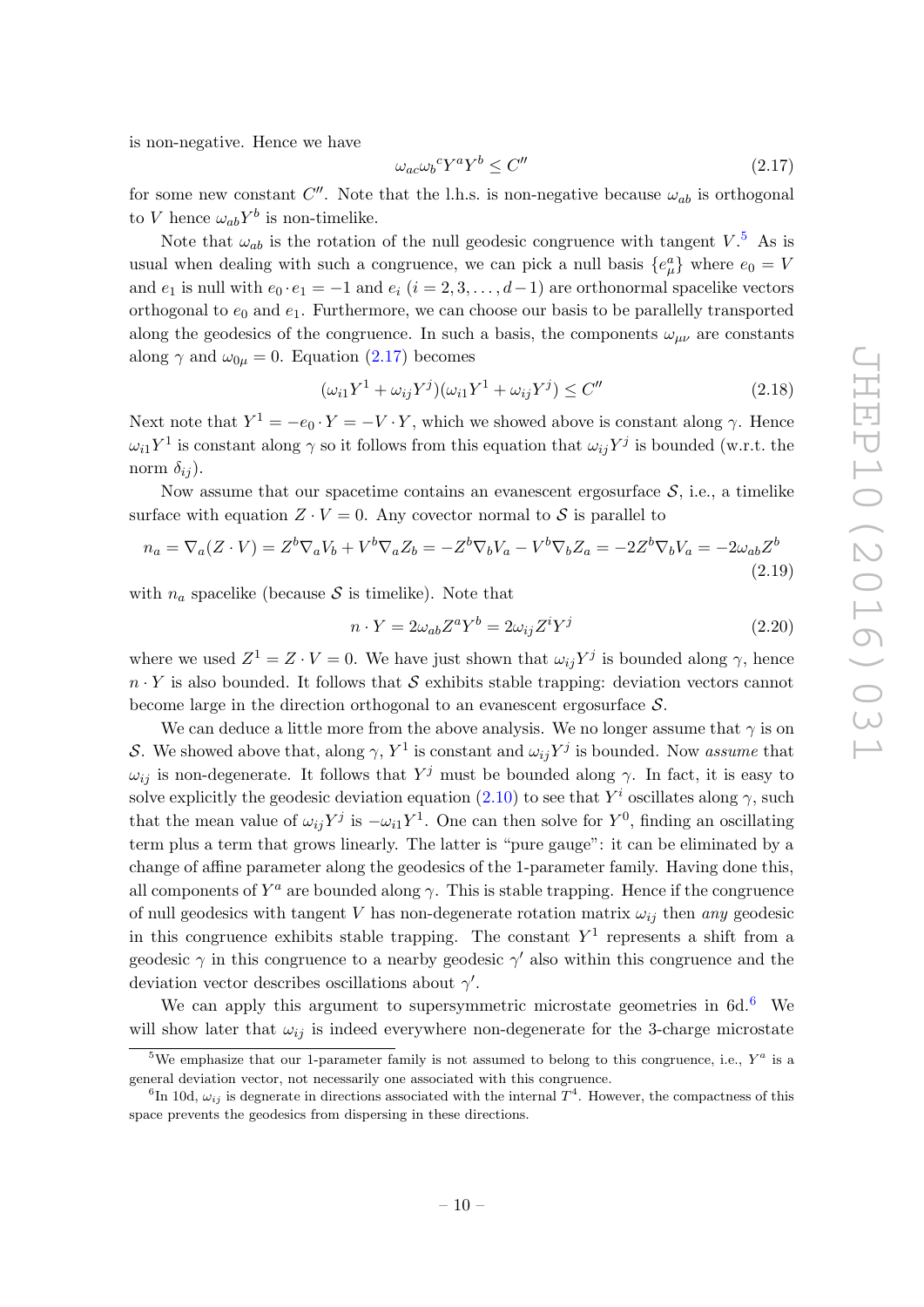geometries of  $[6-8]$  $[6-8]$ , and also the 2-charge geometries of  $[2, 3]$  $[2, 3]$ . It seems very unlikely that more complicated microstate geometries would have degenerate  $\omega_{ij}$  so we expect  $\omega_{ij}$  to be non-degenerate for general supersymmetric microstate geometries (including those lacking the Kaluza-Klein Killing vector field Z as in [\[38\]](#page-42-2)). So we expect that the null geodesics with tangent  $V$  are all stably trapped in any supersymmetric microstate geometry. Hence there is a stably trapped null geodesic through every point of the 6d spacetime. Of course, these include the zero energy null geodesics on  $S$ , which are singled out by the additional condition of having zero Kaluza-Klein momentum.

Away from  $S$  the stably trapped null geodesics have non-zero Kaluza-Klein charge p. From the 5d perspective, these null geodesics look like "BPS" charged particles, i.e., with mass equal to charge, which are at rest relative to infinity. It is familiar that such particles can remain at rest because they experience a cancellation of forces. But often this corresponds to neutral equilibrium (degenerate  $\omega_{ij}$ , which allows linear growth of deviation vectors), whereas we have stable equilibrium. It would be interesting to investigate how this stability arises from the interaction of the particle with the various 5d fields.

In arguing for instability, we will focus on the consequences of the stable trapping on S because in this case we have stable trapping of null geodesics in 5d as well as is 6d. The consequences of the stable trapping away from  $\mathcal S$  in 6d would be interesting to explore further.

#### <span id="page-11-0"></span>2.4 Heuristic argument for instability

In the Introduction, we presented a heuristic argument that supersymmetric microstate geometries experience an instability because a massive uncharged 5d particle will accelerate to the speed of light on  $S$ , and cause a large backreaction. We will now discuss this in more detail.

Let  $\Sigma_0$  be a spacelike Cauchy surface for a 5d microstate geometry. Choose coordinates  $x^i$  on  $\Sigma_0$  and let t be the parameter distance from  $\Sigma_0$  along the integral curves of V. Carry the coordinates  $x^i$  along these integral curves to define coordinates  $(t, x^i)$ . The metric can then be written in ADM form

$$
ds^{2} = -N^{2}dt^{2} + h_{ij}(dx^{i} - \Omega^{i}dt)(dx^{j} - \Omega^{j}dt)
$$
\n(2.21)

where

$$
N^2 = f^2 + h_{ij}\Omega^i\Omega^j,\tag{2.22}
$$

 $V = \partial/\partial t$  is the stationary Killing vector field, and  $f = 0$  on S. In general there is freedom to shift t by a function of the other coordinates.

For the 3-charge microstate geometries that we will study later,<sup>[7](#page-11-1)</sup> we can split the coordinates as  $x^i = (x^I, x^{\alpha})$  such that  $\partial/\partial x^I$   $(I = 1, 2)$  are Killing vectors associated to rotational symmetries, and  $\Omega^{\alpha} = 0$ , and it is natural to chose  $\Sigma_0$  so that  $\partial/\partial x^I$  are tangent to it, which eliminates the freedom to shift  $t$ .

<span id="page-11-1"></span><sup>7</sup>These have a pair of orbifold singularities when reduced to 5d but that is not relevant to this argument.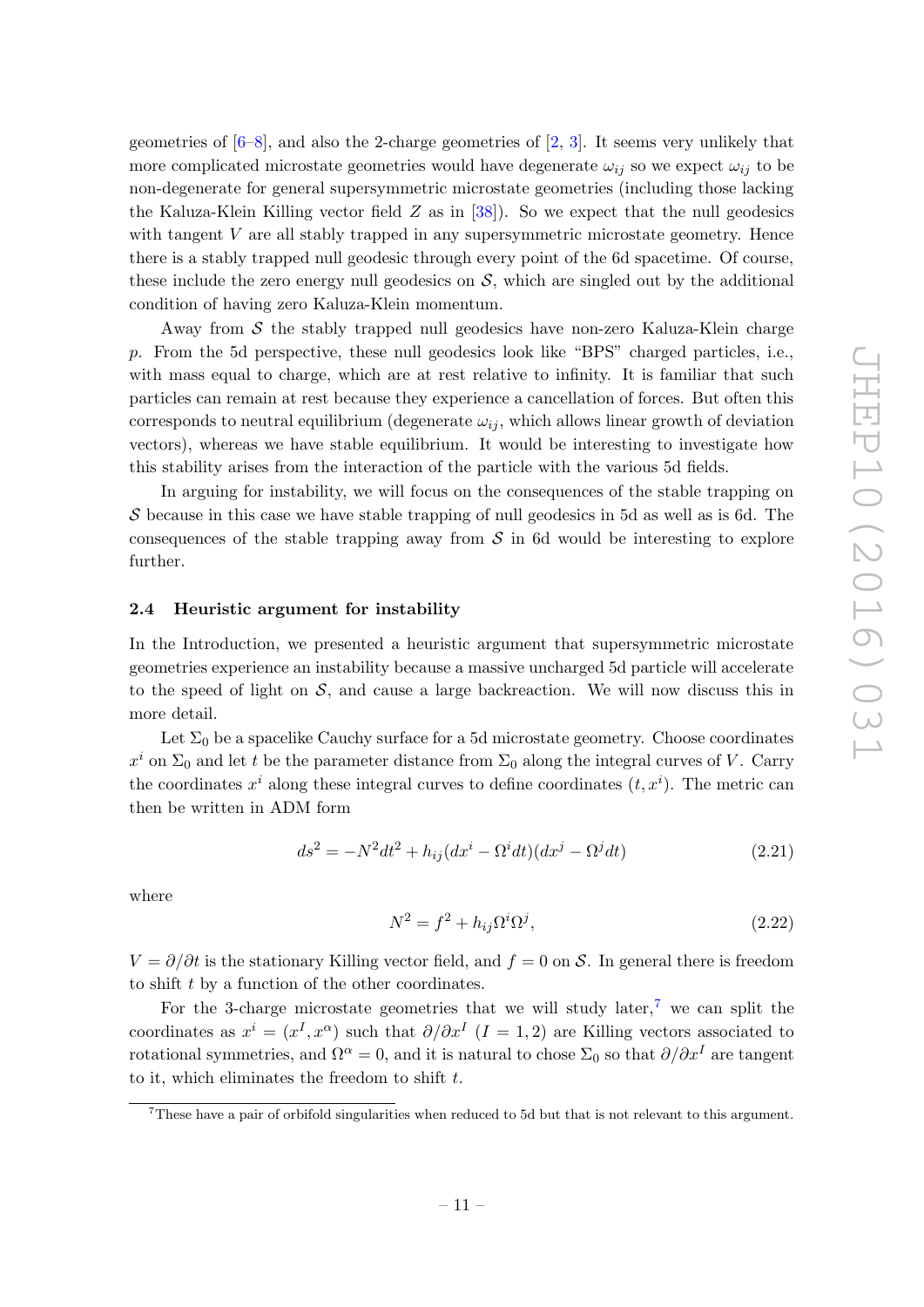We will consider a family of local observers whose velocity is othogonal to surfaces of constant t. The velocity of such an observer is

$$
u^{a} = -N(dt)^{a} = \frac{1}{N} \left( \frac{\partial}{\partial t} + \Omega^{i} \frac{\partial}{\partial x^{i}} \right)
$$
 (2.23)

For a microstate geometry with rotational symmetries, the velocity of these observers is orthogonal to  $\partial/\partial x^I$  and so they have zero angular momentum. Hence they are referred to as "zero angular momentum observers" (ZAMOs). Note that they rotate with angular velocities  $\Omega^I$  w.r.t. a stationary observer at infinity. This is because of the frame-dragging caused by the rotation of the spacetime. For a general microstate geometry we don't expected any rotational symmetries but we will still refer to these observers as ZAMOs. In general there is the freedom to shift t by a function of  $x^i$  so there are many different families of ZAMOs.

Now consider a particle with mass  $\mu$ . Its momentum  $P_a$  obeys

$$
-\mu^2 = g^{ab} P_a P_b \tag{2.24}
$$

which can be rearranged to give

<span id="page-12-0"></span>
$$
E^2 - 2EJ - \frac{f^2}{h_{jk}\Omega^j\Omega^k}J^2 = N^2(\mu^2 + H^{kl}P_kP_l) \equiv \Delta^2
$$
 (2.25)

Here  $E = -P_t \ge 0$  is the energy of the particle (conserved if it follows a geodesic) and

$$
J = \Omega^i P_i \tag{2.26}
$$

We have decomposed  $P^i$  so that the component of  $P_i$  along  $\Omega^i$  appears on the l.h.s. of  $(2.25)$ and the orthogonal component appears on the r.h.s. where we have defined  $H^{ij}$  to be the projection of  $h^{ij}$  orthogonal to  $\Omega^i$ :

$$
H^{ij} = h^{ij} - \frac{\Omega^i \Omega^j}{h_{kl} \Omega^k \Omega^l}
$$
\n(2.27)

For a microstate geometry with rotational symmetries, we have  $J = \Omega^I P_I$  and  $P_I$  are the angular momenta of the particle, which are conserved if the particle follows a geodesic.

Note that the energy of the particle according to a ZAMO is

$$
E_{\text{ZAMO}} = -u \cdot P = \frac{1}{N}(E - J)
$$
\n(2.28)

To formulate our argument for instability, it is useful to consider equation [\(2.25\)](#page-12-0). At a generic point of a microstate geometry spacetime we have  $f \neq 0$  and figure [1](#page-13-1) (left) shows E as a function of J for fixed  $\Delta$ . The minimum value of E is positive and occurs at some finite value of J. However, at an evanescent ergosurface, we have  $f = 0$  and the corresponding figure is shown on the right of figure [1.](#page-13-1) If  $\Delta > 0$  then E is minimized at  $J = -\infty$ .

First consider a massive particle  $\mu > 0$ . If the particle is free then it will move on a geodesic, so  $E$  is conserved. However, when interactions are included, the particle couples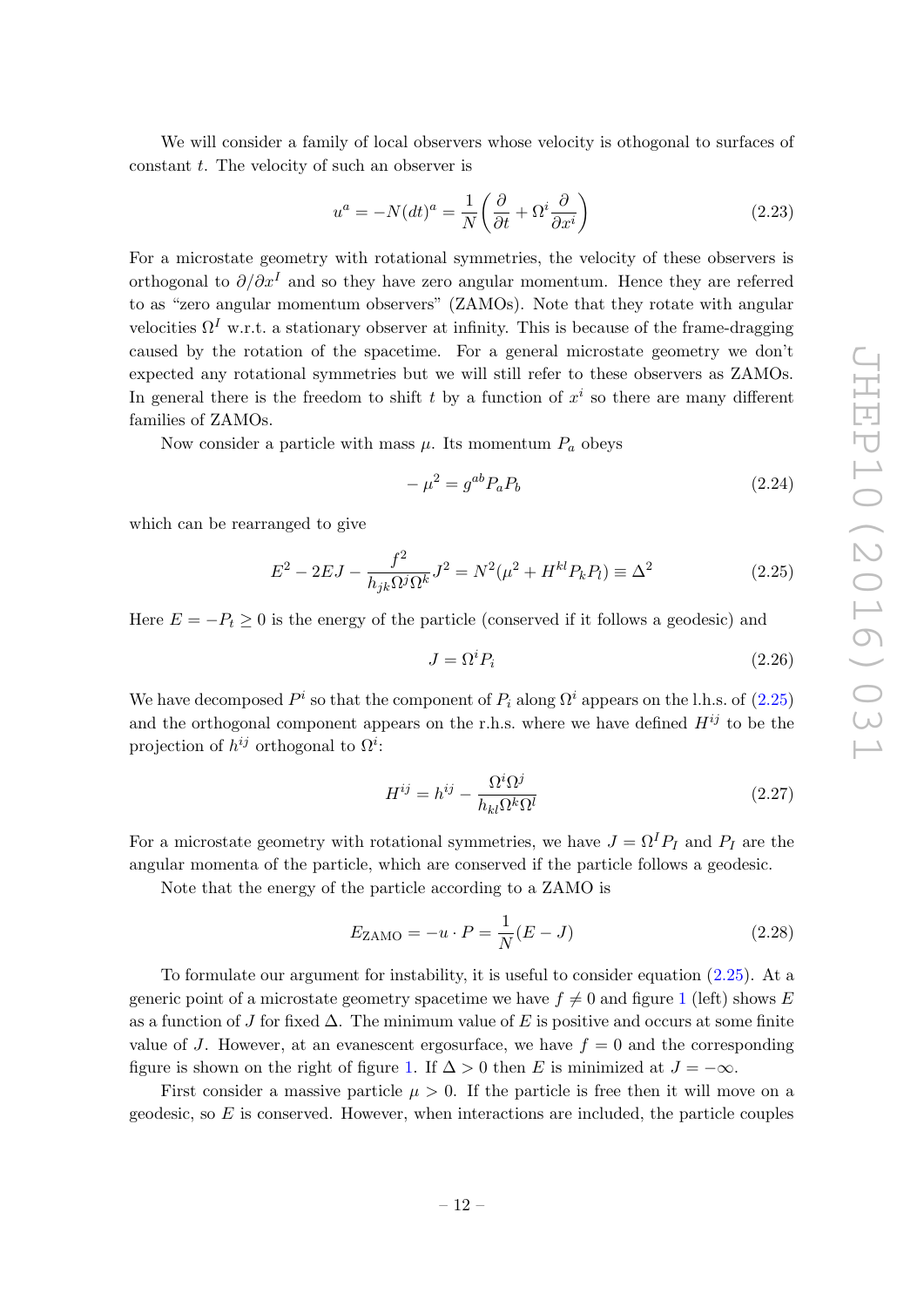

<span id="page-13-1"></span>Figure 1. Plots of E against J. Dashed blue curves:  $\Delta > 0$ , solid orange lines:  $\Delta = 0$ . Left: a generic point of spacetime. Right: on an evanescent ergosurface.

to gravitational radiation (and other massless field), and therefore gradually loses energy through radiation. If  $E < \mu$  then the particle cannot escape to infinity. Its energy E will decrease over time and approach its minimum value. From the plots, it is clear that the energy is minimized on the evanescent ergosurface, and this minimum occurs at  $J = -\infty$ for a massive particle (as  $\Delta > 0$ ). Hence the particle must "roll down the hill" to  $J = -\infty$ . This implies that  $E_{ZAMO}$  will diverge, i.e., the local observer will measure infinite energy. This strongly suggests that the spacetime will be unstable.<sup>[8](#page-13-2)</sup>

Now consider a massless particle,  $\mu = 0$ . If the particle starts on a stably trapped geodesic then it cannot escape to infinity. As for the massive particle,  $E$  will gradually decrease so we can apply the above argument when  $\Delta > 0$ . However, it is possible that the particle will radiate in such a way that it approaches a final state with  $\Delta = 0$ , in which case it can eventually reach  $E = 0$  at finite negative J. This corresponds to to one of the null geodesics tangent to  $V$  on  $\mathcal S$ . However, there is nothing preventing this endpoint from having arbitrarily large  $J$ , so one might expect generically that this will be the case simply because there is more phase space available at large J. This again suggests instability.

#### <span id="page-13-0"></span>2.5 The energy functional

We will now discuss the consequences of the existence of an evanescent ergosurface for linear perturbations of microstate geometries. We will explain how establishing even *lin*ear stability in such backgrounds is problematic, and then discuss the consequences for nonlinear stability.

Known microstate geometry solutions can be obtained as solutions of 6d supergravity. For these solutions, ref. [\[19\]](#page-41-1) showed that one can identify certain decoupled sectors of linear perturbations for which the 6d equation of motion is simply that of a massless, uncharged, scalar field, i.e., the wave equation. If this field does not vary around the Kaluza-Klein circle then it will also satisfy the wave equation in 5d.

The usual method for establishing that solutions of the wave equation remain bounded in time is based on the existence of a conserved energy functional. Consider a globally

<span id="page-13-2"></span><sup>&</sup>lt;sup>8</sup>Note that one could not apply this argument in a supersymmetric black hole spacetime because the particle would fall across the horizon with non-zero E.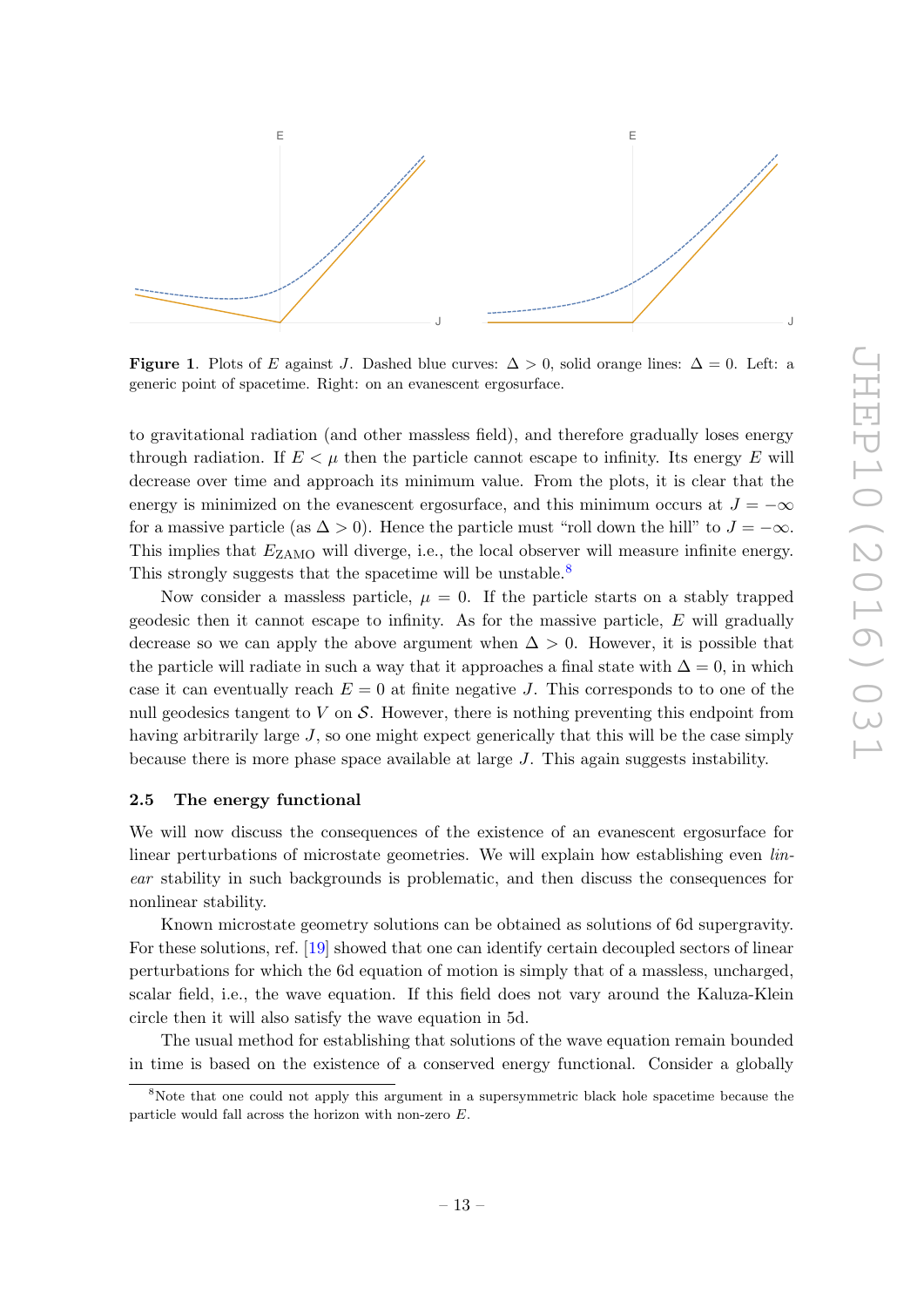hyperbolic spacetime with a causal Killing vector field  $V$ . A field  $\Phi$  satisfying the wave equation has a conserved energy momentum tensor

$$
T_{ab} = \partial_a \Phi \partial_b \Phi - \frac{1}{2} g_{ab} (\partial \Phi)^2
$$
\n(2.29)

We can define a conserved energy-momentum current for Φ:

$$
j^a = -T^a{}_b V^b \tag{2.30}
$$

Let  $\Sigma_0$  be a spacelike Cauchy surface and let  $\Sigma_t$  be the image of  $\Sigma_0$  by moving parameter distance t along the integral curves of V. The energy of  $\Phi$  on  $\Sigma_t$  is then

$$
E_t[\Phi] = -\int_{\Sigma_t} \sqrt{h} \, n \cdot j \tag{2.31}
$$

where h is the determinant of the induced metric on  $\Sigma_t$  and n is the future-directed unit normal to  $\Sigma_t$ .

Since  $T_{ab}$  satisfies the dominant energy condition,  $j^a$  must be causal and futuredirected, or zero. This implies that  $E_t \geq 0$ . Since j is conserved, it follows that if  $t' > t$ then we have  $E_{t'} \leq E_t$ . (Here we allow for the possibility of the surfaces extending to future null infinity, in which case energy can be lost by radiation through null infinity.) Hence if  $E_0$  is small then  $E_t$  remains small for all  $t > 0$ .

Consider the integrand of  $E_t$ . The dominant energy condition implies that  $-n \cdot j \ge 0$ with equality if, and only if,  $j = 0$ . But  $j = 0$  implies (by contracting with  $d\Phi$ ) that  $V \cdot \partial \Phi = 0$  and  $(\partial \Phi)^2 = 0$ . If V is timelike then this implies  $d\Phi = 0$ . However, if V is null then it implies only that  $d\Phi$  parallel to V.

If V is timelike everywhere then E is a positive-definite functional of  $d\Phi$ , i.e., E defines a norm for  $d\Phi$ . If there exist additional Killing vector fields  $K^I$  that span the tangent space of  $\Sigma_t$  then one can commute the wave equation several times with these vector fields to obtain bounds on  $E[K^{I_1} \dots K^{I_N} \Phi]$  and hence control the norm of higher derivatives of Φ. The Sobolev embedding theorem can then be used to bound Φ. This process may be adapted in several ways: the commuting vector fields need not be exactly Killing, they may only span a submanifold of  $\Sigma_t$  (e.g. [\[44\]](#page-42-8)), or the commutation may be with higher order, tensorial operators rather than vector fields (e.g. [\[45\]](#page-42-9)).

Now consider a 5d supersymmetric microstate geometry. In this case, V is null on S. Hence on S, E fails to control the component of  $d\Phi$  in the direction of V so E is not positive definite and the above argument for demonstrating boundedness of Φ does not work. Conservation of energy does not prevent  $d\Phi$  from becoming large on  $\mathcal{S}^9$  $\mathcal{S}^9$ .

This problem arises also for stationary black hole geometries, where V becomes null at the horizon. For a non-extremal black hole, this problem is overcome by exploiting

<span id="page-14-0"></span><sup>&</sup>lt;sup>9</sup>From the 6d perspective, the functional E gives the difference  $E_6 - p$  where  $E_6$  is the 6d energy (defined using the Killing field  $T$ ) and p the Kaluza-Klein momentum (defined using the Killing field  $Z$ ). If we restrict attention to fields  $\Phi$  invariant around the KK circle, i.e.,  $Z \cdot \partial \Phi = 0$ , then we have  $p = 0$  so  $E_6 = E \ge 0$ . Since V is globally null, E fails everywhere to control the component of  $d\Phi$  along V. But we have imposed the additional condition  $Z \cdot \partial \Phi = 0$ , so  $d\Phi$  can be proportional to V only when V is orthogonal to Z, i.e., on S.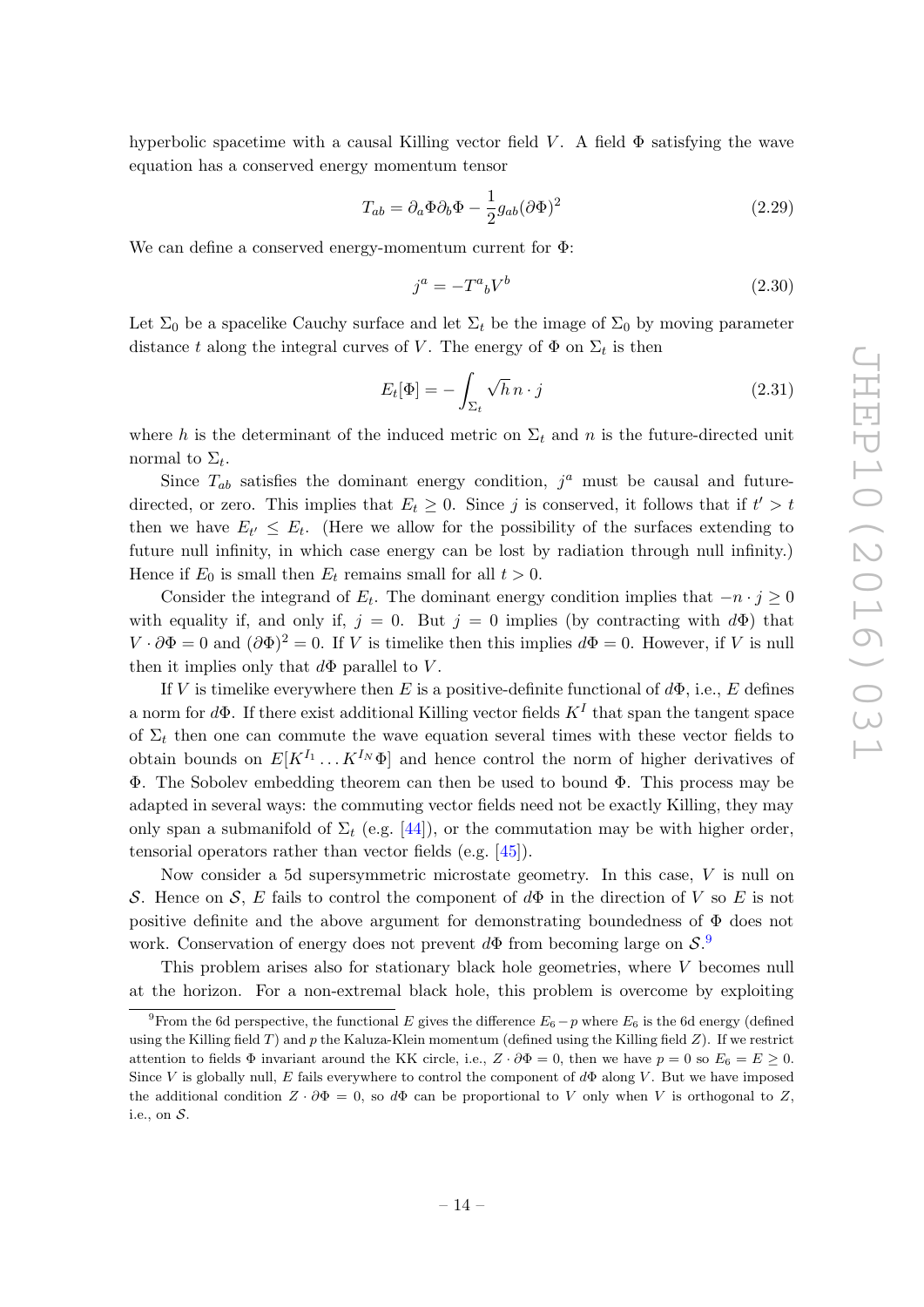the "horizon redshift effect". This arises from the fact that affinely parameterized horizon generators have tangent  $e^{-\kappa t}V$  where  $\kappa$  is the surface gravity and t is a parameter along the integral curves of  $V$ . Hence a photon travelling along a horizon generator suffers a redshift  $e^{-\kappa t}$ . The wave analogue of this effect enables one to control the behaviour of the problematic component of  $d\Phi$  at the horizon [\[46,](#page-42-10) [47\]](#page-42-11). However, this effect is absent for an extremal black hole. In the extremal case, it turns out that the problematic component of dΦ remains bounded but higher derivatives blow up along the horizon, i.e., there is an instability [\[33,](#page-41-15) [34,](#page-41-16) [48,](#page-42-12) [49\]](#page-42-13).

For a supersymmetric microstate geometry,  $V$  is tangent to affinely parameterized geodesics on  $S$  so there is no analogue of the horizon redshift effect that can be used to control the behaviour of  $d\Phi$  on S. To control the problematic component of  $d\Phi$  on S one might attempt to proceed as follows. First introduce an everywhere timelike vector field W which agrees with V everywhere except near  $S$ . Now use W to define an energy functional. This new energy functional will be non-degenerate (i.e. it defines a norm on  $d\Phi$ ) but nonconserved. The idea is that we can control the problematic component of  $d\Phi$  by commuting the wave equation with Killing vector fields or higher order operators. In particular, if the microstate geometry admits angular momentum operators which commute with the wave operator, then we can first commute with these operators, in order to obtain a bound on the associated higher order energy. We could then integrate this bound in time to show that the non-degenerate energy can grow at most linearly in time. But of course this does not exclude an instability. Alternatively, if a version of Hardy's inequality (see e.g. [\[50\]](#page-42-14)) can be proved on these backgrounds, then a similar argument could be employed in order to show that the nondegenerate energy is bounded for all time.

These arguments will only work when the background has appropriate symmetries, which will not be the case for a general microstate geometry. Furthermore, even when the background has such symmetries, these arguments are unlikely to extend to the nonlinear problem. In the nonlinear problem we would no longer have an exactly conserved energy so if we were to try to bound the energy of a perturbation by its initial value then we would encounter various error terms. In order to prove stability, we need to bound these error terms in a suitable way in terms of the initial data. This is often done in the context of a bootstrap argument: the error terms are assumed to satisfy certain bounds, which allows the energy to be bounded, and this in turn allows the initial assumptions on the error terms to be verified and improved. However, if we take the approach suggested above for the linear problem, and first commute the equation with (approximate) angular momentum operators, then the error terms will involve higher derivatives of the field, so we will need to assume bounds on higher-order energies in order to be able to bound lower-order energies. However, this scheme can never "close" — in order to bound these higher-order energies, we would need to assume bounds on even higher order energies, and so on.

In summary, the existence of an evanescent ergosurface implies that standard methods for establishing boundedness of solutions of the linear wave equation do not work in supersymmetric microstate geometries. It is conceivable that this problem could be overcome for microstate geometries admitting suitable rotational symmetries. But such geometries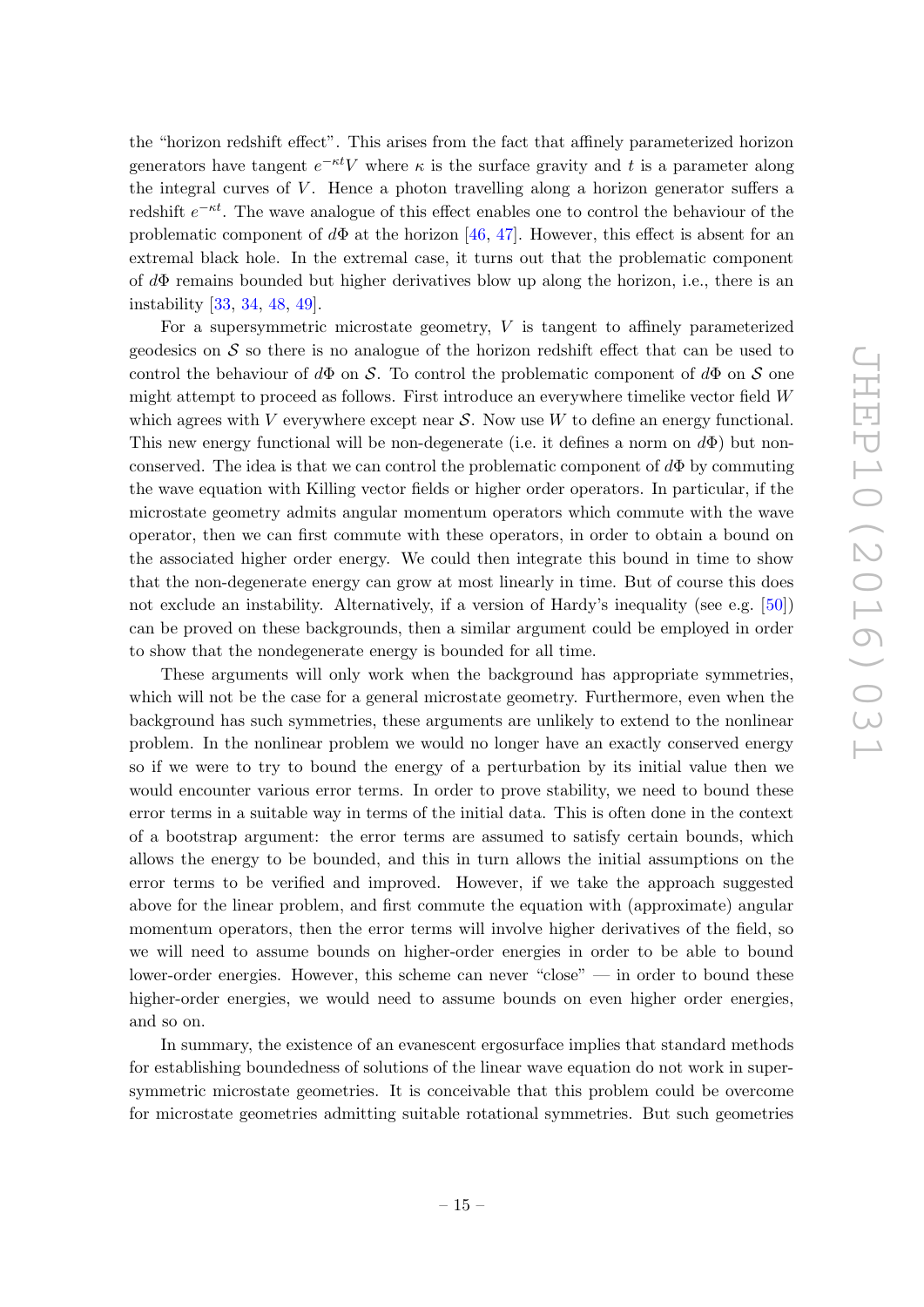are not typical and furthermore, the methods required are not robust enough to extend to the nonlinear problem.

# <span id="page-16-0"></span>3 3-charge microstate geometries

## <span id="page-16-1"></span>3.1 Metric and charges

In this section we will study in detail the 3-charge microstate geometries of refs.  $[6-8]$  $[6-8]$ . These are supersymmetric solutions of type IIB supergravity compactified on  $T<sup>4</sup>$ . The resulting 6d geometry asymptotically approaches the product of 5d Minkowski spacetime with a Kaluza-Klein circle of radius  $R_z$ . We will focus on the case for which the 6d geometries are smooth with no conical or orbifold singularities. These geometries can be reduced to 5d however the 5d metric has a pair of orbifold singularities so it is more convenient to work in 6d.

These solutions admit 4 Killing vector fields and a "hidden" symmetry (associated to a Killing tensor field) which enables one to separate the wave equation (and Hamilton-Jacobi equation for geodesics) into ODEs.

The 3 charges of these solutions arise from  $n_1$  D1-branes wrapped around the Kaluza-Klein  $S^1$ ,  $n_2$  D5-branes wrapped around  $S^1 \times T^4$ , and  $n_p$  units of momentum around the  $S^1$  where

$$
n_p = n(n+1)n_1n_2 \qquad n \in \mathbb{Z} \tag{3.1}
$$

The solution is written in terms of dimensionful charges

$$
Q_1 = \frac{(2\pi)^4 g \alpha'^3}{V} n_1 \qquad Q_2 = g \alpha' n_2 \qquad Q_p = a^2 n(n+1) = \frac{4G^{(5)}}{\pi R_z} n_p \tag{3.2}
$$

where g is the string coupling constant, V is the volume of the  $T^4$ ,  $G^{(5)}$  is the 5d Newton constant and the length scale a is defined by

<span id="page-16-3"></span>
$$
a = \frac{\sqrt{Q_1 Q_2}}{R_z} \tag{3.3}
$$

The 10d string frame metric is:

<span id="page-16-2"></span>
$$
ds^{2} = -\frac{1}{h}(dt^{2} - dz^{2}) + \frac{Q_{p}}{hf}(dt - dz)^{2} + hf\left(\frac{dr^{2}}{r^{2} + (\tilde{\gamma}_{1} + \tilde{\gamma}_{2})^{2}\eta} + d\theta^{2}\right) + h\left(r^{2} + \tilde{\gamma}_{1}(\tilde{\gamma}_{1} + \tilde{\gamma}_{2})\eta - \frac{(\tilde{\gamma}_{1}^{2} - \tilde{\gamma}_{2}^{2})\eta Q_{1}Q_{2}\cos^{2}\theta}{h^{2}f^{2}}\right)\cos^{2}\theta d\psi^{2} + h\left(r^{2} + \tilde{\gamma}_{2}(\tilde{\gamma}_{1} + \tilde{\gamma}_{2})\eta + \frac{(\tilde{\gamma}_{1}^{2} - \tilde{\gamma}_{2}^{2})\eta Q_{1}Q_{2}\sin^{2}\theta}{h^{2}f^{2}}\right)\sin^{2}\theta d\phi^{2} + \frac{Q_{p}(\tilde{\gamma}_{1} + \tilde{\gamma}_{2})^{2}\eta^{2}}{hf}(\cos^{2}\theta d\psi + \sin^{2}\theta d\phi)^{2} - 2\frac{\sqrt{Q_{1}Q_{2}}}{hf}(\tilde{\gamma}_{1}\cos^{2}\theta d\psi + \tilde{\gamma}_{2}\sin^{2}\theta d\phi)(dt - dz) - 2\frac{(\tilde{\gamma}_{1} + \tilde{\gamma}_{2})\eta\sqrt{Q_{1}Q_{2}}}{hf}(\cos^{2}\theta d\psi + \sin^{2}\theta d\phi)dz + \sqrt{\frac{H_{1}}{H_{2}}}\Sigma_{i=1}^{4}dx_{i}^{2} = ds_{6}^{2} + \sqrt{\frac{H_{1}}{H_{2}}}\Sigma_{i=1}^{4}dx_{i}^{2}
$$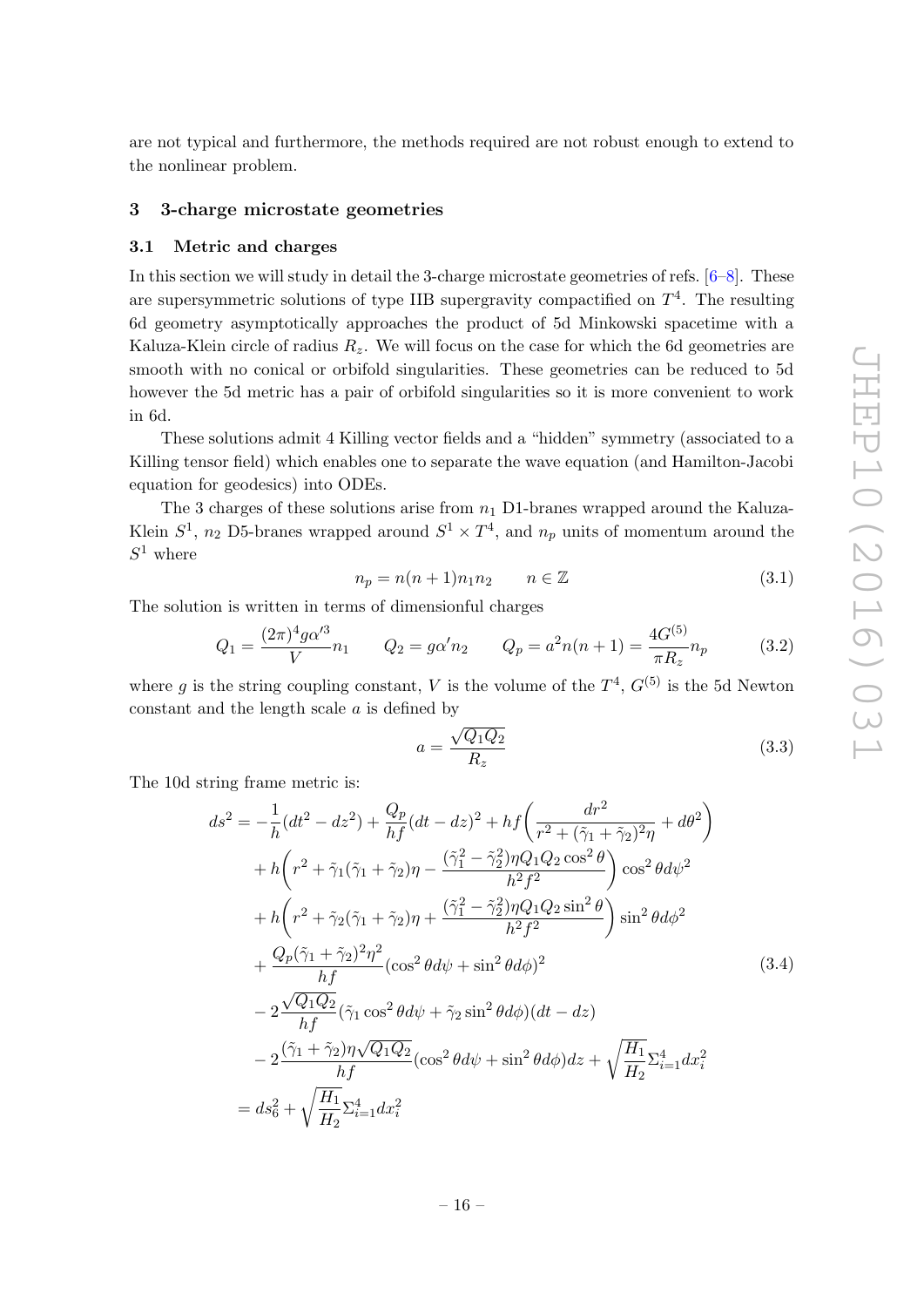where

$$
\eta = \frac{Q_1 Q_2}{Q_1 Q_2 + Q_1 Q_p + Q_2 Q_p},\tag{3.5}
$$

$$
\tilde{\gamma}_1 = -an, \qquad \qquad \tilde{\gamma}_2 = a(n+1), \qquad (3.6)
$$

$$
f = r2 + (\tilde{\gamma}_1 + \tilde{\gamma}_2)\eta(\tilde{\gamma}_1 \sin^2 \theta + \tilde{\gamma}_2 \cos^2 \theta)
$$
  
=  $r2 + a2 \eta$  (2.7)

$$
= r^{2} + a^{2}\eta \left( -n\sin^{2}\theta + (n+1)\cos^{2}\theta \right),
$$
\n(3.7)

$$
H_1 = 1 + \frac{Q_1}{f}
$$
,  $H_2 = 1 + \frac{Q_2}{f}$  and  $h = \sqrt{H_1 H_2}$ , (3.8)

where  $\theta \in [0, \pi/2], r > 0$  and  $0 \leq \phi, \psi \leq 2\pi$ .

The angular momenta of these geometries are

$$
J_{\psi} = -n n_1 n_5 \qquad J_{\phi} = (n+1)n_1 n_5. \tag{3.9}
$$

It is worth noting that we will need to work in the Einstein frame in 6d but that when we reduce from 10 to 6 dimensions and then go to the Einstein frame, the factors involved cancel so the 6d Einstein metric is exactly the same as  $ds_6^2$ , the 6d part of the 10d string frame metric in [\(3.4\)](#page-16-2).

# <span id="page-17-0"></span>3.2 Evanescent ergosurface and zero energy null geodesics

The above solution is supersymmetric and therefore admits a globally defined null Killing vector field:

$$
V = T + Z \tag{3.10}
$$

where

$$
T = \frac{\partial}{\partial t} \qquad Z = \frac{\partial}{\partial z} \,. \tag{3.11}
$$

As discussed in section [2.2,](#page-7-0) the evanescent ergosurface  $S$  is defined as the surface where the Kaluza-Klein Killing vector field Z is orthogonal to V. We have  $V \cdot Z = 1/h$  and hence S is the surface where h diverges, i.e., where  $f = 0$ . Solving the equation  $f = 0$  for  $0 < r < \infty$ gives the following ranges of  $\theta$  on  $\mathcal{S}$  [\[7\]](#page-40-13):

•  $n > 0$ :  $\theta \in I_{n>0} = [\tilde{\theta}, \pi/2]$  where  $\tan \tilde{\theta} = \sqrt{\frac{n+1}{n}}$  $\frac{+1}{n}$ ;

• 
$$
n < 0
$$
:  $\theta \in I_{n<0} = [0, \tilde{\theta}].$ 

It was shown in [\[8\]](#page-40-11) that the 6d metric is regular on S and that S has topology  $S^1 \times S^3$ .

Due to the symmetries of the spacetime, if  $U$  is the tangent vector to an affinely parameterized geodesic then the quantities  $p_I = (\partial/\partial x^I) \cdot U$  are conserved along the geodesic, where  $x^I \in \{t, z, \phi, \psi\}$ . As discussed in section [2.2,](#page-7-0) V is everywhere tangent to null geodesics. The conserved quantities associated to these geodesics are

$$
p_t = -h^{-1} \qquad p_z = h^{-1} \qquad p_\psi = -\frac{\sqrt{Q_1 Q_2}}{hf} a\eta \cos^2 \theta \qquad p_\phi = -\frac{\sqrt{Q_1 Q_2}}{hf} a\eta \sin^2 \theta \,. \tag{3.12}
$$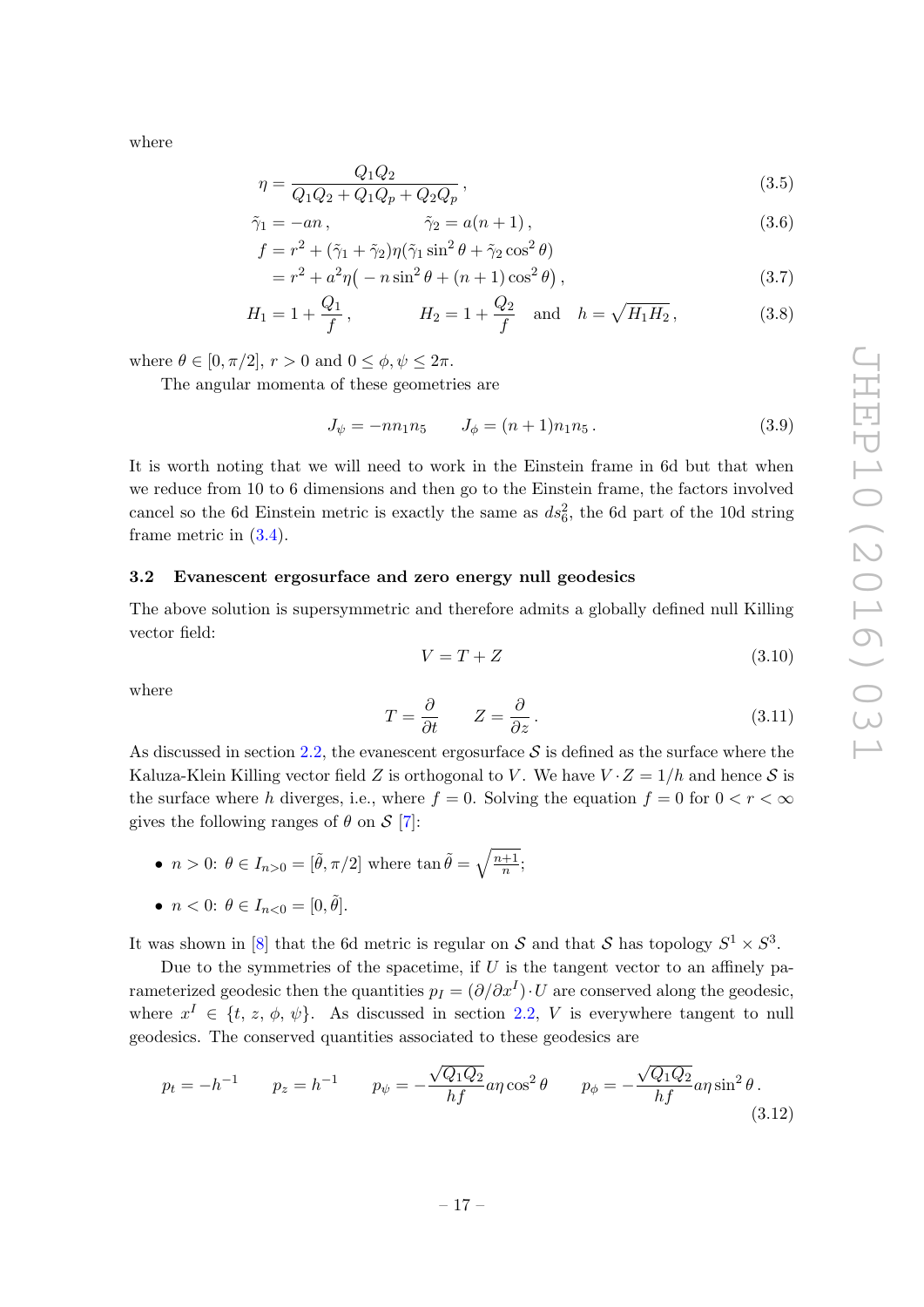On  $S$ , these become

$$
p_t = 0
$$
,  $p_z = 0$ ,  $p_\psi = -a\eta \cos^2 \theta$ ,  $p_\phi = -a\eta \sin^2 \theta$ , (3.13)

so the energy  $(-p_t)$  and Kaluza-Klein charge  $(p_z)$  both vanish on S, as expected from section [2.2.](#page-7-0) Note that  $p_{\phi}+p_{\psi}$  has opposite sign to  $J_{\phi}+J_{\psi}$ ; in this sense, the geodesics have angular momenta opposed to those of the background geometry. If we define  $J_L = J_\phi - J_\psi$ and  $J_R = J_\phi + J_\psi$  then the background geometry has  $J_L = (2n+1)n_1n_5$ ,  $J_R = n_1n_5$  so if  $n, n_1, n_5 \gg 1$  then  $J_L \gg J_R \gg 1$ . The backreaction of particles following geodesics on S will tend to reduce  $J_R$  so it is plausible that the final state of the instability will be a near-extremal BMPV black hole [\[14\]](#page-40-5), which has  $J_R \approx 0$ .

The energy of these geodesics as measured by a *local* observer is not small. For example, consider a zero angular momentum observer (ZAMO) (as in section [2.4\)](#page-11-0) with velocity  $u^a$ given by

$$
u^a = -\frac{(dt)^a}{\sqrt{-g^{tt}}} \tag{3.14}
$$

On  $S$ , a ZAMO measures the energy of a null geodesic with momentum V to be

$$
E_{\text{ZAMO}} = -u \cdot V = \sqrt{Q_1 Q_2} \left( Q_1 + Q_2 + Q_p + \frac{Q_1 Q_2 + Q_1 Q_p + Q_2 Q_p}{a^2 \eta \left( (n+1) \sin^2 \theta - n \cos^2 \theta \right)} \right)^{-\frac{1}{2}}.
$$
 (3.15)

As discussed in section [2.3,](#page-8-0) the condition for the null geodesics with tangent  $V$  to be stably trapped everywhere is for the rotation matrix  $\omega_{ij}$  of the null geodesic congruence with tangent V to be non-degenerate. One can define the rotation as follows  $[43]$ . At any point, consider the space of vectors orthogonal to  $V$  quotiented by the subspace of vectors proportional to V. This defines a 4d vector space V, and  $\omega = -(1/2)dV$  can be regarded as a 2-form acting on vectors in this space. We want to ask whether this 2-form is non-degenerate. So we need to calculate  $dV$ . We start from

$$
V = -h^{-1}(dt - dz) + C(hf)^{-1}(\cos^2\theta d\psi + \sin^2\theta d\phi)
$$
 (3.16)

where  $C$  is a constant and hence

$$
dV = \frac{1}{2} \left( (Q_1 + Q_2)f + 2Q_1Q_2 \right) (hf)^{-3} \left[ r(dt - dz) \wedge dr - a^2 \eta (2n+1) \sin \theta \cos \theta (dt - dz) \wedge d\theta \right] + \frac{C}{2} (2f + Q_1 + Q_2) (hf)^{-3} r \left[ \cos^2 \theta \, d\psi \wedge dr + \sin^2 \theta \, d\phi \wedge dr \right] + \frac{C}{2} \sin \theta \cos \theta (hf)^{-3} \left[ 2(hf)^2 (d\psi \wedge d\theta - d\phi \wedge d\theta) \right] - a^2 \eta (2n+1) (2f + Q_1 + Q_2) (\cos^2 \theta \, d\psi \wedge d\theta + \sin^2 \theta \, d\phi \wedge d\theta) \right].
$$
\n(3.17)

Now we want to show that this is non-degenerate by acting on an arbitrary vector  $X \in \mathcal{V}$ . Since  $X \sim X + \alpha V$  we can choose X so that  $X^t = 0$ . The condition  $X \cdot V = 0$  then fixes  $X^z$ . We now consider  $(dV)_{ab}X^b$  as a covector acting on V so we neglect terms proportional to  $V_a$  in  $(dV)_{ab}X^b$ . The result is that this covector vanishes if, and only if,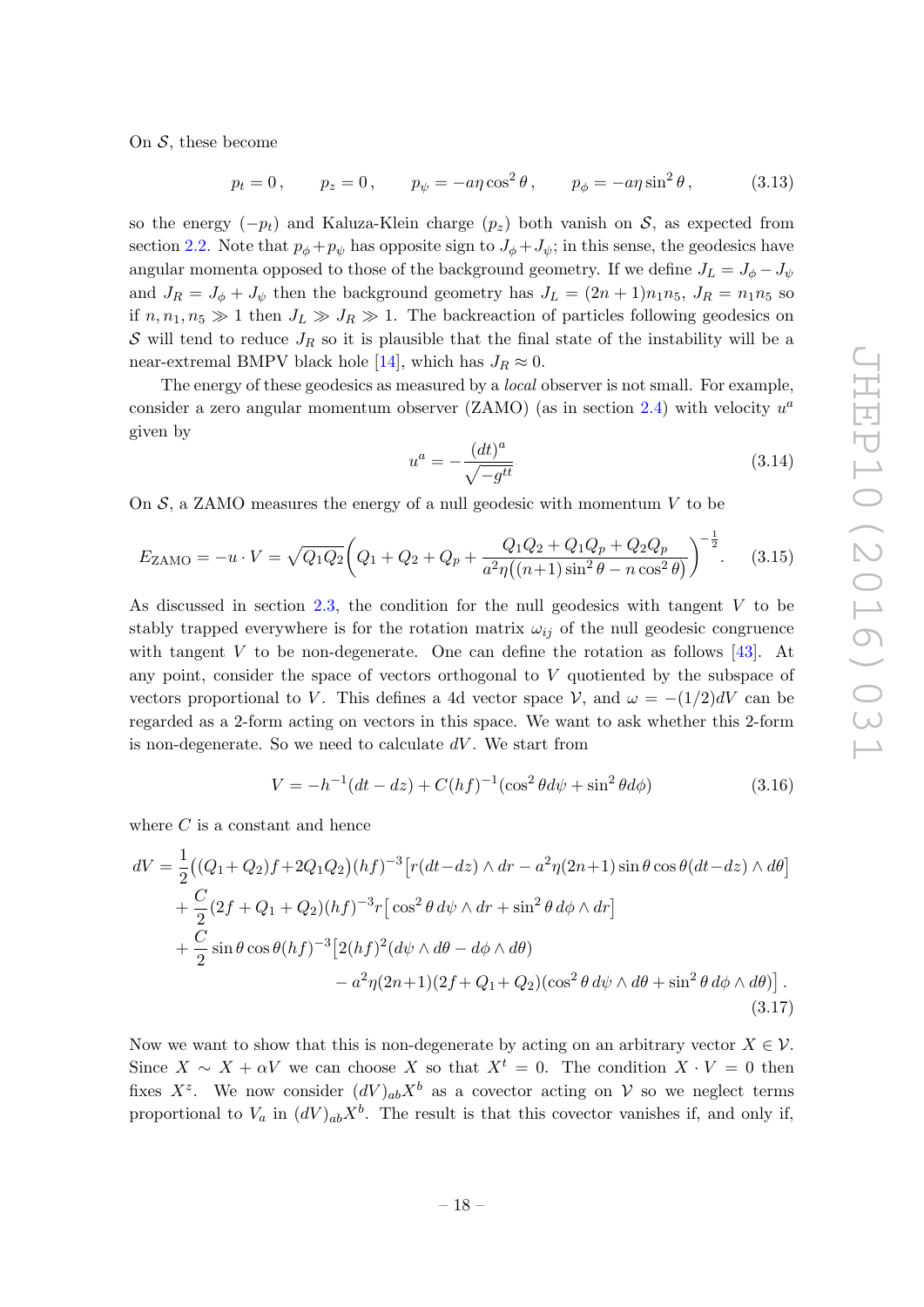$X^r = X^{\theta} = X^{\phi} = X^{\psi} = 0$  and hence  $X^z = 0$ . Therefore dV is non-degenerate, viewed as a quadratic form on V. Hence the rotation matrix is non-degenerate. By setting  $Q_p = 0$ one sees that this result applies also to the 2-charge microstate geometries discussed in the appendix.

# <span id="page-19-0"></span>4 Quasinormal modes

# <span id="page-19-1"></span>4.1 Relation to null geodesics

We will now consider the wave equation

$$
\Box \Phi = 0 \tag{4.1}
$$

in the geometry [\(3.4\)](#page-16-2). The geometric optics approximation tells us that we can expect to find rapidly varying solutions of this equation which are localized around null geodesics for an arbitrarily long time.<sup>[10](#page-19-2)</sup> Therefore we expect there to exist solutions of the wave equation that are localized around a null geodesic with tangent  $V$ . Of course, such solutions will eventually decay by dispersion to infinity.

In this section, we will show that such solutions can be constructed as quasinormal modes, i.e., modes with definite frequency  $\omega$ . For black hole solutions, it is known that quasinormal mode frequencies can be related to properties of trapped null geodesics in the geometric optics limit [\[52,](#page-42-15) [53\]](#page-42-16). For example, consider a Kerr black hole. One can look for mode solutions of the form

$$
e^{-i\omega t + im\phi} \Phi_r(r) \Phi_\theta(\theta) \tag{4.2}
$$

The angular equation gives spheroidal harmonics labelled by an integer  $\ell$  with  $|m| \leq \ell$ . If  $\ell \gg 1$  then one can construct families of quasinormal modes with frequency

$$
\omega = \omega_R + i\omega_I \tag{4.3}
$$

where  $\omega_R$  and  $\omega_I < 0$  are determined by properties of unstably trapped null geodesics [\[53\]](#page-42-16). For example,  $\omega_R/m_\phi \approx -p_t/p_\phi$  where  $p_t$ ,  $p_\phi$  are the conserved momenta of a trapped null geodesic, while  $\omega_I$  is determined by the rate at which nearby null geodesics move away from this trapped geodesic.  $\omega_R$  is  $\mathcal{O}(\ell)$  while  $\omega_I$  is  $O(1)$ .

We will do something similar for the wave equation in the spacetime  $(3.4)$ . It has been shown that the wave equation separates in this geometry [\[7\]](#page-40-13) so we will look for solutions of the form

<span id="page-19-3"></span>
$$
\Phi(t, z, r, \theta, \phi, \psi) = e^{-i\omega t + i\lambda z + im_{\psi}\psi + im_{\phi}\phi} \Phi_r(r) \Phi_{\theta}(\theta), \qquad (4.4)
$$

where the angular harmonics  $\Phi_{\theta}$  are labelled by an integer  $\ell$ .

By analogy with the Kerr case just discussed, for large  $\ell$  we expect there to exist quasinormal modes which are closely related to the trapped null geodesics. There are several important differences to the Kerr case. First, in the geometry  $(3.4)$ , the trapping is stable so we expect  $\omega_I$  to be much smaller than in the Kerr case. Second, on S, the trapped

<span id="page-19-2"></span><sup>&</sup>lt;sup>10</sup>Furthermore, the results of ref. [\[20\]](#page-41-2) prove that the energy of the solution is close to the energy of the corresponding null geodesic.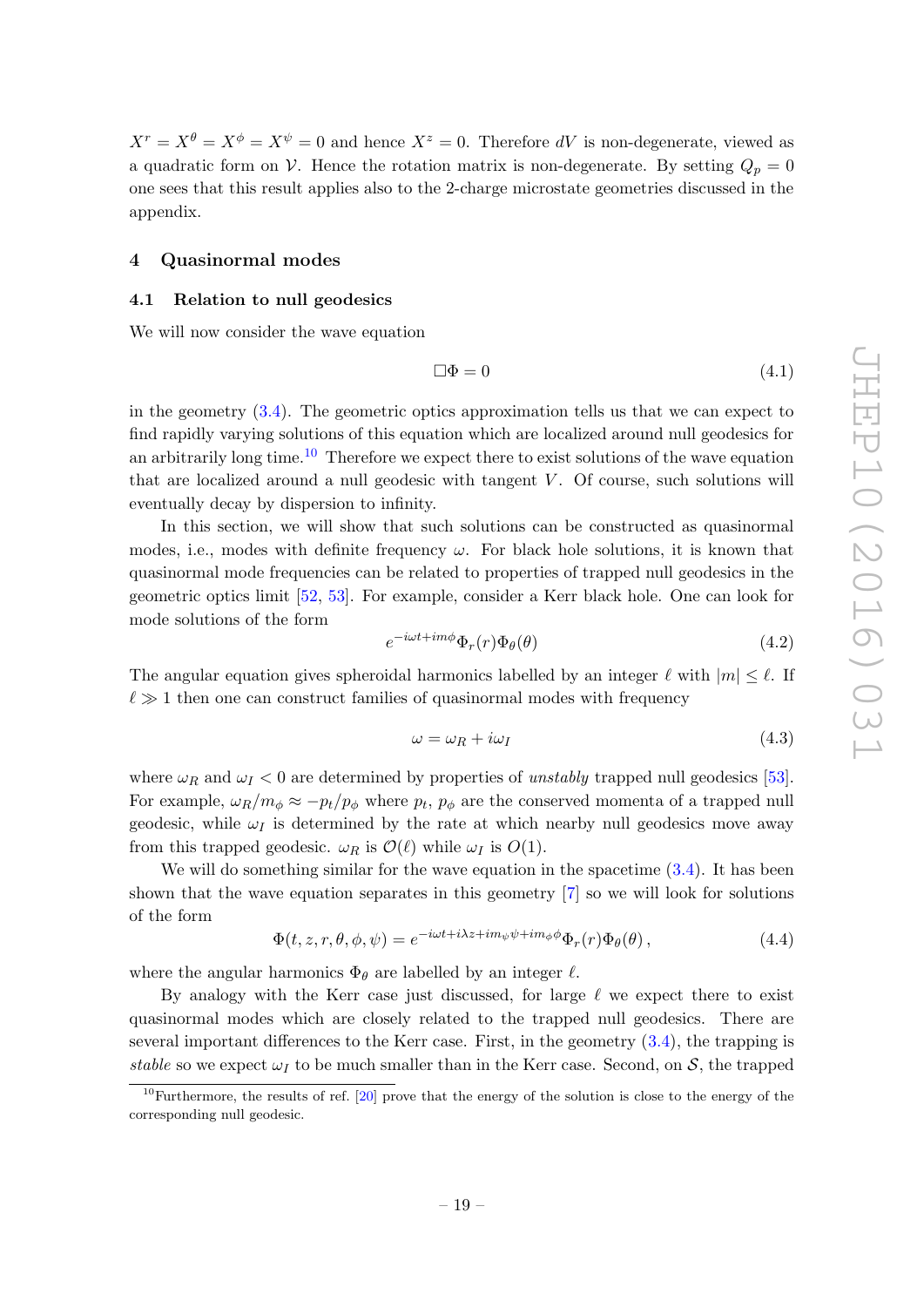null geodesics have zero energy and KK momentum. Hence we expect to find quasinormal modes with  $\lambda = 0$  such that  $\omega_R/\ell \approx 0$ , i.e.,  $\omega_R$  does not scale with  $\ell$ .

We can also consider a null geodesic with tangent V that does not lie on  $S$ . Such geodesics have  $-p_t = p_z$  so we would expect there to exist corresponding quasinormal modes with  $\lambda \neq 0$  and  $\omega \approx \lambda$ . We will look for these modes by taking  $\lambda = \mathcal{O}(\ell)$  and  $\omega - \lambda = \mathcal{O}(1).$ 

We will determine quasinormal modes in two ways. For large  $\ell$  we will use a matched asymptotic expansion inspired by a similar calculation in [\[51\]](#page-42-17). For general  $\ell$  we will determine quasinormal modes numerically. For both methods we will need to use the ODEs resulting from separation of variables, which are [\[7\]](#page-40-13)

<span id="page-20-2"></span><span id="page-20-1"></span>
$$
\frac{1}{\sin 2\theta} \frac{d}{d\theta} \left( \sin 2\theta \frac{d\Phi_{\theta}(\theta)}{d\theta} \right) + \left[ A - \frac{m_{\psi}^2}{\cos^2 \theta} - \frac{m_{\phi}^2}{\sin^2 \theta} + (\tilde{\omega}^2 - \tilde{\lambda}^2) \frac{a^2 \eta}{R_z^2} (\cos^2 \theta + n \cos 2\theta) \right] \Phi_{\theta}(\theta) = 0
$$
\n
$$
(4.5a)
$$
\n
$$
\frac{1}{r} \frac{d}{dr} \left[ r(r^2 + \alpha^2) \frac{d\Phi_r(r)}{dr} \right] + \left( \tilde{\kappa}^2 r^2 + 1 - \tilde{\nu}^2 + \frac{\xi^2 s^2}{r^2 + \alpha^2} - \frac{\zeta^2 s^2}{r^2} \right) \Phi_r(r) = 0,
$$
\n
$$
(4.5b)
$$

where A is a constant arising from the separation of variables and

$$
\tilde{\omega} = \omega R_z, \qquad \tilde{\lambda} = \lambda R_z, \qquad s = \frac{\sqrt{Q_1 Q_2}}{R_z^2}, \qquad \alpha = s\sqrt{\eta}, \qquad \tilde{\kappa} = \sqrt{\tilde{\omega}^2 - \tilde{\lambda}^2}
$$
\n(4.6)

$$
\tilde{\nu} = \sqrt{1 + A - \tilde{\kappa}^2 \frac{Q_1 + Q_2}{R_z^2} - (\tilde{\omega} - \tilde{\lambda})^2 \frac{Q_p}{R_z^2}},\tag{4.7}
$$

$$
\xi = \sqrt{\eta} \left[ \frac{\tilde{\omega}}{\eta} - \tilde{\lambda} \frac{Q_p(Q_1 + Q_2)}{Q_1 Q_2} + n \, m_\psi - m_\phi \left( n + 1 \right) \right],\tag{4.8}
$$

$$
\zeta = \sqrt{\eta} \left[ \tilde{\lambda} + m_{\psi} \left( n + 1 \right) - n \, m_{\phi} \right]. \tag{4.9}
$$

#### <span id="page-20-0"></span>4.2 Matched asymptotic expansion

We will look first for quasinormal modes corresponding to the null geodesics with tangent V that are on, or near to, S. On S these have  $p_t = p_z = 0$  and non-zero  $p_{\phi}, p_{\psi}$  in general. Therefore we look for quasinormal modes with  $|m_{\psi}|$ ,  $|m_{\phi}| \gg 1$  while keeping  $\{\tilde{\omega}, \lambda\} = O(1)$ in  $(4.4)$ . Our aim is to solve the coupled system of equations  $(4.5)$  for the eigenvalue pair  $\{A, \tilde{\omega}\}.$  It turns out that if either  $|m_{\phi}|$  or  $|m_{\psi}|$  are large, the two eigenvalues essentially decouple. That is to say, one can first determine A and a *posteriori* determine  $\tilde{\omega}$ .

To see how this works in more detail, we start by looking at the angular equation [\(4.5a\)](#page-20-2). In the  $|m_{\psi}|, |m_{\phi}| \to \infty$  limit, while keeping  $\{\tilde{\omega}, \tilde{\lambda}\}$  fixed, we can introduce the effect of  $\tilde{\omega}$ and  $\tilde{\lambda}$  perturbatively. At leading order, we can ignore the term proportional to  $\tilde{\omega}^2 - \tilde{\lambda}^2$ in  $(4.5a)$ , so that it becomes the equation for spherical harmonics on  $S^3$  with known eigenvalues  $A = \ell(\ell + 2) \equiv \mu_{\ell}^2$  where

<span id="page-20-4"></span><span id="page-20-3"></span>
$$
\ell \ge |m_{\psi}| + |m_{\phi}|, \qquad \ell \in \mathbb{Z}. \tag{4.10}
$$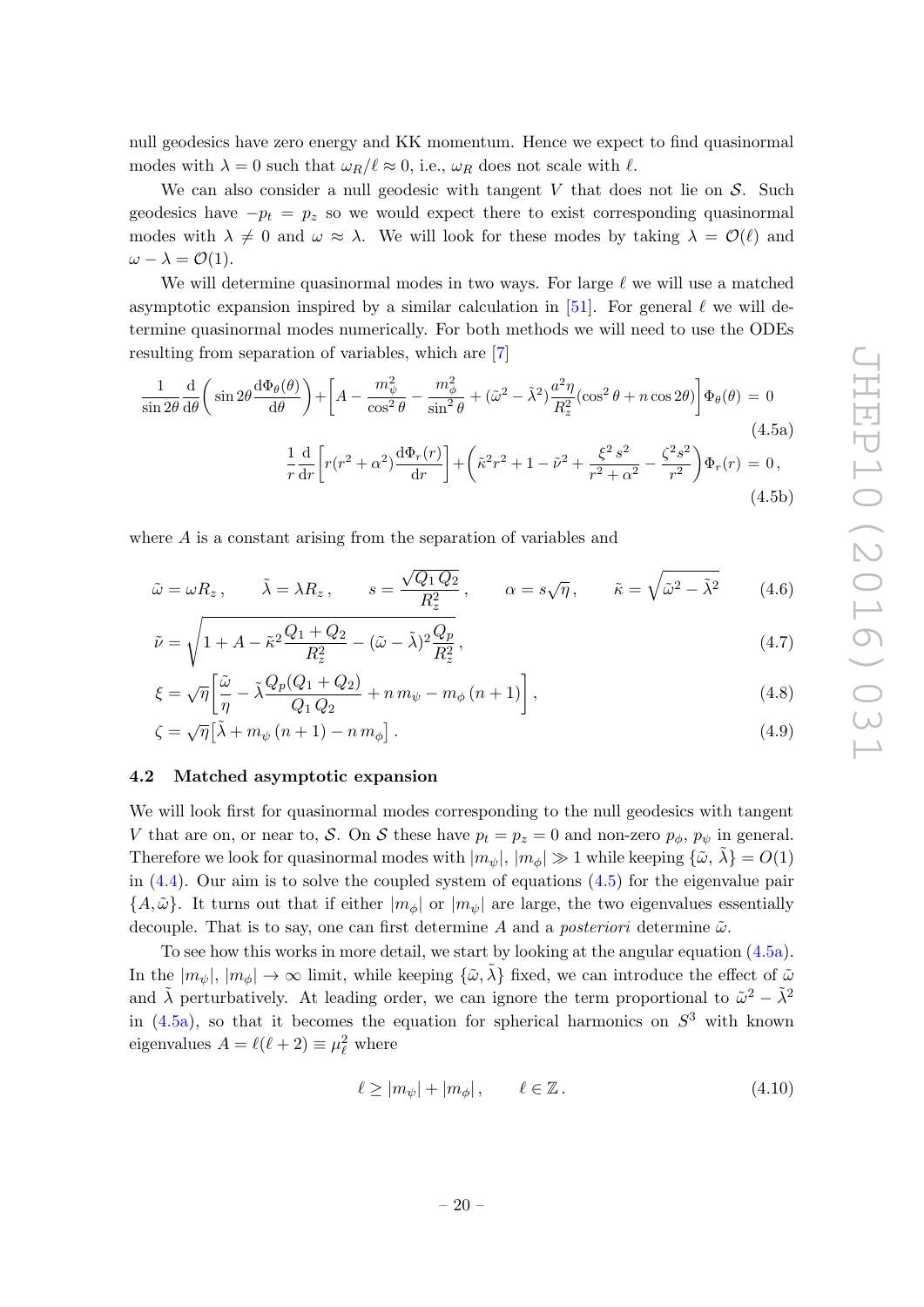From [\(4.10\)](#page-20-3),  $|m_{\psi}|, |m_{\phi}| \to \infty$  is equivalent to taking  $\ell \to \infty$  and  $|m_{\psi}|, |m_{\phi}| = O(\ell);$ we will work in this limit for simplicity in keeping track of the orders of various terms. The next order term in the large  $\ell$  expansion will only affect the  $\ell$  independent piece of A, that is to say, at large<sup>[11](#page-21-0)</sup>  $\ell$ 

$$
A \approx \mu_{\ell}^2 + O(1) \, .
$$

It turns out that we only need to know A up to this order in  $\ell$  to know the leading behaviour of the imaginary part of the quasinormal modes in this sector of perturbations.

We now turn our attention to the radial equation. Unlike the angular equation, we cannot use standard perturbation theory to determine  $\tilde{\omega}$ . Instead, we have to resort to a matched asymptotic expansion.

The radial equation [\(4.5b\)](#page-20-2) can be written as

<span id="page-21-1"></span>
$$
-y(y^2 + s^2\eta)\frac{\mathrm{d}}{\mathrm{d}y}\left[y(y^2 + s^2\eta)\frac{\mathrm{d}\Phi_r}{\mathrm{d}y}\right] + V(y)\Phi_r(y) = 0\tag{4.11}
$$

where we introduce the dimensionless variable  $y = r/R_z$  and define

$$
V(y) = -\tilde{\kappa}^2 y^6 + ay^4 - by^2 + c \tag{4.12}
$$

where  $a = \ell^2 a_0 + \ell a_1 + O(1)$ ,  $b = \ell^2 b_0 + \ell b_1 + O(1)$  and  $c = \ell^2 c_0 + \ell c_1 + O(1)$ ,

$$
a_0 = 1, \t a_1 = 2
$$
  
\n
$$
b_0 = -s^2 \eta + \frac{m_\phi^2}{\ell^2} (2n+1)(1-j^2)s^2 \eta,
$$
  
\n
$$
b_1 = -2s^2 \eta + 2\eta s^2 \frac{m_\phi}{l} \left(\frac{\tilde{\omega}}{\eta} - \tilde{\lambda} \frac{Q_p(Q_1+Q_2)}{Q_1Q_2}\right) (nj - (n+1)) - 2\tilde{\lambda} s^2 \eta \frac{m_\phi}{l} (j(n+1) - n)
$$
  
\n
$$
c_0 = s^4 \eta^2 \frac{m_\phi^2}{\ell^2} (j(n+1) - n)^2 \quad \text{and} \quad c_1 = 2s^4 \eta^2 \tilde{\lambda} \frac{m_\phi}{\ell} (j(n+1) - n).
$$
\n(4.13)

For later use, we also define

$$
j \equiv \frac{m_{\psi}}{m_{\phi}}, \qquad m \equiv \frac{m_{\phi}}{\ell} \quad \Rightarrow \quad |m| \le \frac{1}{1+|j|}.
$$
 (4.14)

The wave equation is invariant under complex conjugation and so we have an overall choice of sign in the exponent in [\(4.4\)](#page-19-3). Geodesics with tangent vector V on S have  $p_{\phi} < 0$  so we will fix the sign by assuming  $m < 0$ .

To calculate the frequencies of quasinormal modes we find solutions of [\(4.11\)](#page-21-1) obeying the necessary boundary conditions in the limit  $\ell \to \infty$ . We use an asymptotic matching procedure with  $\ell \to \infty$  a large parameter, similar to that used in ref. [\[51\]](#page-42-17) for the decoupling limit of non-supersymmetric 3-charge microstate geometries.

$$
A \approx \mu_{\ell}^2 + \left( n \frac{m_{\phi}}{\ell} - (n+1) \frac{m_{\psi}}{\ell} \right) (\tilde{\omega}^2 - \tilde{\lambda}^2) \frac{a^2 \eta}{R_z^2} + O(\ell^{-1}).
$$

<span id="page-21-0"></span><sup>&</sup>lt;sup>11</sup>This correction can be easily computed, but will not be needed in what follows. For the interested reader, when  $\ell = |m_{\phi}| + |m_{\psi}|$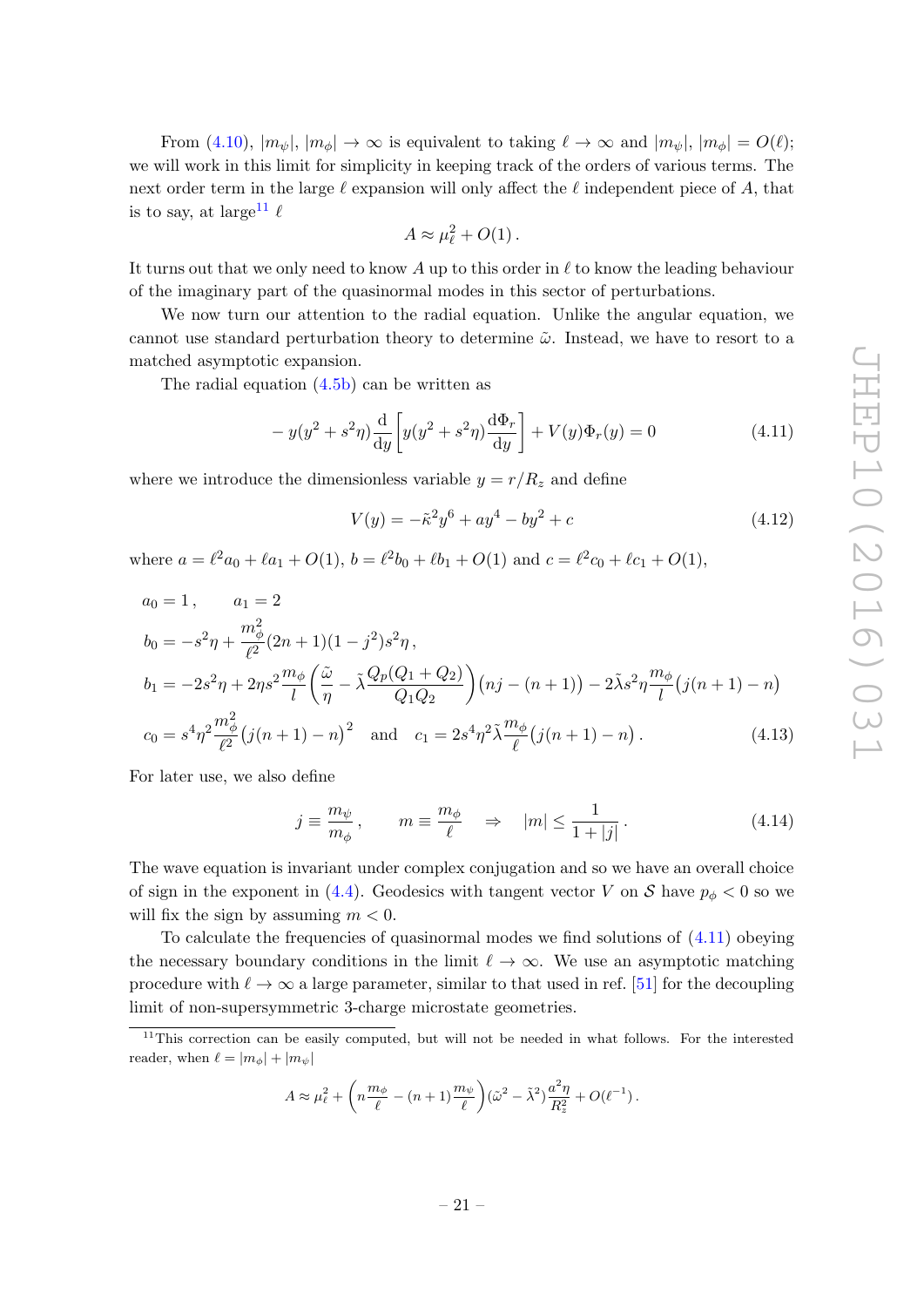Note that  $\{a, b, c\} = O(\ell^2)$  but  $\tilde{\kappa} = O(1)$  so that we can split the y-axis into 3 regions, approximate the potential  $V(y)$  and then solve the remaining equation exactly in each region. The regions and approximations of the potential are as follows:

1) 
$$
y \ll \sqrt{\ell}: V(y) \approx ay^4 - by^2 + c
$$

2) 
$$
1 \ll y \ll \ell
$$
:  $V(y) \approx ay^4$ 

3) 
$$
y \gg \sqrt{\ell}
$$
:  $V(y) \approx -\tilde{\kappa}^2 y^6 + ay^4$ .

Since region 2 overlaps with both regions 1 and 3 we can find solutions in each of the regions then match them where they overlap. We will label the solution of  $\Phi_r$  in each of the regions by  $\Phi_i$ , where *i* indexes the region in question.

#### <span id="page-22-0"></span>4.2.1 Region 1:  $y \ll$ √  $\ell$

We approximate the equation by

<span id="page-22-1"></span>
$$
y(y^2 + s^2 \eta) \frac{d}{dy} \left[ y(y^2 + s^2 \eta) \frac{d\Phi_1}{dy} \right] - (ay^4 - by^2 + c)\Phi_1(y) = 0.
$$
 (4.15)

To make the expressions more compact, we define

$$
\alpha \equiv s\sqrt{\eta} , \qquad \beta \equiv \sqrt{a + \frac{c}{\alpha^4} + \frac{b}{\alpha^2}}, \qquad \nu \equiv \sqrt{1 + a} = \ell + 1 + O(\ell^{-1}). \tag{4.16}
$$

Eq. [\(4.15\)](#page-22-1) can be brought to a more familiar form by a suitable change of variable. We define

$$
\Phi_1(y) = y^{\frac{\sqrt{c}}{\alpha^2}} (y^2 + \alpha^2)^{\frac{\beta}{2}} Q\left(-\frac{y^2}{\alpha^2}\right),
$$

where we implicitly have changed to a new coordinate  $\tilde{z} = -y^2/\alpha^2$ . The resulting equation for  $Q(\tilde{z})$  is that of a Gaussian hypergeometric function of the second kind,  ${}_2F_1(\tilde{a},\tilde{b},\tilde{c},\tilde{z})$ with

$$
\tilde{a} = \frac{1}{2} \left( 1 - \nu + \beta + \frac{\sqrt{c}}{\alpha^2} \right), \qquad \tilde{b} = \frac{1}{2} \left( 1 + \nu + \beta + \frac{\sqrt{c}}{\alpha^2} \right) \text{ and } \tilde{c} = 1 + \frac{\sqrt{c}}{\alpha^2}.
$$

Our boundary conditions demand that we choose the regular Gaussian hypergeometric function at  $\tilde{z} = y = 0$ . Our final solution, in this region of the potential, can simply be written as

$$
\Phi_1(y) = A_1 y^{\frac{\sqrt{c}}{\alpha^2}} (y^2 + \alpha^2)^{\frac{\beta}{2}} {}_2F_1\left(\tilde{a}, \tilde{b}, \tilde{c}, -\frac{y^2}{\alpha^2}\right),\tag{4.17}
$$

where  $A_1$  is a constant.

To match to region 2 take the limit  $y \to \infty$  ( $\ell \to \infty$  and the overlap region is  $1 \ll y \ll \ell$ ) √  $\overline{\ell}$ , so we can have for example  $y \approx O(\ell^{\frac{1}{4}})$ :

<span id="page-22-2"></span>
$$
\Phi_1(y) \approx A_1 \Gamma \left( 1 + \frac{\sqrt{c}}{\alpha^2} \right) \alpha^{\frac{\sqrt{c}}{\alpha^2} + \frac{1}{2} + \frac{\beta}{2}} \left[ \alpha^{\frac{\nu}{2}} y^{-\nu - 1} \frac{\Gamma(-\nu)}{\Gamma(\tilde{c} - \tilde{b}) \Gamma(\tilde{a})} + \alpha^{-\frac{\nu}{2}} y^{\nu - 1} \frac{\Gamma(\nu)}{\Gamma(\tilde{c} - \tilde{a}) \Gamma(\tilde{b})} \right].
$$
\n(4.18)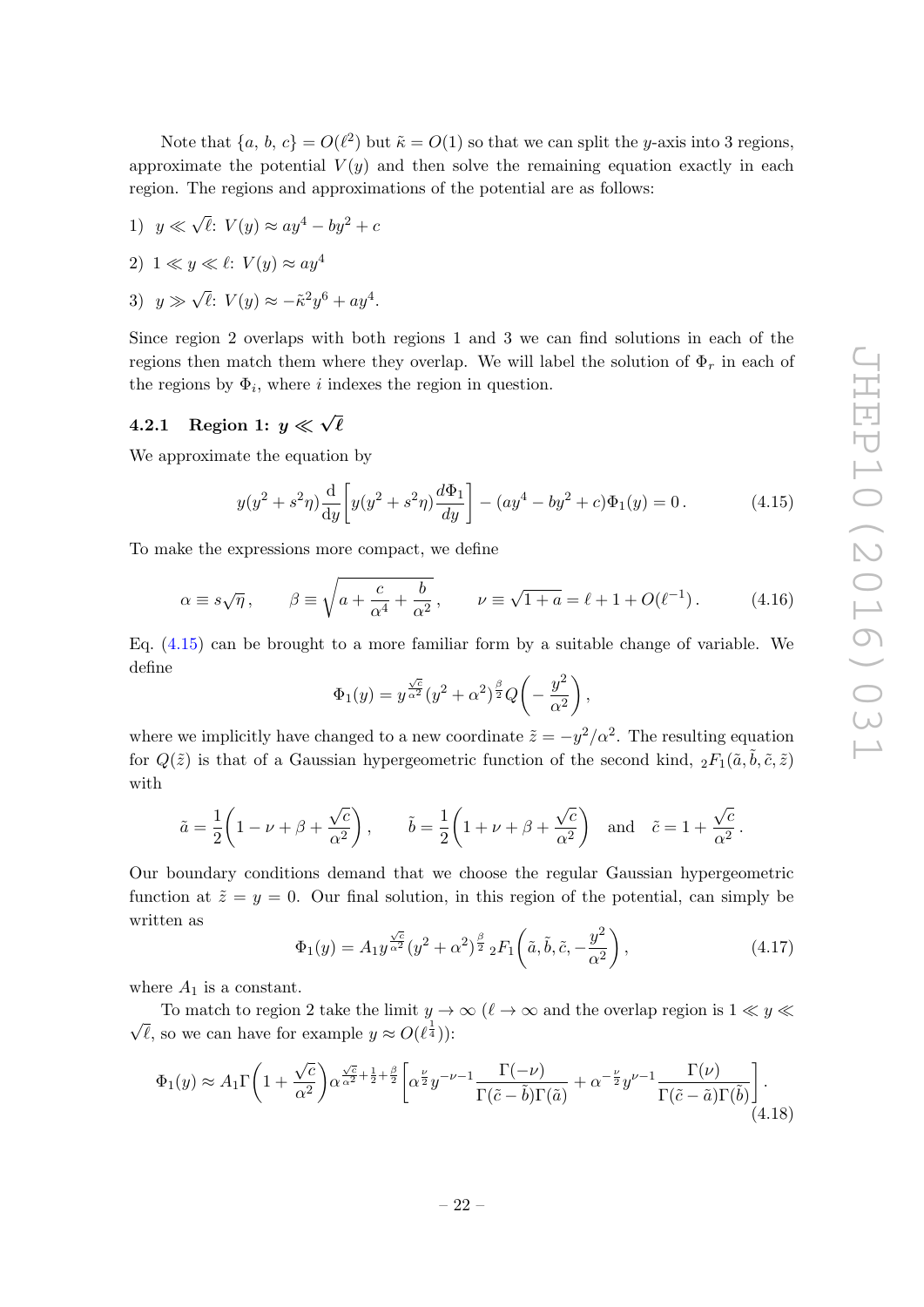# <span id="page-23-0"></span>4.2.2 Region 2:  $1 \ll y \ll l$

In this region the equation is approximated by

$$
y^3 \frac{d}{dy} \left( y^3 \frac{d\Phi_2}{dy} \right) - ay^4 \Phi_2(y) = 0 \tag{4.19}
$$

since  $s^2\eta \ll y^2$ . This has solution

<span id="page-23-2"></span>
$$
\Phi_2(y) = B_1 y^{-\nu - 1} + B_2 y^{\nu - 1} \tag{4.20}
$$

where  $B_1$ ,  $B_2$  are constants.

Matching  $(4.18)$  to  $(4.20)$  in the overlapping region gives the condition:

<span id="page-23-3"></span>
$$
\frac{B_1}{B_2} = \alpha^{\nu} \frac{\Gamma(-\nu)}{\Gamma(\nu)} \frac{\Gamma(\tilde{c} - \tilde{a}) \Gamma(\tilde{b})}{\Gamma(\tilde{c} - \tilde{b}) \Gamma(\tilde{a})}.
$$
\n(4.21)

#### <span id="page-23-1"></span>4.2.3 Region 3:  $y \gg$ √  $\ell$

In this region at highest order in  $\ell$ ,

$$
y^3 \frac{d}{dy} \left( y^3 \frac{d\Phi_3}{dy} \right) - (-\tilde{\kappa}^2 y^6 + ay^4) \Phi_3 = 0 \tag{4.22}
$$

with solution

$$
\Phi_3(y) = \frac{1}{y} (C_1 J_\nu(\tilde{\kappa}y) + C_2 Y_\nu(\tilde{\kappa}y))
$$
\n(4.23)

where  $C_1$ ,  $C_2$  are constants and  $J_{\nu}(x)$ ,  $Y_{\nu}(x)$  are Bessel functions of the first and second kind respectively.

In the asymptotic region as  $y \to \infty$ ,

$$
\Phi_3(y) = \frac{1}{y^{\frac{3}{2}}} \frac{1}{\sqrt{\tilde{\kappa}\pi}} \left[ e^{i\tilde{\kappa}y} e^{-i\frac{\nu\pi}{2}} \left( \frac{1}{2} - \frac{i}{2} \right) (C_1 - iC_2) + e^{-i\tilde{\kappa}y} e^{i\frac{\nu\pi}{2}} \left( \frac{1}{2} + \frac{i}{2} \right) (C_1 + iC_2) \right] + O\left(y^{-\frac{5}{2}}\right). \tag{4.24}
$$

Imposing the boundary condition that there are only outgoing waves at infinity gives

<span id="page-23-4"></span>
$$
C_1 + iC_2 = 0. \t\t(4.25)
$$

To match to Region 2 in the overlap region  $\sqrt{\ell} \ll y \ll \ell$  we take  $\tilde{\kappa}y \ll \ell$  while  $\nu \to \infty$ . Using the formulae for the asymptotic form of the Bessel functions at large orders [\[54\]](#page-42-18) gives:

$$
\Phi_3 = \left[ C_1 y^{\nu - 1} \left( \frac{\tilde{\kappa}}{2} \right)^{\nu} \frac{1}{\sqrt{2\pi\nu}} \frac{e^{\nu}}{\nu^{\nu}} - C_2 y^{-\nu - 1} \left( \frac{\tilde{\kappa}}{2} \right)^{-\nu} \sqrt{\frac{2}{\pi\nu}} \frac{e^{-\nu}}{\nu^{-\nu}} \right] \left[ 1 + O(\ell^{-1}) \right] \tag{4.26}
$$

and so we find

<span id="page-23-5"></span>
$$
\frac{C_1}{C_2} = -2\left(\frac{\tilde{\kappa}}{2}\right)^{-2\nu} e^{2\nu} \nu^{-2\nu} \frac{B_2}{B_1} \,. \tag{4.27}
$$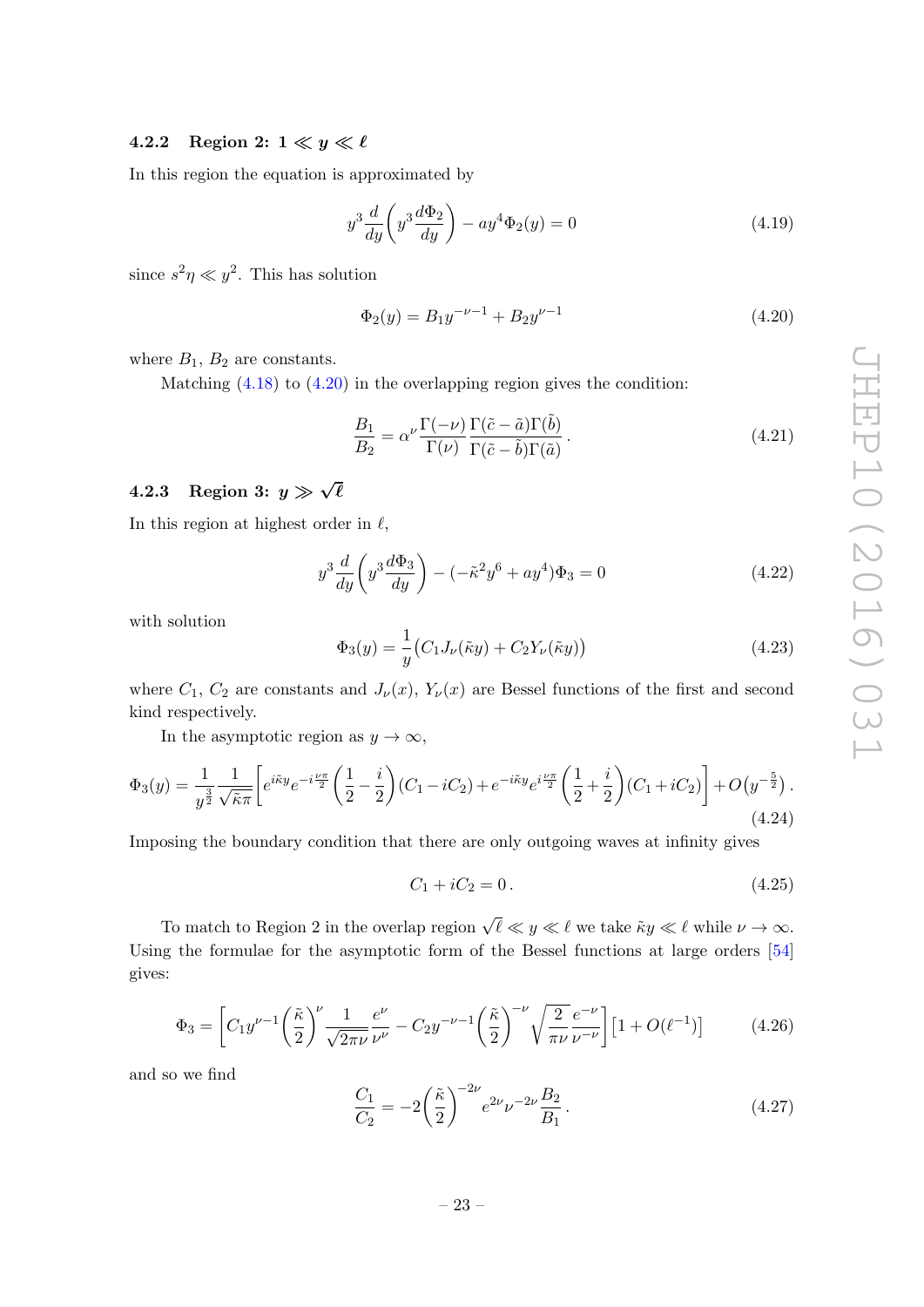# <span id="page-24-0"></span>4.2.4 Real part of the frequency

The conditions  $(4.21)$ ,  $(4.25)$  and  $(4.27)$  all together imply that the quasinormal mode frequencies  $\tilde{\omega}$  are solutions of the equation

<span id="page-24-1"></span>
$$
\alpha^{-\nu} \frac{\Gamma(\tilde{c} - \tilde{b})\Gamma(\tilde{a})}{\Gamma(\tilde{c} - \tilde{a})\Gamma(\tilde{b})} = 2i \left(\frac{\tilde{\kappa}}{2}\right)^{2\nu} \frac{\Gamma(-\nu)}{\Gamma(\nu)} e^{2\nu} \nu^{-2\nu}.
$$
\n(4.28)

We have that  $\nu =$ √  $1 + a = O(\ell) \gg 1$  so the r.h.s. is extremely small; the only way to solve [\(4.28\)](#page-24-1) is to have a pole in one of the Γ-functions in the denominator of the l.h.s. i.e.

<span id="page-24-2"></span>
$$
(\tilde{c} - \tilde{a} = -N \vee \tilde{b} = -N) \Rightarrow \frac{1}{2} \left( 1 + \nu \pm \beta + \frac{\sqrt{c}}{\alpha^2} \right) = -N. \tag{4.29}
$$

The leading order dependence on  $\tilde{\omega}$  in [\(4.29\)](#page-24-2) comes from

$$
\beta = \ell |m(jn - (n+1))| + \frac{|m(nj - (n+1))|}{m(nj - (n+1))} \left(\frac{\tilde{\omega}}{\eta} - \tilde{\lambda} \frac{Q_p(Q_1 + Q_2)}{Q_1 Q_2}\right) + O(\ell^{-1}). \tag{4.30}
$$

From the condition that  $|\tilde{\omega}|, |\tilde{\lambda}| \ll \ell$ , all the terms that are proportional to  $\ell$  in [\(4.29\)](#page-24-2) must cancel:

<span id="page-24-3"></span>
$$
1 + |m(j(n+1) - n)| \pm |m(jn - (n+1))| = 0.
$$
\n(4.31)

Clearly, this condition does not hold for general values of  $m$  and  $j$ , and so we will use  $(4.31)$  to find possible values for m in terms of j for which there are quasinormal modes with  $|\tilde{\omega}|, |\lambda| \ll \ell$ . By examining [\(4.31\)](#page-24-3) we see that it can only be solved if we choose the minus sign (otherwise all terms on the left hand side are positive). The equation remains non-trivial. We will use geometric optics to help us find a solution.

In geometric optics,  $j = p_{\psi}/p_{\phi}$  to leading order in  $\ell$ . In section [3.2](#page-17-0) we found that the zero energy geodesics with tangent vector V have:

$$
0 \le \frac{p_{\psi}}{p_{\phi}} \le \frac{n}{n+1} \quad \text{for} \quad n > 0 \,, \qquad \frac{p_{\psi}}{p_{\phi}} \ge \frac{n}{n+1} \quad \text{for} \quad n < 0 \tag{4.32}
$$

This suggests that we look for a solution of  $(4.31)$  with

<span id="page-24-4"></span>
$$
0 \le j \le \frac{n}{n+1}
$$
 for  $n > 0$ ,  $j \ge \frac{n}{n+1}$  for  $n < 0$  (4.33)

In both cases we have  $j \ge 0$  and  $(n+1)j - n \le 0$ , and these imply  $nj - (n+1) < 0$ . Using these, along with  $m < 0$ , equation [\(4.31\)](#page-24-3) reduces to

<span id="page-24-7"></span>
$$
m = -\frac{1}{1+j} \tag{4.34}
$$

which is equivalent to

<span id="page-24-5"></span>
$$
\ell = -m_{\phi} - m_{\psi} \tag{4.35}
$$

So in summary, we have found values of  $\ell, m_\phi, m_\psi$  that are consistent with our assumptions by taking  $m_{\phi}, m_{\psi} < 0$  and  $j = m_{\psi}/m_{\phi}$  in the range [\(4.33\)](#page-24-4), with  $\ell$  given by [\(4.35\)](#page-24-5). Substituting these values into [\(4.29\)](#page-24-2), the real part of  $\tilde{\omega}$  at leading order is

<span id="page-24-6"></span>
$$
\tilde{\omega}_R = 2\eta (N+1) + \tilde{\lambda} \,. \tag{4.36}
$$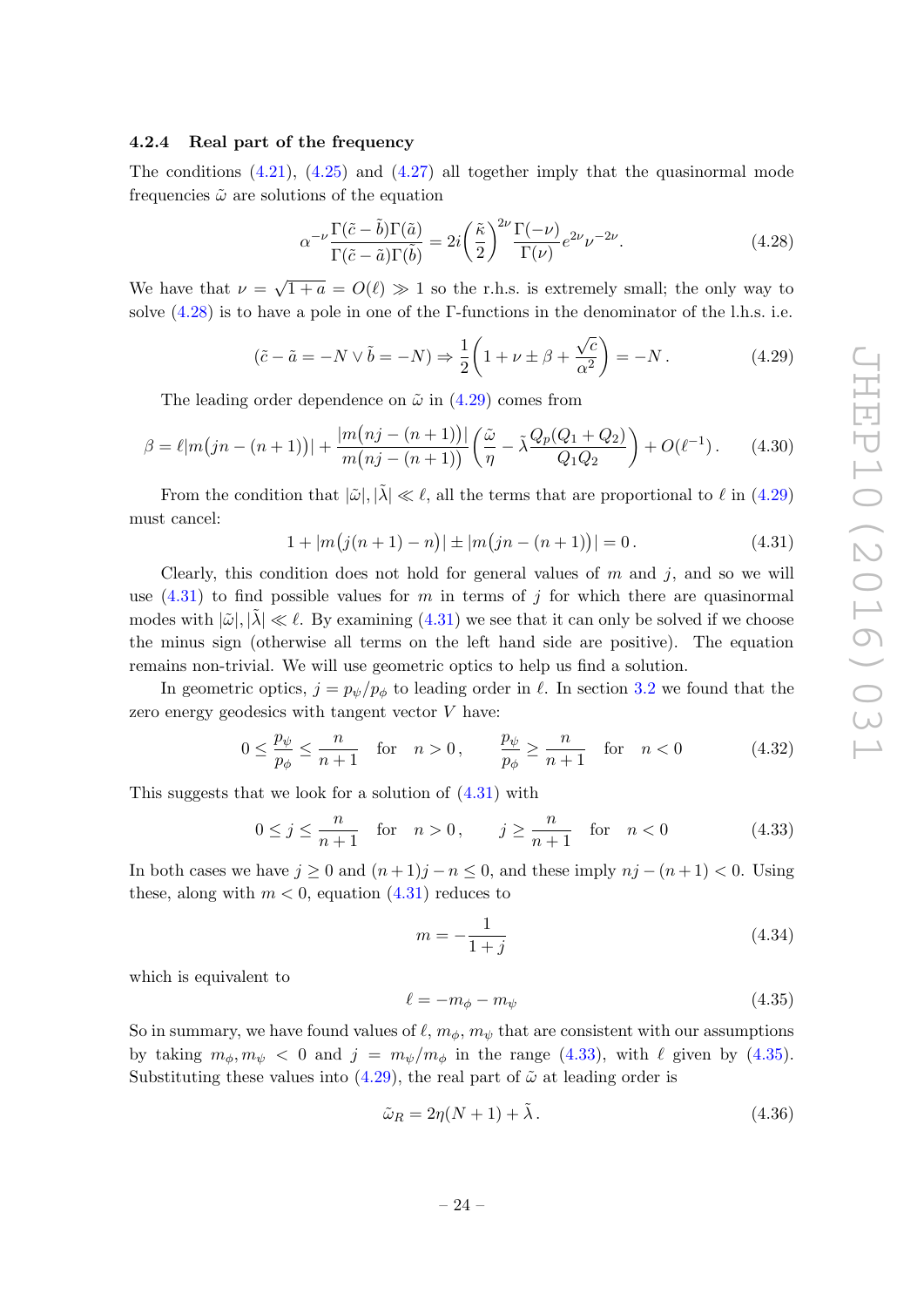The expression [\(4.36\)](#page-24-6) for  $\tilde{\omega}_R$  is remarkably simple. As a check on this formula we can take the decoupling limit  $Q_p \ll$  $\sqrt{Q_1 Q_2} \ll R_z^2$ , which gives  $\eta \to 1$ , in [\(4.36\)](#page-24-6). In this limit the geometry reduces to  $AdS_3 \times S^3$  and our expression for  $\tilde{\omega}_R$  reduces to the formula for certain normal modes in  $AdS_3 \times S^3$ , see e.g. eq. (6.12) of [\[55\]](#page-43-0).<sup>[12](#page-25-1)</sup>

#### <span id="page-25-0"></span>4.2.5 Imaginary part of the frequency

To find the imaginary part of the frequency we look at the next order terms in [\(4.28\)](#page-24-1) by substituting  $\tilde{\omega} = \tilde{\omega}_R + \delta \tilde{\omega}$ . Then  $\beta = \beta(\tilde{\omega}_R) + \delta \beta$  where  $\delta \beta = \frac{\delta \tilde{\omega}}{n}$  $\frac{\partial \omega}{\partial \eta}$  and we substitute

$$
\Gamma\left(-N - \frac{\delta\beta}{2}\right) = \frac{(-1)^{N+1}}{N!} \frac{2}{\delta\beta} \left(1 + O(\delta\beta)\right) \tag{4.37}
$$

in the left hand side of [\(4.28\)](#page-24-1), which is the only term that depends on  $\delta\beta$  at highest order. We also use the well known identities

$$
\Gamma(-\nu) = -\frac{\pi}{\nu \sin \pi \nu} \frac{1}{\Gamma(\nu)}, \text{ and } \Gamma(-N - \nu) = \frac{(-1)^{N+1} \pi}{(N+\nu) \sin \pi \nu} \frac{1}{\Gamma(N+\nu)}.
$$

Substituting these into [\(4.28\)](#page-24-1) and rearranging:

<span id="page-25-2"></span>
$$
\delta\beta = -i\left(\frac{\tilde{\kappa}}{2}\right)^{2\nu} \alpha^{\nu} \frac{4(N+\nu)\Gamma(N+1+\nu+\frac{\sqrt{c}}{\alpha^2})}{N!\nu\Gamma(N+1+\frac{\sqrt{c}}{\alpha^2})} \frac{\Gamma(N+\nu)}{\Gamma(\nu)^2} e^{-2\nu\log\nu+2\nu}.
$$
 (4.38)

The size of the corrections to the real part of the frequency  $\tilde{\omega}_R$  from eq. [\(4.29\)](#page-24-2) are of order  $O(\ell^{-1})$  and are thus much larger than the corrections to  $\tilde{\omega}$  here. However, the corrections to  $\tilde{\omega}$  in [\(4.29\)](#page-24-2) will all be real (all the coefficients are real apart from dependence on  $\tilde{\omega}$ ) and so the imaginary part of the frequency does not have any terms that are proportional to inverse powers of  $\ell$ . We therefore use [\(4.38\)](#page-25-2) to find the imaginary part of  $\tilde{\omega}$  at leading order and we in fact have  $\delta \tilde{\omega} = \delta \tilde{\omega}_R + i \tilde{\omega}_I$ . Substituting this in to [\(4.38\)](#page-25-2), we find

<span id="page-25-3"></span>
$$
\tilde{\omega}_I = -\eta \left(\frac{\tilde{\kappa}}{2}\right)^{2\nu} \alpha^{\nu} \frac{4(N+\nu)\Gamma(N+1+\nu+\frac{\sqrt{c}}{\alpha^2})}{N!\nu\Gamma(N+1+\frac{\sqrt{c}}{\alpha^2})} \frac{\Gamma(N+\nu)}{\Gamma(\nu)^2} e^{-2\nu \log \nu + 2\nu}.
$$
\n(4.39)

Define  $\mu = -\frac{j(n+1)-n}{1+j} > 0$ , then use  $\ell \gg 1$  in [\(4.39\)](#page-25-3) gives

<span id="page-25-4"></span>
$$
\tilde{\omega}_I = -D\eta \alpha \tilde{\kappa}_0^2 e^{-2\ell \log \ell + \ell \left[2 - \mu \log \mu + (1 + \mu) \log(\mu + 1) + 2 \log \frac{\tilde{\kappa}_0 \sqrt{\alpha}}{2}\right] + (N - \frac{3}{2}) \log \ell + O(1)}
$$
\n(4.40)

where  $\tilde{\kappa}_0 = \sqrt{\tilde{\omega}_{R,0}^2 - \tilde{\lambda}^2}$ ,  $\tilde{\omega}_{R,0}$  is the real part of  $\tilde{\omega}$  calculated to leading order only (i.e.  $\tilde{\omega}_R$ in [\(4.36\)](#page-24-6)). D is a positive constant that is independent of  $\ell$  at leading order but depends on the higher order corrections to the real part of  $\tilde{\omega}$  from the term  $\tilde{\kappa}^{2(\ell+1)}$  in [\(4.39\)](#page-25-3).

Equation [\(4.40\)](#page-25-4) is one of our main results. We see that  $\tilde{\omega}_I < 0$  so the waves decay as expected. However, the rate of decay is very slow, since at leading order the term that controls it is  $e^{-2\ell \log \ell}$  which is very small for large  $\ell$ .

<span id="page-25-1"></span> $12A$  similarly simple expression was found for the real part of the frequencies of *unstable* modes in the non-supersymmetric 3-charge geometries in the decoupling limit in [\[51\]](#page-42-17) although in that case the real part of the frequency scales as  $\ell$  in general.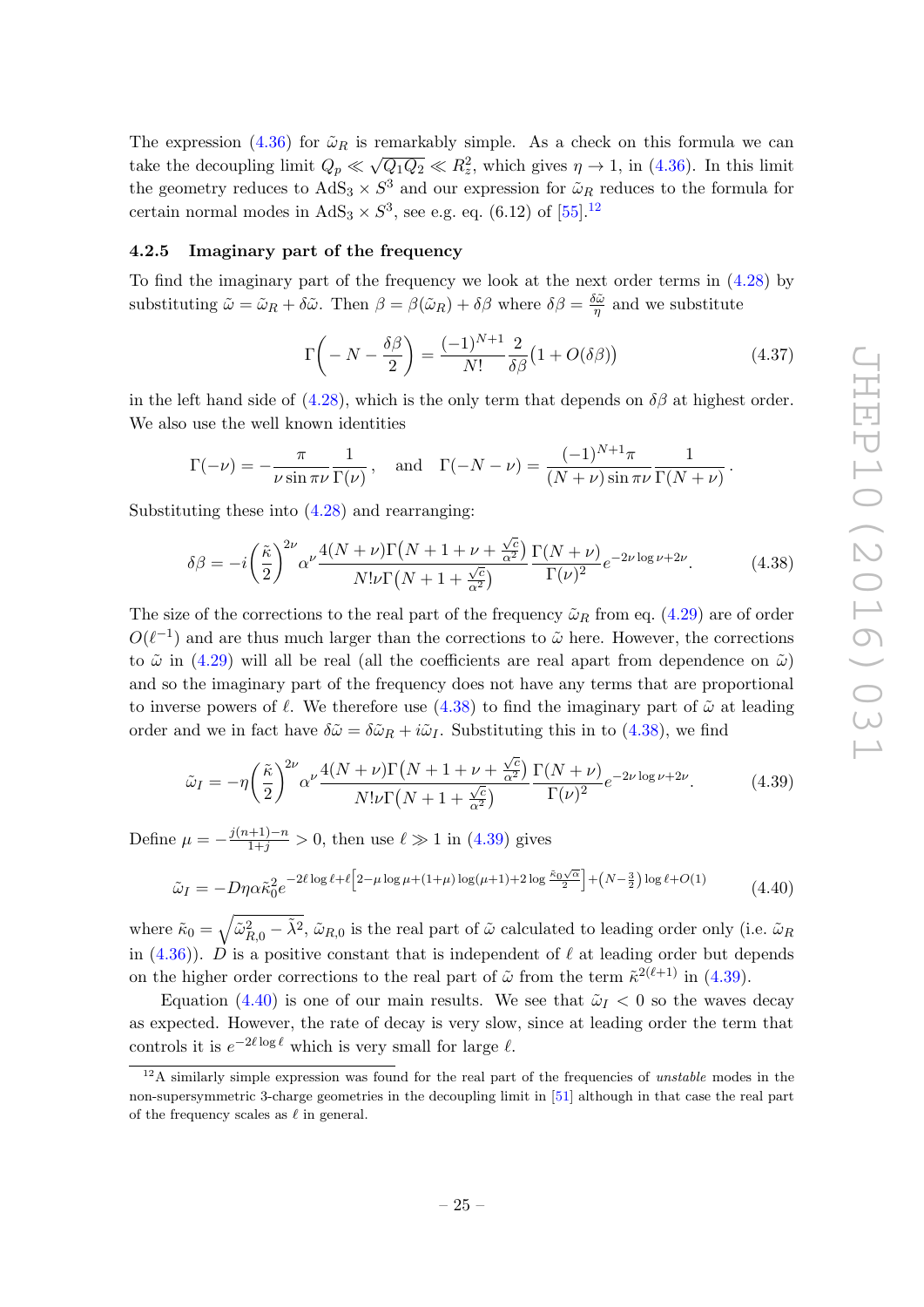As discussed above, in the decoupling limit we expect our quasinormal modes to reduce to normal modes in  $AdS_3 \times S^3$  so  $\tilde{\omega}_I$  should vanish in this limit. This is indeed the case because  $\alpha \rightarrow 0$  in the decoupling limit.

The calculation above assumes  $n \neq 0$ , i.e.,  $Q_p \neq 0$  so it does not apply to 2-charge microstate geometries. When  $n = 0$ , S becomes the 2-dimensional submanifold  $r = 0$ ,  $\theta = \pi/2$ . In appendix [A](#page-35-0) we show that it is straightforward to modify the above calculation to cover this case too. The result is the same, i.e.,  $\tilde{\omega}_I$  is  $\mathcal{O}(e^{-2\ell \log \ell})$  at large  $\ell$ . Hence the dimension of  $\mathcal S$  does not seem to affect the slow decay, which is to be expected since the slowly decaying quasinormal modes are associated to individual null geodesics on  $S$  rather than to global properties of  $S$ .

#### <span id="page-26-0"></span>4.3 Kaluza-Klein momentum scaling with  $\ell$

In section [3.2](#page-17-0) we saw that at every point in the six-dimensional spacetime there is a stably trapped geodesic with tangent  $V$ . We have found quasinormal modes that correspond to the zero energy null geodesics that are trapped near  $S$  but we also expect to be able to find slowly decaying modes that are localised near geodesics that are trapped elsewhere in the spacetime. These geodesics have tangent V and conserved quantities  $p_z = -p_t$ . Under the geometric optics approximation we expect that the corresponding solutions of the wave equation will have  $\tilde{\omega} \approx \tilde{\lambda}$ . We will now consider  $\tilde{\lambda} = \mathcal{O}(\ell)$  but keep the difference  $|\tilde{\omega} - \tilde{\lambda}| =$  $O(1)$  in the limit  $|m_{\psi}|$ ,  $|m_{\phi}| \to \infty$ . In this case,  $\tilde{\kappa}^2 = (\tilde{\omega} - \tilde{\lambda})(\tilde{\omega} + \tilde{\lambda}) = O(|m_{\psi}|, |m_{\phi}|)$ .

Since  $\tilde{\kappa}^2 \ll m_{\phi}^2$ ,  $m_{\psi}^2$ , we can ignore the  $\tilde{\kappa}^2$  in the angular equation [\(4.5a\)](#page-20-2) at leading order in  $m_{\phi}$ ,  $m_{\psi}$ . This means that we have

$$
A \approx \ell^2 + A_1 \ell + O(1)
$$

with  $\ell$  defined previously in [\(4.10\)](#page-20-3). If we set  $\ell = |m_{\phi}| + |m_{\psi}|$ , i.e.  $m = -1/(1 + j)$ , we can find  $A_1$  using standard perturbation theory. It turns out that

$$
A_1 = 2 - 2\frac{\tilde{\lambda}\alpha^2}{\ell}(\tilde{\omega} - \tilde{\lambda})\left(\frac{n - (n+1)j}{1+j}\right)
$$
\n(4.41)

We will find later that we must have  $m = -1/(1 + i)$  to have modes  $|\tilde{\omega} - \tilde{\lambda}| = O(1)$  so this assumption is consistent.

The expressions for a, b, c in  $(4.11)$  at the various orders change: we now have

$$
a = \tilde{\nu}^2 - 1 - \tilde{\kappa}^2 \alpha^2
$$
  
\n
$$
b = \alpha^2 (1 - \tilde{\nu}^2) + s^2 (\xi^2 - \zeta^2)
$$
  
\n
$$
c = \alpha^2 s^2 \zeta^2
$$
\n(4.42)

where  $\tilde{\nu}$ ,  $\xi$ ,  $\zeta$  are defined in [\(4.9\)](#page-20-4).

## <span id="page-26-1"></span>4.3.1 Asymptotic matching

The asymptotic matching procedure in [4.2](#page-20-0) only needs to be slightly modified to find solutions with frequencies with  $\tilde{\kappa}^2 = O(\ell)$ . Regions 1, 2 and 3 must be changed so that the potentials can be approximated in the same way as before in each region.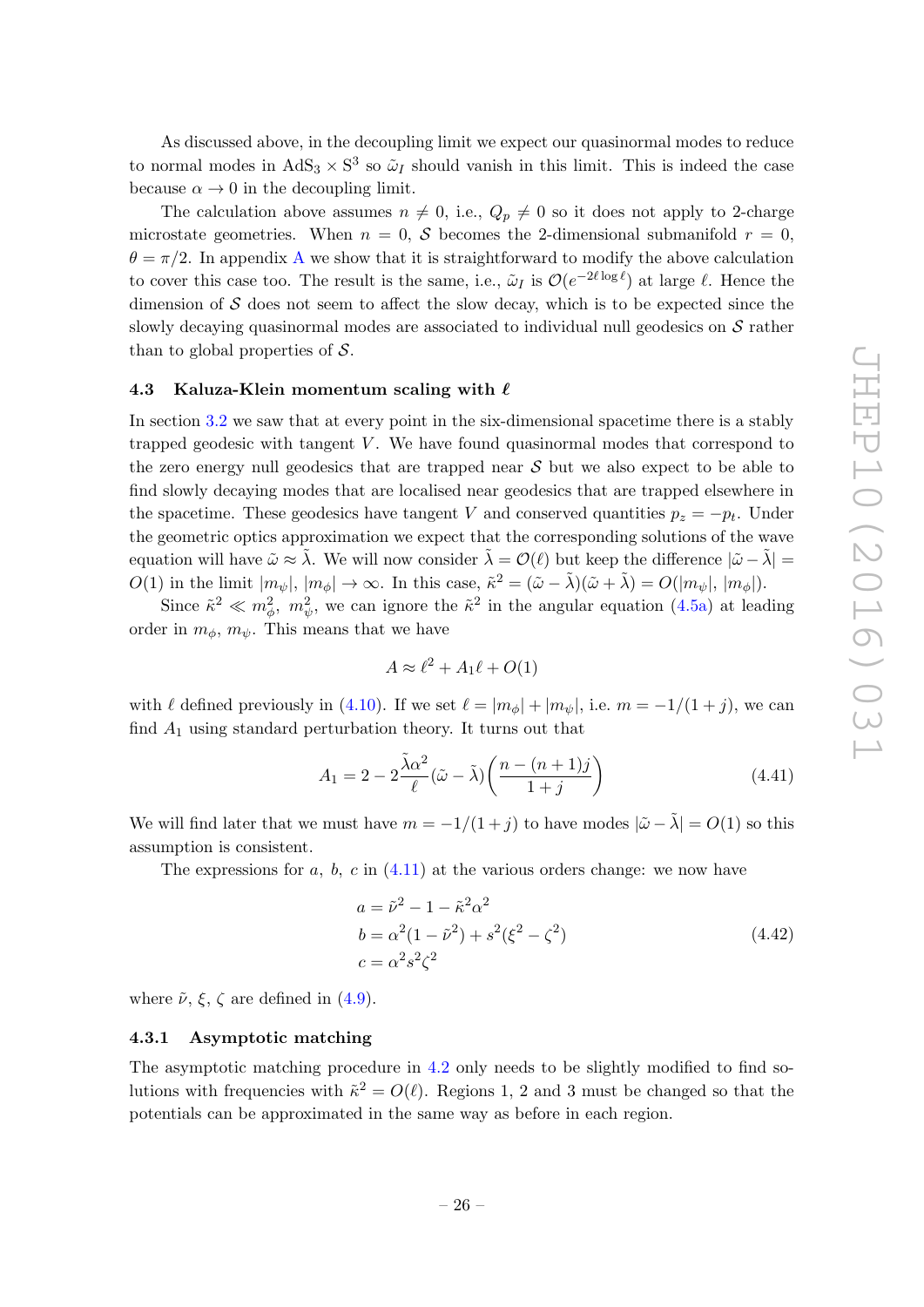We define the new regions as:

1')  $y \ll \ell^{\frac{1}{4}}$ :  $V(y) \approx ay^4 - by^2 + c$ 2')  $1 \ll y \ll$  $\sqrt{\ell}$ :  $V(y) \approx ay^4$ ; 3')  $y \gg \ell^{\frac{1}{4}}$ :  $V(y) \approx -\tilde{\kappa}^2 y^6 + ay^4$ .

Note that the regions still overlap so we can match the solutions in different regions.

Exactly the same matching procedure as in section [4.2](#page-20-0) then follows through to give that the real part of the frequency is defined by the condition

<span id="page-27-0"></span>
$$
\frac{1}{2}\left(1+\nu\pm\beta+\frac{\sqrt{c}}{\alpha^2}\right)=-N.\tag{4.43}
$$

We expect  $\tilde{\omega} - \tilde{\lambda}$  to be small so we must take the minus sign for the same reasons as in section [4.2.4.](#page-24-0) However, the leading order behaviour of  $\beta$  and  $\nu$  differs to the previous case; we find that now

<span id="page-27-2"></span>
$$
\beta = \tilde{\lambda} + m\ell \left[ jn - (n+1) \right] + (\tilde{\omega} - \tilde{\lambda}) \left\{ \frac{1}{\eta} - \frac{\tilde{\lambda} \alpha^2}{\tilde{\lambda} + m\ell \left[ jn - (n+1) \right]} \right\} + O(\ell^{-1})
$$
  

$$
\frac{\sqrt{c}}{\alpha^2} = \tilde{\lambda} + m\ell \left[ j(n+1) - n \right],
$$
  

$$
\nu = \ell + \frac{A_1}{2} - (\tilde{\omega} - \tilde{\lambda}) \frac{\tilde{\lambda}}{\ell} \left( \frac{Q_1 + Q_2}{R_z^2} + \alpha^2 \right) + O(\ell^{-1}) = \ell + \nu_1 + O(\ell^{-1}).
$$
  
(4.44)

We assume as before that  $m < 0$ ,  $jn - (n + 1) < 0$ ,  $j > 0$  and  $\tilde{\lambda} \ge 0$ . Substituting this into equation [\(4.43\)](#page-27-0) and imposing the condition  $|\tilde{\omega} - \tilde{\lambda}| = O(1)$ , we find that we must take  $m = -1/(1+j)$  so that the higher order terms cancel. Then the real part of the frequency is given by  $(4.43)$ :

<span id="page-27-1"></span>
$$
\tilde{\omega}_R = \tilde{\lambda} + \frac{2\eta}{P}(N+1) + O(\ell^{-1})\tag{4.45}
$$

where we use the definitions of a, b, c and  $\tilde{\omega} = \tilde{\lambda} + O(1)$  to find

$$
P = 1 + \frac{\tilde{\lambda}\alpha^2\eta}{\ell} \left( 1 - \frac{\ell}{\tilde{\lambda} + m\ell[jn - (n+1)]} \right) + \frac{\tilde{\lambda}}{\ell} \eta \frac{Q_1 + Q_2}{R_z^2} + \frac{\tilde{\lambda}\alpha^2\eta}{\ell} \left( \frac{n - j(n+1)}{1 + j} \right) > 0. \tag{4.46}
$$

If we take  $\tilde{\lambda} \ll \ell$  in [\(4.45\)](#page-27-1) we recover the real part of the frequency for  $\tilde{\lambda} = O(1)$  as given in eq. [\(4.36\)](#page-24-6).

The calculation for the imaginary part is also very similar to that of section [4.2.5;](#page-25-0) we simply have to replace  $\delta\beta$  with  $P\delta\tilde{\omega}$  in [\(4.39\)](#page-25-3). Then let

$$
\mu' = \frac{\tilde{\lambda}}{\ell} - \frac{j(n+1) - n}{1 + j} > 0.
$$

In the limit  $\ell \to \infty$ , the imaginary part of the frequency at leading order is

<span id="page-27-3"></span>
$$
\tilde{\omega}_I = -D'e^{-\ell \log \ell + \ell \left[2 - \mu' \log \mu' + (1 + \mu') \log(\mu' + 1) + 2 \log \frac{\tilde{\kappa}_0 \sqrt{\alpha}}{2\sqrt{\ell}}\right] + (N + \frac{1}{2} - \nu_1) \log \ell} + O(l^{-1})\tag{4.47}
$$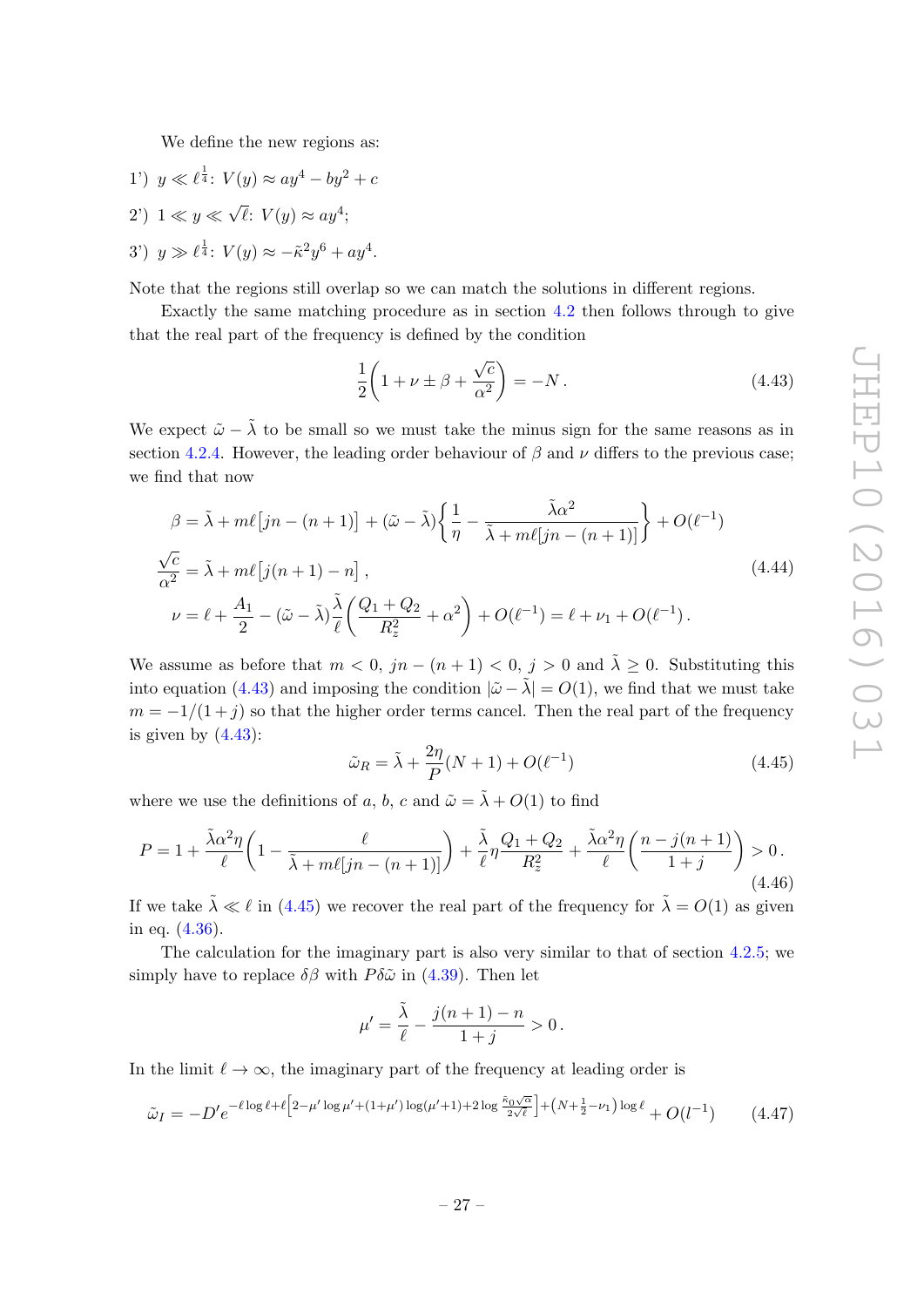for some positive constant D' that is independent of  $\ell$  and where  $\tilde{\kappa}_0^2 = 2\tilde{\lambda}(\tilde{\omega}_R - \tilde{\lambda})$  with  $\tilde{\omega}_R$  evaluated using [\(4.45\)](#page-27-1) and  $\nu_1$  is given in [\(4.44\)](#page-27-2) with the terms  $\tilde{\omega} - \tilde{\lambda}$  also evaluated at leading order using [\(4.45\)](#page-27-1). D' is proportional to  $\alpha^{\nu_1}$ ; in the decoupling limit  $\nu_1 \to 1$  and  $\alpha \to 0$  so we see that the imaginary part vanishes in this limit, as expected. The real part reduces to the expression for certain normal modes in  $AdS_3 \times S^3$ , as given in [\[55\]](#page-43-0).

We have constructed quasinormal modes with  $\tilde{\omega}_I \sim -e^{-\ell \log \ell}$  at leading order for  $\ell \gg 1$ . We expect that such a mode will be localised near a stably trapped geodesics with tangent V, whose location is determined by the matching the ratios  $p_{\psi}/p_{\phi}$ ,  $p_{z}/p_{\phi}$  to  $m_{\psi}/m_{\phi}$  and  $\lambda/m_\phi$ . Note that there is no longer a factor of 2 multiplying  $-\ell \log \ell$  in the exponent so these modes decay faster than the modes localized near  $S$  that we found in the previous section. However, the decay is still very slow and therefore likely to be problematic for nonlinear stability.

The above calculation assumes  $n \neq 0$ , i.e.,  $Q_p \neq 0$  but in appendix [A](#page-35-0) we show that it is straightforward to modify the calculation to cover the 2-charge case. The result is  $\tilde{\omega}_I = \mathcal{O}(e^{-\ell \log \ell})$  as for the 3-charge case.

# <span id="page-28-0"></span>4.4 Numerical determination of quasinormal modes

# <span id="page-28-1"></span>4.4.1 Method

In the previous sections we have determined certain quasinormal modes in the limit of large quantum number  $\ell$ , we now aim to determine the behaviour of the corresponding modes at finite  $\ell$  numerically. In doing so, we can also understand the regime of validity of the approximation scheme detailed in our previous sections. For the sake of presentation, we will restrict ourselves to the case with  $\lambda = 0$ , i.e. modes that do not depend on the Kaluza-Klein momentum.

Our separation ansatz reads

<span id="page-28-3"></span><span id="page-28-2"></span>
$$
\Phi(r,\theta) = X(\cos\theta) W\left(\frac{rR_z}{\sqrt{Q_1 Q_2}}\right),\,
$$

which yields the following pair of ordinary differential equations for  $X(x)$  and  $W(w)$  to be solved numerically:

$$
\frac{1}{x}\frac{d}{dx}\left[x(1-x^{2})\frac{d}{dx}X(x)\right]
$$
  
+
$$
\left\{A + \alpha_{1}\alpha_{2}\eta\tilde{\omega}^{2}\left[-n(1-x^{2}) + x^{2}(1+n)\right] - \frac{m_{\psi}^{2}}{x^{2}} - \frac{m_{\phi}^{2}}{1-x^{2}}\right\}X(x) = 0
$$
  
(4.48a)  
+
$$
\left\{\tilde{\omega}^{2}\left[\alpha_{1} + \alpha_{2} + \alpha_{1}\alpha_{2}n(1+n) + \alpha_{1}\alpha_{2}w^{2}\right] - A - \frac{\eta[nm_{\phi} - (1+n)m_{\psi}]^{2}}{w^{2}} + \frac{\eta[(\alpha_{1} + \alpha_{2})n(1+n)\tilde{\omega} + \tilde{\omega} + nm_{\psi} - (1+n)m_{\phi}]^{2}}{w^{2} + \eta}\right\}W(w) = 0,
$$
  
(4.48b)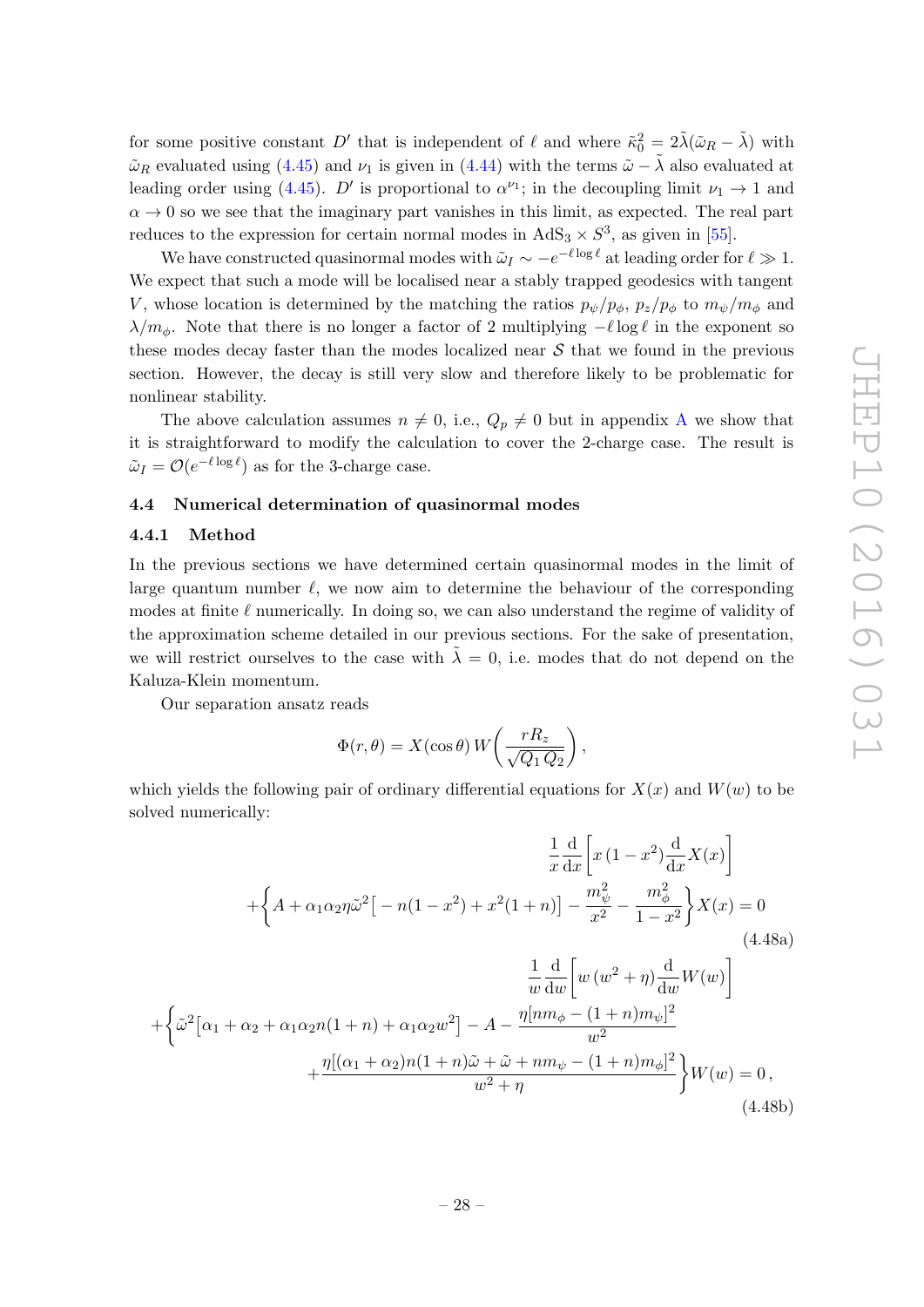where we have changed variables to  $x \equiv \cos \theta$  and  $w \equiv rR_z$ √  $\overline{Q_1 Q_2}$  and defined  $Q_i =$  $\alpha_i R_z^2$ . Here, as in previous sections, A is a separation constant to be determined in what follows.

Before detailing our numerical method, we need to investigate the boundary conditions at the edges of our integration domain. Our equations have five real singular points (three for the angular equation, and two for the radial equation). For the angular equation [\(4.48a\)](#page-28-2) these are  $x = 0$ ,  $x = 1$  and  $x = \infty$ . For the radial equation these are  $w = 0$  and  $w = \infty$ .

Let us start with the angular equation. Since our integration domain is  $x \in (0,1)$ , we only need to understand what happens at these singular points. A Frobenius expansion at  $x = 0$ , yields the following behaviour

$$
X \sim x^{\pm |m_{\psi}|} [1 + \mathcal{O}(x)],
$$

while at  $x = 1$  we find

$$
X \sim (1-x)^{\pm \frac{|m_{\phi}|}{2}} [1 + \mathcal{O}(1-x)].
$$

In order to have a regular solution, we must choose the + signs at both integration edges. To solve the problem numerically, we change to a new variable that relates to  $X$  in the following manner:

$$
X = x^{|m_{\psi}|} (1 - x^2)^{\frac{|m_{\phi}|}{2}} \widetilde{X},
$$

and impose Robin boundary conditions for  $\widetilde{X}$  at  $x = 0$  and  $x = 1$ . These can be found by solving the equations for  $\widetilde{X}$  in a Taylor expansion around the two singular points.

Next we address the radial equation. The singular point at  $w = 0$  is a regular singular point, and its behaviour can be extracted via a Frobenius expansion (similar to the angular equation):

$$
W(w) \sim w^{\pm |n(m_{\phi} - m_{\psi}) - m_{\psi}|} [1 + \mathcal{O}(w)],
$$

again regularity demands keeping the  $+$  sign only. Finally, at  $w = +\infty$ , there is an essential singularity, which is to be expected since we want to impose outgoing boundary conditions there. The singular behaviour can be easily extracted, and takes the following form

$$
W(w) \sim \frac{e^{\pm i\sqrt{\alpha_1}\sqrt{\alpha_2}w\tilde{\omega}}}{w^{\frac{3}{2}}} \left[1 + \mathcal{O}(w^{-1})\right].
$$

Demanding outgoing boundary conditions yields demands choosing the  $+$  sign. As we have done for the angular equation, we now change to a new variable that is more adequate for the numerical procedure. We chose the following:

$$
W(w) = \frac{e^{i\sqrt{\alpha_1}\sqrt{\alpha_2}w\tilde{\omega}}}{w^{\frac{3}{2}+|n(m_{\phi}-m_{\psi})-m_{\psi}|}} w^{|n(m_{\phi}-m_{\psi})-m_{\psi}|} \widetilde{W}(w).
$$

Finally, since  $w$  is a non-compact coordinate, we do a further change of coordinates of the form √

$$
w = \frac{\tilde{w}\sqrt{2 - \tilde{w}^2}}{1 - \tilde{w}^2},
$$

which maps  $w = 0$  to  $\tilde{w} = 0$  and  $w = +\infty$  to  $\tilde{w} = 1$ . Robin boundary conditions at  $\tilde{w} = 0$ and  $\tilde{w} = 1$  can now be found by solving the respective equation for  $\tilde{W}(\tilde{w})$ .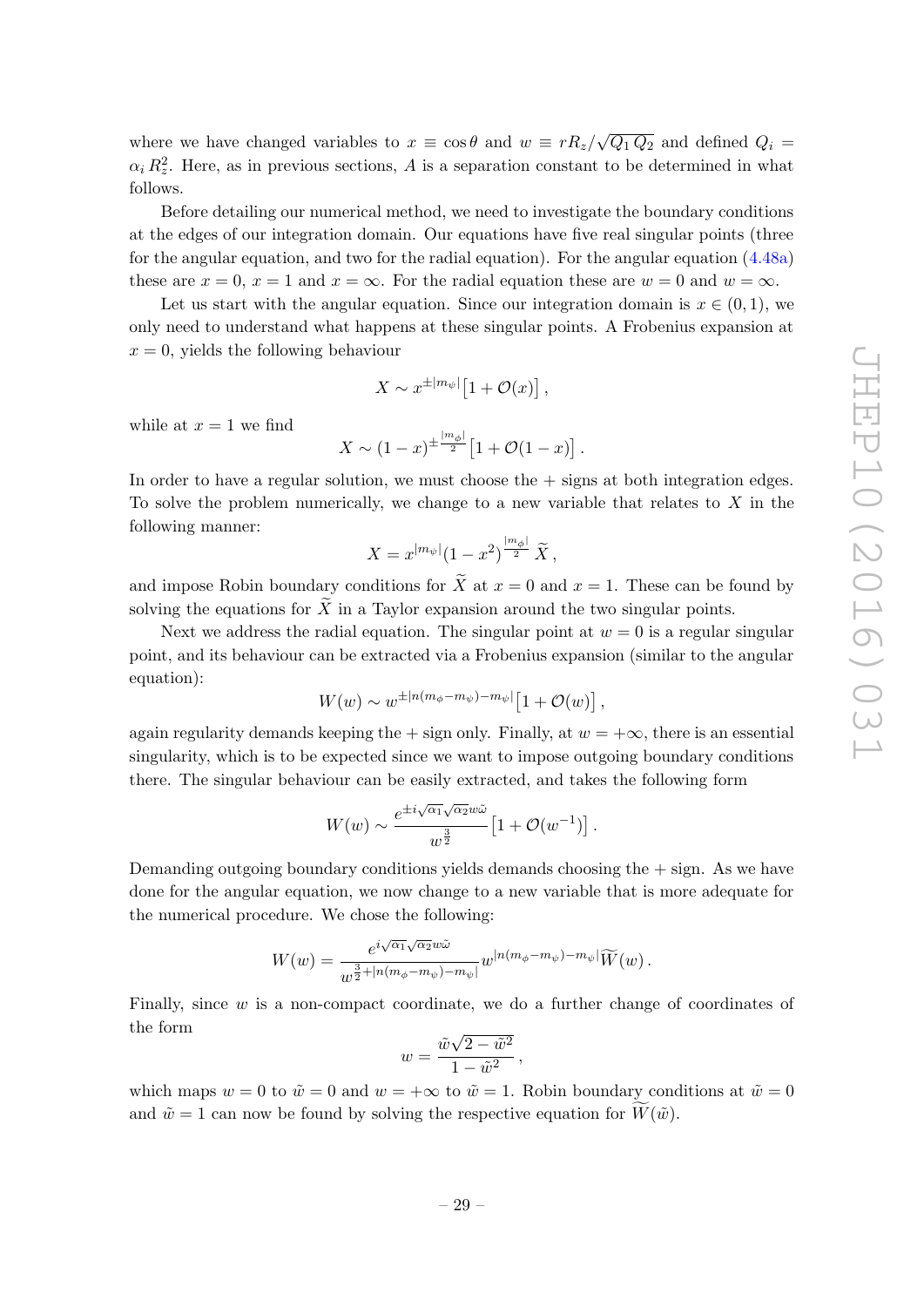

<span id="page-30-1"></span>**Figure 2.** Left panel: real part of  $\tilde{\omega}$  as a function of  $m_{\phi} < 0$ . Right panel: imaginary part of  $\tilde{\omega}$  as a function of  $m_{\phi}$ . In both panels, the blue points are the numerical data, the solid red line is the analytic prediction for  $\text{Re}(\tilde{\omega})$  based on a quasimode construction (see appendix [B\)](#page-38-1), the dashed red line is the fit to [\(4.40\)](#page-25-4), and both plots were generated with  $\alpha_1 = \alpha_2 = n = -m_{\psi} = 1$ .

Our original system of equations [\(4.48\)](#page-28-3) has been mapped to two equations for  $X(x)$ and  $W(\tilde w)$ , with two coupled eigenvalues  $(\tilde \omega, A)$ . In order to solve these, we use a Newton-Raphson routine which has been outlined in [\[56\]](#page-43-1) for a similar problem. Regarding the implementation of the algorithm, the only nuance that is worth emphasising is that we had to work with arbitrary-precision arithmetic, since the magnitude of the imaginary part of our quasinormal modes can be as small as  $10^{-170}$  (for an order of magnitude, this is more than the number of decimal places captured by octuple precision —  $10^{-71}$ ).

# <span id="page-30-0"></span>4.4.2 Results

We have varied parameters in our search, i.e. different values of  $n, \alpha_i$ , but the results look qualitatively similar. We divide the types of quasinormal modes we find into two types: i) those for which  $\omega_R$  does not scale with  $\ell$  and ii) those for which  $\omega_R$  does scale with  $\ell$ . In this paper we will focus on type  $i$ ) modes, which is the sector that is responsible for the slow decay of generic perturbations. As we have seen in section [4.2.4](#page-24-0) (see discussion around eq. [\(4.34\)](#page-24-7)), the slow decay will only hold for modes satisfying  $\ell = |m_{\phi}| + |m_{\psi}|$ , which are the modes we are going to focus on.

For the sake of presentation, we will keep  $\alpha_1 = \alpha_2 = 1 = n = 1$ . Changing  $\alpha_1$  or  $\alpha_2$ will just change the regime at which the matched asymptotic expansion analysis settles in. The larger  $\alpha_1$  or  $\alpha_2$ , the larger the value of  $\ell$  we need to reach in order to see matching with the matched asymptotic expansion analysis of the previous sections.

In figure [2](#page-30-1) we show a linear plot (left panel) of the real part of  $\tilde{\omega}$  as a function of  $m_{\phi} < 0$  for  $m_{\psi} = -1$ . We see that as  $|m_{\phi}|$  increases,  $\tilde{\omega}_R$  approaches the value predicted in eq. [\(4.36\)](#page-24-6). The approach to this value (solid red curve) can also be determined via the explicit construction of "quasimodes", which we detail in appendix [B.](#page-38-1) On the right panel of the same figure, we show a log-log plot of the imaginary part of  $\tilde{\omega}$  as a function of  $|m_{\phi}|$ :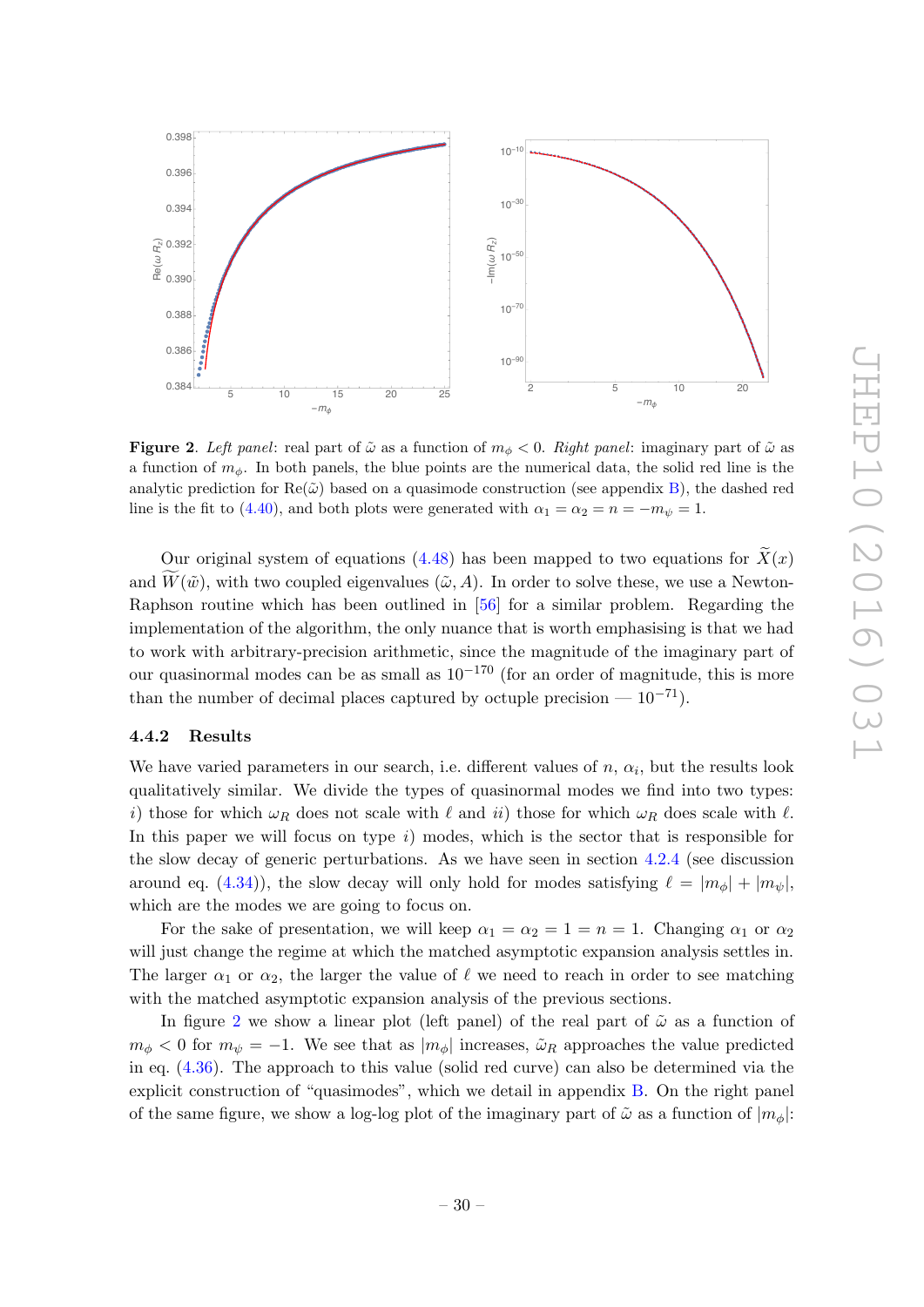

<span id="page-31-0"></span>**Figure 3.** Contour plot for  $|\Phi|$  as a function of w and x on a surface extending to future null infinity. The red curve is the evanescent ergosurface S. On the *left panel* we have  $m_{\phi} = -4$  and on the *right panel* we have  $m_{\phi} = -25$ . Both panels were generated with  $\alpha_1 = \alpha_2 = n = -m_{\psi} = 1$  and the normalization is max  $|\Phi|=1$ .

the blue dots are the numerical data, whereas the red dashed curve is a one parameter fit to  $(4.40)$ , with D, the overall scale, being the fitting parameter.

The agreement of the fit with the numerical data is very reassuring. In fact, the agreement is much better than one might have expected: our analytical result [\(4.40\)](#page-25-4) works well down to small values of  $\ell$  whereas this result was only expected to hold for  $\ell \gg 1$ . Note that the imaginary part of  $\tilde{\omega}$  is very small even for small values of  $\ell$ . So there exist very slowly decaying quasinormal modes even at small  $\ell$ . The decay becomes even slower at high  $\ell$ , in agreement with our analytical result.

Quasinormal modes grow exponentially at spatial infinity but they are well behaved at future null infinity. We can consider the behaviour of quasinormal modes on a surface of constant retarded time  $u = t - r$ , which extends to future null infinity. In figure [3](#page-31-0) we plot the absolute value of the quasinormal mode as a function of  $w$  and  $x$  on such a surface for the smallest and largest value of  $m_{\phi}$  we studied. The idea is to see if the quasinormal mode is localized near the corresponding null geodesic on  $S$ , i.e., the geodesic with  $p_{\psi}/p_{\phi} = m_{\psi}/m_{\phi}$  (represented in figure [3](#page-31-0) by a black dot). We see that as  $m_{\phi}$  increases, the maximum moves towards  $x = 0$ , as a consequence of the fact that  $m_{\phi}$  is increasing, while  $m_{\psi}$  is kept constant, so the ratio  $m_{\psi}/m_{\phi}$  decreases. Furthermore, the quasinormal mode localises more sharply around the geodesic prediction, as expected from geometric optics because  $\ell = |m_{\phi}| + |m_{\psi}|$  is increasing.

We have also considered a case in which both  $m_{\phi}$  and  $m_{\psi}$  are simultaneously increasing with  $\ell$ , while their ratio is kept fixed. In figure [4,](#page-32-0) we use  $m_{\phi} = 4 m_{\psi}$ , and increase  $m_{\phi}$ , with  $\ell = |m_{\phi}|+|m_{\psi}|$ . Since both  $m_{\phi}$  and  $m_{\psi}$  are increasing, we expect the matched asymptotic expansion analysis to give a better approximation. We indeed see that this is the case: for  $m_{\psi} = -1$  and  $m_{\phi} = -4$ , the matched asymptotic expansion result is barely discernible from the numerical data. Note that the colour coding in figure [4](#page-32-0) is the same as in figure [2.](#page-30-1)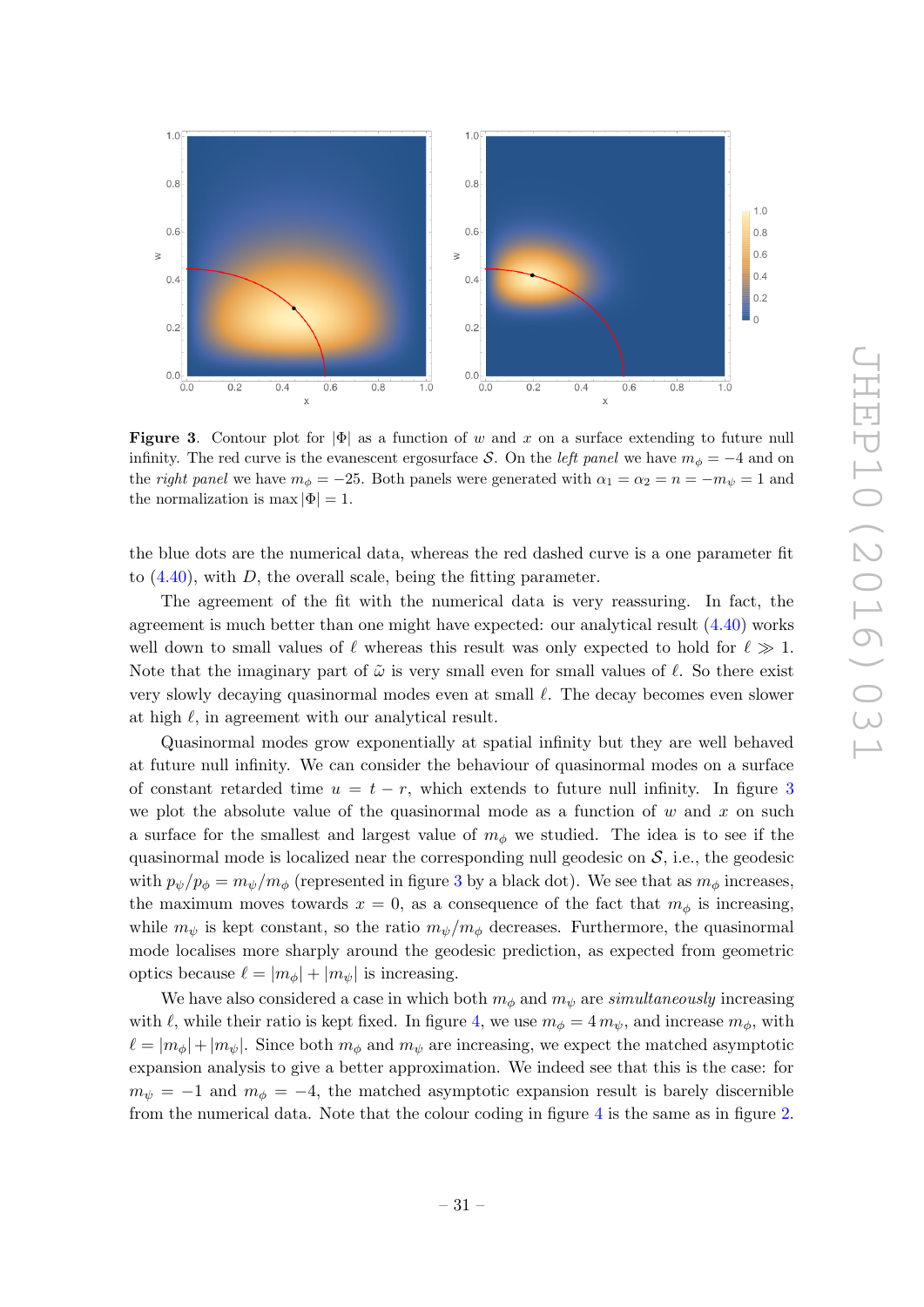

<span id="page-32-0"></span>**Figure 4.** Left panel: real part of  $\tilde{\omega}$  as a function of  $m_{\phi} < 0$ . Right panel: imaginary part of  $\tilde{\omega}$  as a function of  $m_{\phi}$ . In both panels, the blue points are the numerical data, the dashed red line is the fit to (4.40), and both plots were generated with  $\alpha_1 = \alpha_2 = n = 1$ , with  $m_{\phi} = 4 m_{\psi}$ .



<span id="page-32-1"></span>**Figure 5.** Contour plot for  $|\Phi|$  as a function of w and x: on the *left panel* we have  $m_{\phi} = -4$  and on the *right panel* we have  $m_{\phi} = -32$ . Both panels were generated with  $\alpha_1 = \alpha_2 = n = 1$  and  $m_{\phi} = 4m_{\psi}.$ 

In figure 5, we plot the normalised quasinormal mode as a function of  $w$  and  $x$ , for the case  $m_{\phi} = 4m_{\psi}$ . As before, its peak is located exactly at the point predicted in section 2. Furthermore, the peak gets more and more sharp as we increase  $\ell = |m_{\phi}| + |m_{\psi}|$ .

One can go further, and determine the width of quasinormal mode around its maximum. It turns out to scale as  $\sqrt{\ell}$ , as expected from geometrical optics. This is best observed in figure 6, where we plot the contour lines of  $|\Phi| = 1/5$ , for several values of  $m_{\phi}$ . The arrow in the plot indicates the direction of increasing  $(-m_{\phi})$ , and the point in the middle indicates the geometric optics prediction for the location of the maximum of  $|\Phi|$ .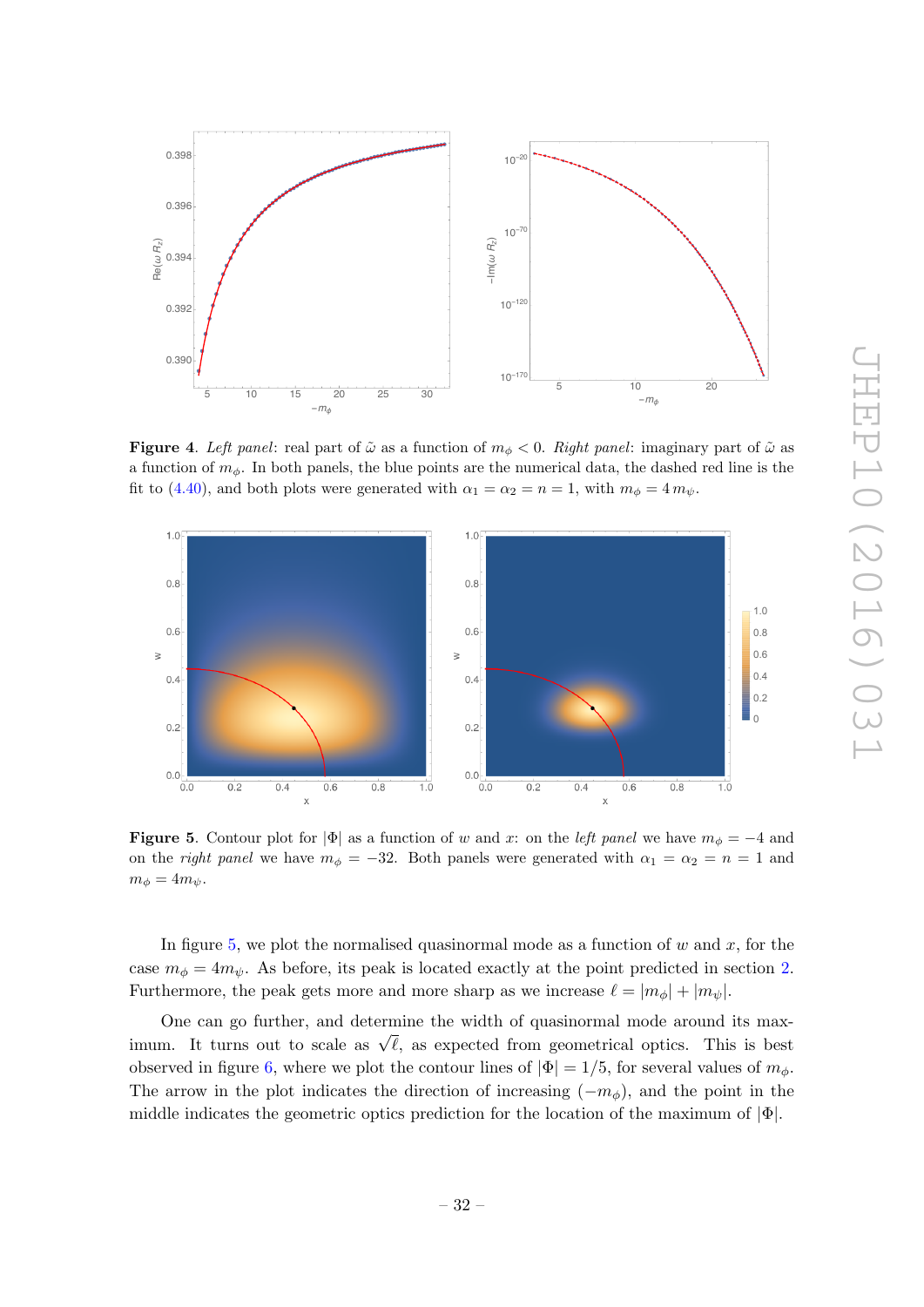

<span id="page-33-1"></span>Figure 6. Contour lines for  $|\Phi| = 1/4$  at fixed  $u = t - r$ , as a function of w and x. All curves were generated with  $\alpha_1 = \alpha_2 = n = 1$  and  $m_{\phi} = 4 m_{\psi}$ .

#### <span id="page-33-0"></span>4.5 Lower bound on decay rate

Proofs of nonlinear stability usually require first establishing *uniform* decay for linear perturbation. The first step is to establish decay of some non-degenerate energy. We consider some spacelike Cauchy surface  $\Sigma_0$  and let  $\Sigma_t$  denote the surface obtained by translation  $\Sigma_0$  through parameter distance t w.r.t. the Killing field V. A non-degenerate energy  $E_1(t)$  is an integral over  $\Sigma_t$  of some quantity quadratic in  $\partial \Phi$ , such that  $E_1(t)$  is positive definite. Note that the conserved energy does not have this property because it degenerates on the evanescent ergosurface.

Ideally one would like to establish a quantitative uniform energy decay result of the form

$$
E_1(t) \le g(t)E_1(0) \tag{4.49}
$$

for some function  $g(t)$ , independent of  $\Phi$ , with  $g(t) \to 0$  as  $t \to \infty$ . This is uniform because it applies to any perturbation  $\Phi$  with g independent of the perturbation. If  $g(t)$  decays fast enough (e.g.  $t^{-p}$  for large enough p) then one can hope to establish non-linear stability. However, when trapping is present, it is known that a decay result of this form does not exist [\[20\]](#page-41-2). Instead the best one can hope for is energy decay with "loss of a derivative", which means that one has

<span id="page-33-2"></span>
$$
E_1(t) \le g(t)E_2(0) \tag{4.50}
$$

where  $E_2(t)$  is a second order energy, i.e., a positive functional of  $\partial \Phi$  and  $\partial^2 \Phi$  defined as an integral over  $\Sigma_t$ . For example, the Schwarzschild solution, which exhibits unstable trapping at the photon sphere, admits a result of the above form with  $g(t) \propto t^{-2}$  [\[47\]](#page-42-11).

Energy-decay results of the above form have also been obtained for spacetimes with stable trapping, but the function  $g(t)$  decays very slowly. For AdS black holes [\[21\]](#page-41-3), and also for ultracompact neutron stars  $[22]$ , results of the form  $(4.50)$  have been proved with  $g(t) = (\log(2+t))^{-2}$ . Moreover, in both of these examples, this result is sharp in the sense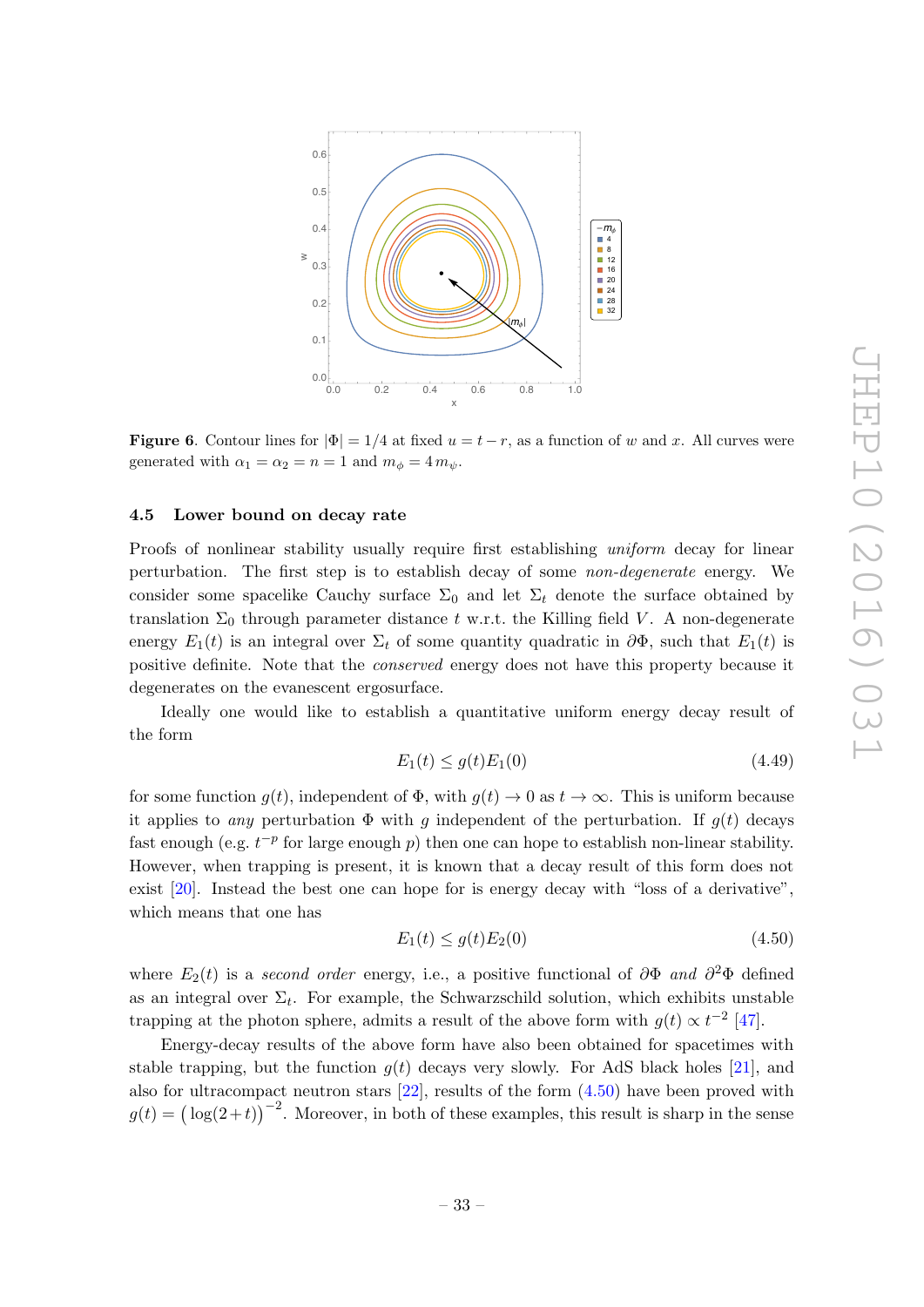that if one picks  $q(t)$  decaying faster than this then one can construct solutions which violate  $(4.50)$ . In both cases, one can also obtain pointwise decay results for the field  $\Phi$ .

We can now use our quasinormal modes to show that the decay is evern slower for the supersymmetric microstate geometries studied above. Quasinormal modes do not have finite energy when defined on a surface of constant t in the coordinates of  $(3.4)$ . This is because such modes diverge at spatial infinity. However, it is well known that quasinormal modes are finite at future null infinity. Therefore we will pick our Cauchy surfaces  $\Sigma_0$  to extend to future null infinity.

Now consider a quasinormal mode with large  $\ell$ . Since  $E_2$  is quadratic in second derivatives of  $\Phi$ , we expect  $E_2(0) < C\ell^4$  for some  $C > 0$  independent of  $\ell$ . Hence if  $(4.50)$  holds we must have  $E_1(t) < C\ell^4 g(t)$ . On the l.h.s. we have

$$
E_1(t) \sim \ell^2 e^{2\omega_I t} \tag{4.51}
$$

where  $\omega = \omega_R + i\omega_I$ . The factor of  $\ell^2$  comes from the fact that  $E_1$  is quadratic in first derivatives of  $\Phi$ . More precisely, we can find some constant  $D > 0$ , independent of  $\ell$ , such that

$$
E_1(t) > D\ell^2 e^{2\omega_I t} \tag{4.52}
$$

hence if  $(4.50)$  holds then we must have

$$
De^{2\omega_I t} < C\ell^2 g(t) \tag{4.53}
$$

For example, consider  $g(t) = (\log(2 + t))^{-2}$  as for the examples discussed above. Set  $t = e^{\alpha \ell}$  for some  $\alpha > 0$ . Then we need (using our result for  $\omega_I$ )

$$
D\exp(-2\beta e^{-2\ell\log\ell}e^{\alpha\ell}) \lesssim \frac{C}{\alpha^2} \tag{4.54}
$$

where  $\beta > 0$  is the coefficient in our large  $\ell$  expression for  $\omega_I$  derived above. Now taking the limit  $\ell \to \infty$  gives  $D \lesssim C/\alpha^2$ , which we can violate by taking  $\alpha$  large enough. This proves that a uniform decay result of the form  $(4.50)$  cannot exist with  $g(t) = (\log(2+t))^{-2}$ , so the decay in a supersymmetric microstate geometry is slower than for an AdS black hole or an ultracompact neutron star.

An example of a function  $q(t)$  for which our quasinormal modes are consistent with  $(4.50)$  is given by

$$
g(t) = \ell^{-2} \qquad \text{where} \qquad 2\ell \log \ell = \log(2+t) \qquad \text{for } \ell \gg 1 \tag{4.55}
$$

Of course, we are not claiming that a result of the form  $(4.50)$  exists, merely that it is not ruled out by the behaviour of quasinormal modes. Such decay is much too slow to be of any use in establishing nonlinear stability.

The above analysis can be made rigorous by replacing quasinormal modes with *quasi*modes. These are *approximate* solutions of the wave equation which are compactly supported. In particular, they vanish in a neighbourhood at spatial infinity so one can work with a foliation of constant coordinate time t in the coordinates of  $(3.4)$  so the surfaces  $\Sigma_t$ extend to spatial infinity. Using quasimodes one can prove the following [\[31\]](#page-41-13)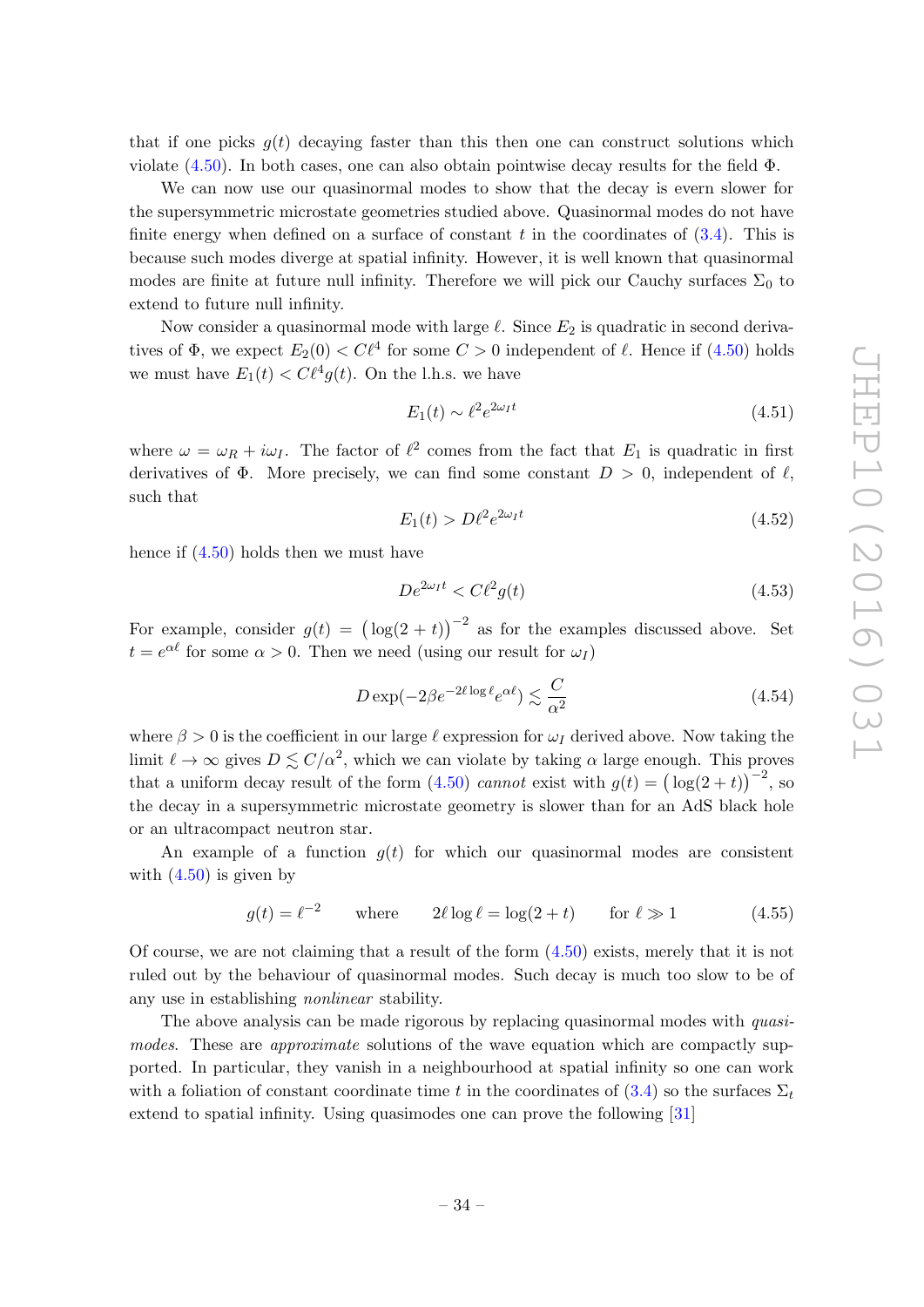**Theorem 4.1** Let  $k_1$ ,  $k_2 > 0$ . Let  $\ell$  satisfy the following equation:

$$
\ell \log \ell = \log(2 + t) \tag{4.56}
$$

Then there exists a universal positive constant  $C_{k_1,k_2} > 0$  such that the following holds: for solutions  $\Phi$  to the linear wave equation  $\Box_q \Phi = 0$ ,

$$
\limsup_{t \to \infty} \sup_{\Phi \in H^{k_1+k_2}(\Sigma_0)} \frac{||\Phi||^2_{H^{k_1}(\Sigma_t)}}{||\Phi||^2_{H^{k_1+k_2}(\Sigma_0)}} \ell^{2k_2} \ge C_{k_1,k_2}
$$
\n(4.57)

In particular, for any  $k_1$ ,  $k_2$  this gives sub-polynomial decay.

Here  $||\Phi||_{H^{k_1}(\Sigma_t)}^2$  is the kth Sobolev norm associated to  $\Sigma_t$ , i.e., the norm involving an integral over  $\sum_{t=0}^{k}$  of the sum of squares of the first k derivatives of  $\Phi$ . Our heuristic argument above corresponds to the case  $k_1 = k_2 = 1$  of this theorem. In general, the theorem allows for a loss of  $k_2$  derivatives.

# Acknowledgments

We have enjoyed numerous helpful discussions with Joe Keir, who will present a mathematically rigorous version of the slow decay result in ref. [\[31\]](#page-41-13). We are also grateful to Mihalis Dafermos, Oscar Dias, Gary Horowitz, David Turton and especially Don Marolf for useful discussions. This work was supported by European Research Council grant ERC-2011-StG 279363-HiDGR.

#### <span id="page-35-0"></span>A 2-charge microstate geometries

#### <span id="page-35-1"></span>A.1 The metric

We consider the 2-charge supersymmetric microstate geometries constructed in [\[2\]](#page-40-10). These are obtained by setting  $Q_p = 0$  in the solution described in section [3.](#page-16-0) Ref. [\[4\]](#page-40-14) describes a whole family of such solutions, but we will only consider the maximally rotating solution with a circular profile. The metric for this 2-charge  $D1 - D5$  microstate geometry (in the form given in  $[57]$  is

<span id="page-35-2"></span>
$$
ds^{2} = -\frac{1}{h}(dt^{2} - dz^{2}) + hf \left(d\theta^{2} + \frac{dr^{2}}{r^{2} + a^{2}}\right) - \frac{2a\sqrt{Q_{1}Q_{2}}}{hf}(\cos^{2}\theta dz d\psi + \sin^{2}\theta dt d\phi) + h \left[\left(r^{2} + \frac{a^{2}Q_{1}Q_{2}\cos^{2}\theta}{h^{2}f^{2}}\right)\cos^{2}\theta d\psi^{2} + \left(r^{2} + a^{2} - \frac{a^{2}Q_{1}Q_{2}\sin^{2}\theta}{h^{2}f^{2}}\right)\sin^{2}\theta d\phi^{2}\right]
$$
(A.1)

where

$$
f = r^2 + a^2 \cos^2 \theta
$$
,  $h = \left[ \left( 1 + \frac{Q_1}{f} \right) \left( 1 + \frac{Q_2}{f} \right) \right]^{1/2}$  (A.2)

and a is defined in  $(3.3)$ .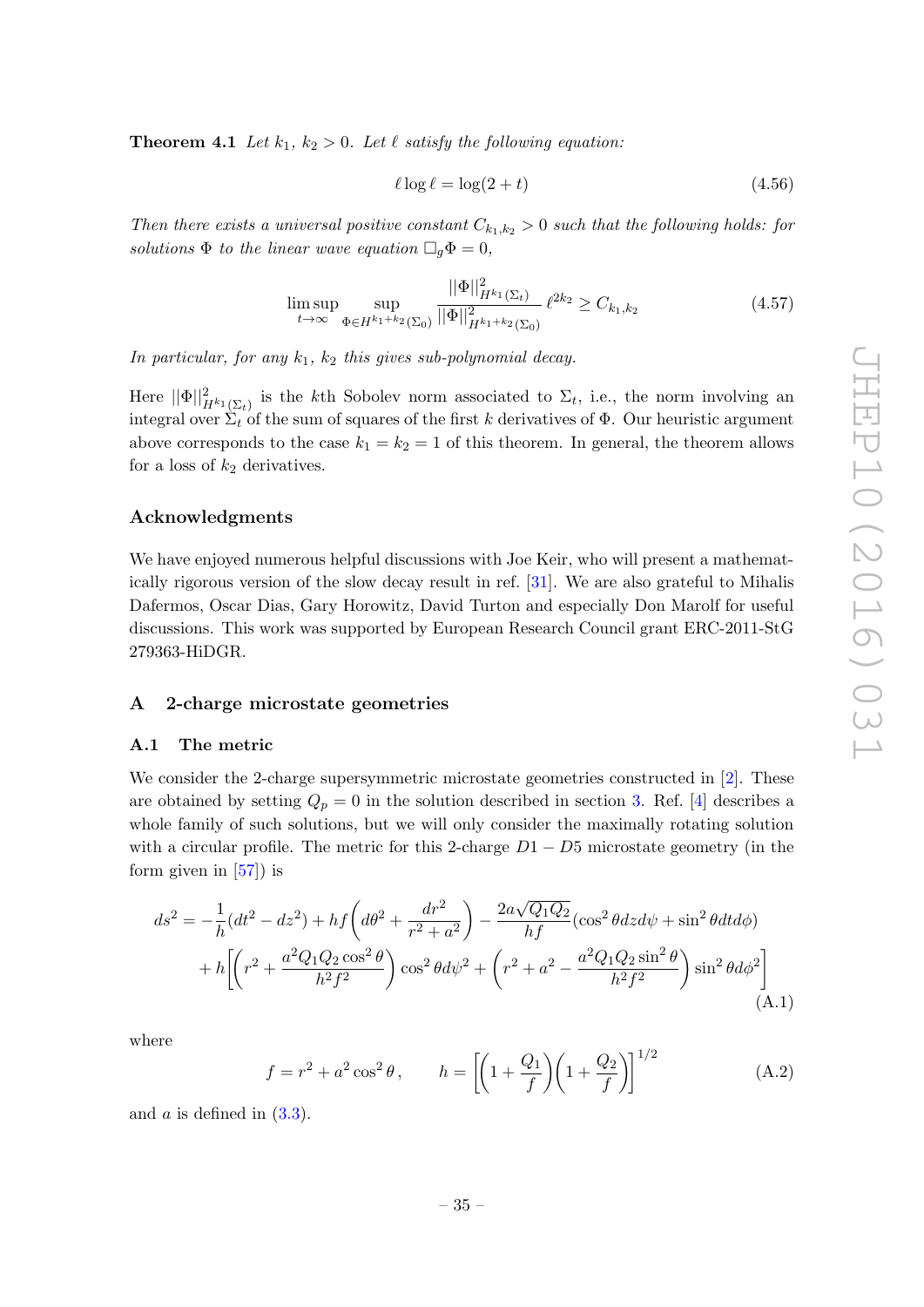#### <span id="page-36-0"></span>A.2 Evanescent ergosurface

As in the 3-charge microstate geometry, the globally null Killing vector field is

$$
V = \frac{\partial}{\partial t} + \frac{\partial}{\partial z} \tag{A.3}
$$

and the evanescent ergosurface  $S_2$  defined by  $V \cdot Z = 0$  is at  $f = 0$ ; this is defined by  $r = 0$ and  $\theta = \pi/2$ .

In the 2-charge geometry the Kaluza-Klein circle pinches off smoothly at  $f = 0$  [\[4\]](#page-40-14). The  $\psi$ -direction also shrinks to zero size at  $f = 0$  (in the same way as at the origin of polar coordinates) so that at constant  $t, S_2$  has topology  $S<sup>1</sup>$  where the coordinate around this circle is  $\phi$ . There are several differences between the evanescent ergosurface in the 2- and 3-charge geometries. First of all they have different dimensions: the 3-charge  $S$ is 5 dimensional whilst the 2-charge  $S_2$  is only 2 dimensional. In the 2-charge case the Killing vector field  $T = \partial/\partial t$  is timelike everywhere except on  $S_2$  where it is null (V is null everywhere and  $Z = \partial/\partial z$  vanishes on  $\mathcal{S}_2$  and so in this case there is no ergoregion, in contrast with the 3-charge case where  $T$  is spacelike on  $S$ .

There are zero energy null geodesics with tangent vector  $V$  which are stably trapped on  $S_2$  and thus stay at constant  $r = 0$ ,  $\theta = \pi/2$ . In the same way as for the 3-charge geometry this follows from the discussion in section [2.](#page-6-0)

# <span id="page-36-1"></span>A.3 2-charge quasinormal modes

The wave equation separates in the 2-charge microstate geometries in the coordinates of  $(A.1)$  (see ref. [\[57\]](#page-43-2)) in the same way as for the 3-charge geometry but with  $n = 0$ . In the wave equation we will therefore again use the ansatz

$$
\Phi(t, z, r, \theta, \phi, \psi) = e^{-i\omega t + i\lambda z + im_{\psi}\psi + im_{\phi}\phi} \Phi_r(r) \Phi_{\theta}(\theta).
$$
\n(A.4)

However, if we are looking for modes that correspond, via the geometric optics approximation, to null geodesics with tangent vector  $V$  that are stably trapped on  $S_2$  we must set  $m_{\psi} = 0$  because the corresponding geodesics are localized at  $\theta = \pi/2$  so they have  $p_{\psi} = 0$ .

Ref. [\[57\]](#page-43-2) discusses scattering solutions of the wave equation with low frequencies. Here we will find quasinormal modes with  $|m_{\phi}| \gg 1$ . As for the 3-charge case, we look specifically for solutions where  $\tilde{\omega}, \tilde{\lambda} = O(1) \ll |m_{\phi}|$ , motivated by the geometric optics approximation since the geodesics with tangent  $V$  on  $S_2$  have zero energy and Kaluza-Klein momentum.

#### <span id="page-36-2"></span>A.3.1 2-charge matched asymptotic expansion

After separating variables, the equation for  $\Phi_{\theta}(\theta)$  is exactly the same as [\(4.5a\)](#page-20-2) with  $m_{\psi} = 0$ ,  $n = 0$  and  $\eta = 1$ . Note that  $m_{\psi} = 0$  implies that  $j = 0$  and that if we write [\(4.5a\)](#page-20-2) in the form of a Schrödinger equation the potential is not strictly positive at  $\theta = \pi/2$  on  $S_2$  so we have an 'allowed' region there.

Exactly as in section [4.2,](#page-20-0) from eq. [\(4.5a\)](#page-20-2) the separation constant is  $A = \ell(\ell+2)+O(1)$ where

$$
\ell \ge |m_{\phi}|\,, \qquad \ell \in \mathbb{Z}\,.
$$

We will construct quasinormal modes satisfying  $\ell \gg 1$  and  $|m_{\phi}| = O(\ell)$ .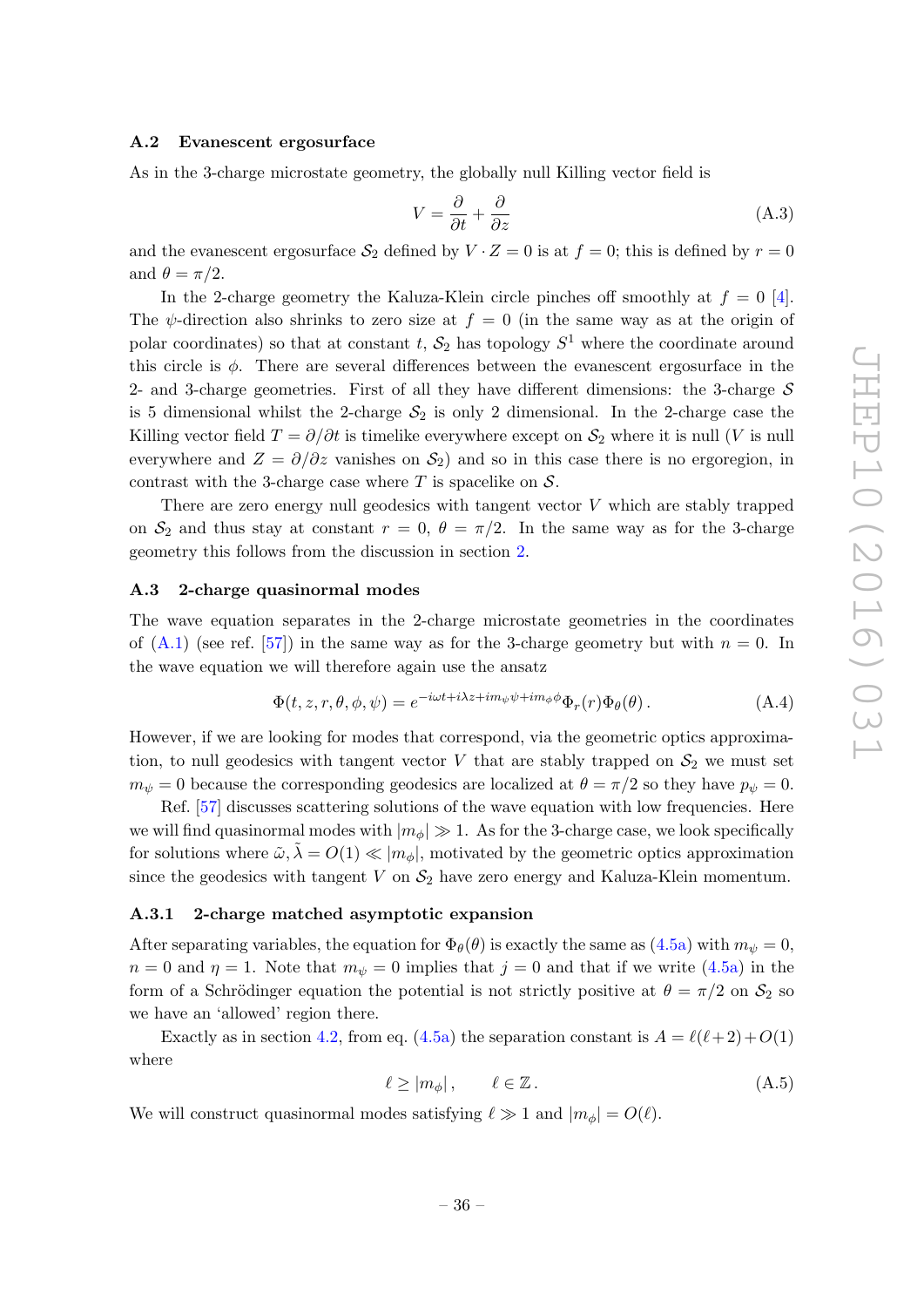The differences to the calculation for the 3-charge case arise in the radial equation. We still have equation [\(4.11\)](#page-21-1) for  $\Psi_r(y)$  but there are important differences in the coefficients b and c:

$$
b_0 = s^2(m^2 - 1),
$$
  $b_1 = -2s^2(1 + m\tilde{\omega})$   
\n $c_0 = 0 = c_1$   $\Rightarrow$   $c = c_2 = \alpha^4 \tilde{\lambda}^2.$  (A.6)

From the calculation for the 3-charge case we expect that we will have to set  $m = -1$ ; in this case  $b_0 = 0$  and  $b = O(\ell)$ . When we define each region we will allow either  $b_0 = 0$ or  $b_0 \neq 0$  and use (assuming  $\tilde{\kappa} = O(1)$ ):

1)  $y \ll \ell^{\frac{1}{4}}$ :  $\tilde{\kappa}^2 y^6 \ll : V(y) \approx ay^4 - by^2 + c$ 

2) 
$$
1 \ll y \ll \ell
$$
:  $V(y) \approx ay^4$ ;

3) 
$$
y \gg \sqrt{\ell}
$$
:  $\ell^2(y^2 + C) \ll \tilde{\kappa}^2 y^6$  and  $V(y) \approx -\tilde{\kappa}^2 y^6 + ay^4$ .

Although the regions themselves are slightly different to those used in the 3-charge case, region 2 still overlaps both regions 1 and 3 and we approximate the equation in the same way as before in each region.

Therefore the analysis of section [3](#page-16-0) follows through in exactly the same way as before; the fact that  $c = O(1)$  doesn't change anything in the method or matching and we reach the same conditions as in the 3-charge case.

First of all, substituting  $j = 0$  and  $n = 0$  into equation  $(4.31)$ , the requirement that the frequencies do not scale with  $\ell$ , implies that

$$
m = -1 \tag{A.7}
$$

as we anticipated so that we do indeed have  $b = O(\ell)$ .

For the real part of the frequency we substitute  $\eta = 1$  into [\(4.36\)](#page-24-6) (or substitute  $c_2$  and the other necessary values into  $(4.29)$  to find that at leading order

<span id="page-37-0"></span>
$$
\tilde{\omega}_R = 2(N+1) + \tilde{\lambda} \,. \tag{A.8}
$$

For the imaginary part of the frequency given in  $(4.40)$  we set  $\mu = 0$  to find

$$
\tilde{\omega}_I = -D_2 s \tilde{\kappa}_0^2 e^{-2\ell \log \ell + \ell \left(2 + 2 \log \frac{\tilde{\kappa}_0 \sqrt{\alpha}}{2}\right) + \left(N - \frac{3}{2}\right) \log \ell + O(1)}\tag{A.9}
$$

for some positive constant  $D_2$  and  $\tilde{\kappa}_0 = \sqrt{\tilde{\omega}_{R,0}^2 - \lambda^2}$  where  $\tilde{\omega}_{R,0}$  is the real part of  $\tilde{\omega}$ calculated to leading order only in [\(A.8\)](#page-37-0).

In both the 2- and 3-charge geometries the imaginary part of  $\omega$  is negative and  $O(e^{-2\ell \log \ell})$  as  $\ell \to \infty$  when  $\tilde{\kappa} = O(1)$ . Hence the dimension of the evanescent ergosurface does not seem to make a difference to the rate at which the modes decay.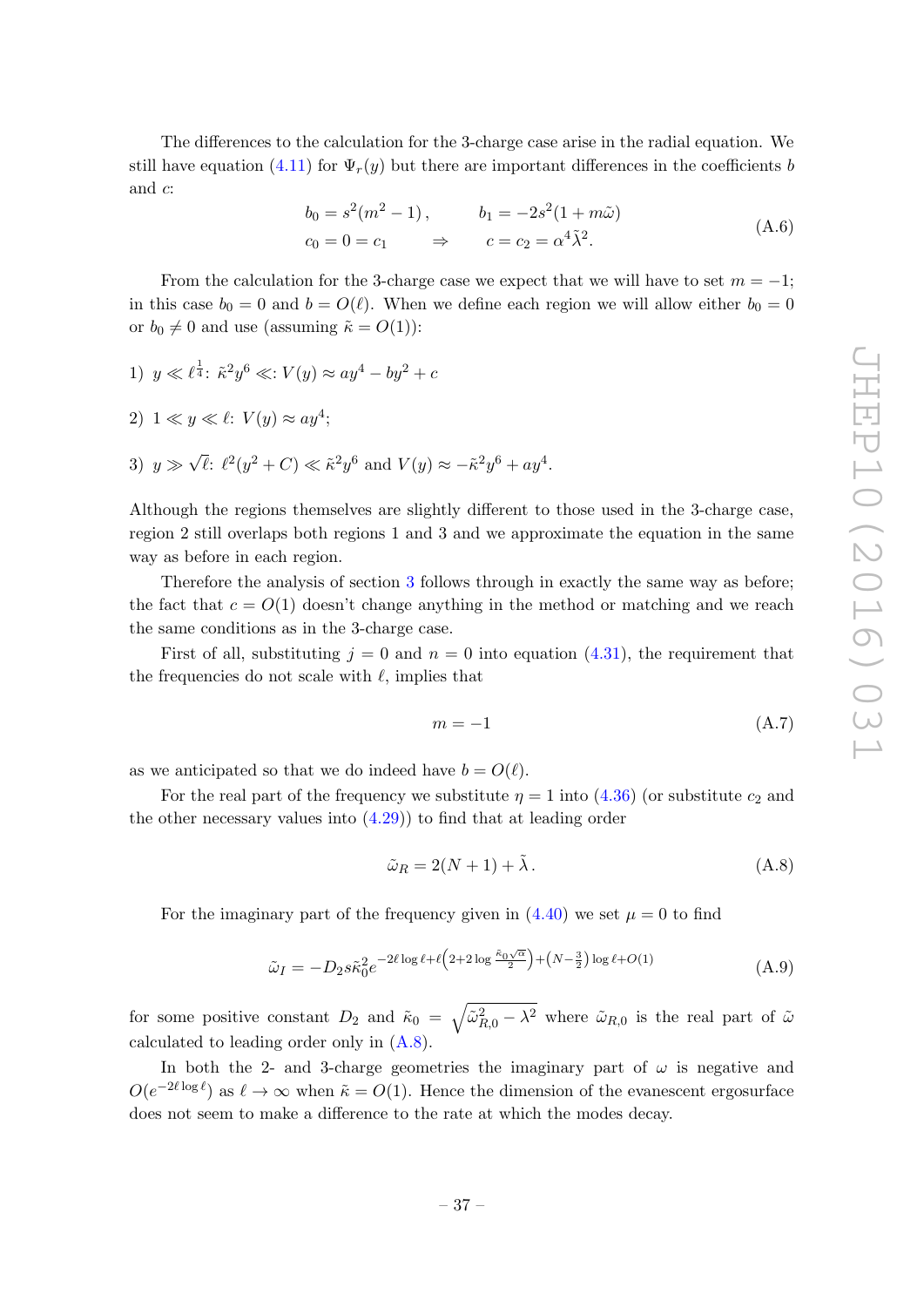#### <span id="page-38-0"></span>A.3.2 2-charge quasinormal mode frequencies scaling with  $\ell$

The angular equation for the 2-charge case is exactly the same as in the 3-charge case, but we had to modify the calculation of section [4.2](#page-20-0) because some of the coefficients in the potential for the radial equation were zero at leading order. However, if we now assume that  $|\tilde{\omega} - \tilde{\lambda}| = O(1)$  but  $\tilde{\lambda} = O(\ell)$  so that the frequency scales with  $\ell$ , the coefficients in the potential are non-zero at leading order and the calculation for the quasinormal frequencies that scale with  $\ell$  is exactly the same as in section [4.3.1.](#page-26-1)

To obtain the quasinormal modes for the 2-charge case from the 3-charge calculation we set  $n = 0$ . Previously we also had to set  $j = 0$  because we were looking for quasinormal modes localised near null geodesics stably trapped on  $S_2$ . Now we want to find solutions of the wave equation localised near null geodesics that are stably trapped away from  $S_2$ ; these do not necessarily have  $j = 0$ . However, in the calculation of section [4.3.1](#page-26-1) we assume that we still have  $n - (n + 1)j \geq 0$ ; for ease of calculation we will therefore still assume that  $j = 0$  here so we are looking for solutions localised near  $\theta = \pi/2$  but not on  $\mathcal{S}_2$ .

In this case we can simply substitute  $n = 0$  and  $j = 0$  into the results of section [4.3.1.](#page-26-1) We find the real and imaginary parts of the quasinormal frequencies from equations  $(4.45)$ and [\(4.47\)](#page-27-3) respectively: at leading order

<span id="page-38-2"></span>
$$
\tilde{\omega}_R = \tilde{\lambda} + \frac{2\eta}{P'}(N+1) + O(\ell^{-1})
$$
\n(A.10)

where

$$
P' = 1 + \frac{\tilde{\lambda}\alpha^2}{\ell} \left( 1 - \frac{\ell}{\tilde{\lambda} + \ell} \right) + \frac{\tilde{\lambda}}{\ell} \frac{Q_1 + Q_2}{R_z^2} \,. \tag{A.11}
$$

If we define

$$
\mu''=\frac{\tilde{\lambda}}{\ell}>0
$$

we find that the imaginary part in the limit  $\ell \to \infty$  is

$$
\tilde{\omega}_I = -D_2' e^{-\ell \log \ell + \ell \left[2 - \mu'' \log \mu'' + (1 + \mu'') \log(\mu'' + 1) + 2 \log \frac{\tilde{\kappa}_0 \sqrt{\alpha}}{2\sqrt{\ell}}\right]} + (N + \frac{1}{2} - \nu_1) \log \ell + O(l^{-1}) \tag{A.12}
$$

where  $\nu_1$  is independent of  $\ell$  and defined in [\(4.44\)](#page-27-2) with  $n = 0$  and  $j = 0, D'_2$  is a constant proportional to  $s^{\nu_1}$  that vanishes in the decoupling limit and  $\tilde{\kappa}_0 = \sqrt{\tilde{\omega}_R^2 - \tilde{\lambda}^2}$  with  $\tilde{\omega}_R$ defined in [\(A.10\)](#page-38-2).

# <span id="page-38-1"></span>B Quasimode construction

Quasimodes are approximate solutions of the wave equation, with exponentially small error [\[21,](#page-41-3) [22\]](#page-41-4). Quasimodes can be used to study local features of potentials, and establish rigorous lower bounds on the uniform decay of fields. Even though one can envisage such a construction for generic backgrounds, it has only been firmly established for backgrounds that admit separable solutions  $[21, 22]$  $[21, 22]$ . In such cases, the equations of motion governing how certain perturbations propagate on such backgrounds, become a set of coupled ordinary differential equations, for which potentials can be defined. Our geometries fall into that class.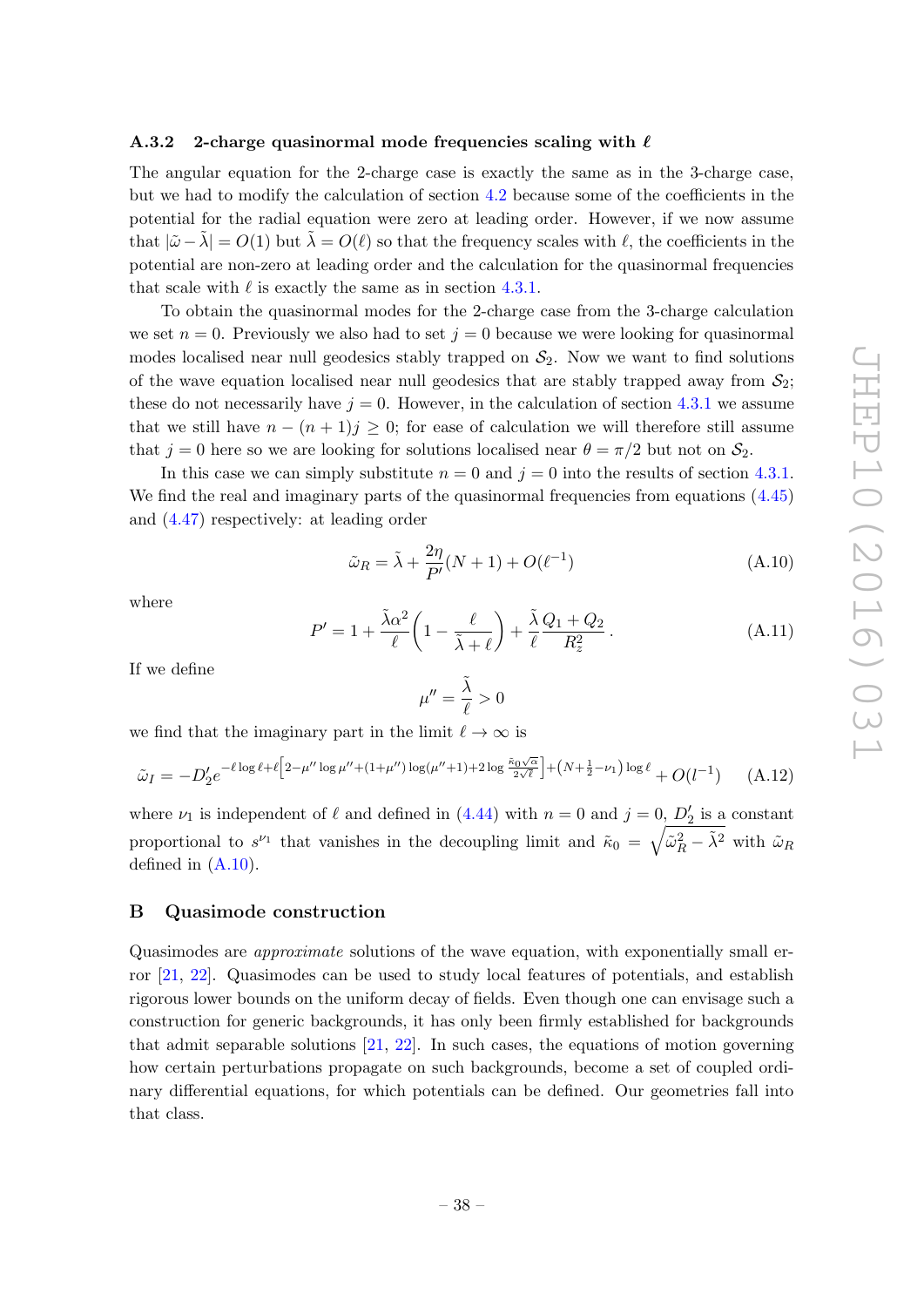Quasimodes are constructed as follows. One first restricts to a finite domain and impose boundary conditions at the edges of this domain. We choose our boundary conditions to be such that at the centre,  $w = 0$ , the quasimode is regular, and at a given radius, say  $w = w_c$  we impose a Dirichlet boundary condition  $\Phi = 0$ . The choice of  $w_c$  is largely irrelevant, except we want to make it sufficiently large that any interesting feature in our potential lies in the interval  $w \in (0, w_c)$ . We solve this Dirichlet problem for  $w < w_c$ , which gives a set of normal mode frequencies, and then set  $\Phi = 0$  for  $w > w_c$ . The resulting solutions are not smooth at  $w = w_c$ ; one defines quasimodes by applying a smoothing procedure near  $w = w_c$ , which means that one no longer has an exact solution to the wave equation: there is a small error near  $w_c$ .

We will perform the first part of this construction, i.e., solution of the Dirichlet problem. It turns out that the associated normal mode frequencies give an excellent fit to the real part of the frequences of our quasinormal modes. For the sake of presentation, we will only describe below the case in which we kept  $m_{\psi}$  fixed, but allow  $m_{\phi}$  to become arbitrarily large. In addition, we will set  $\ell = |m_{\phi}| + |m_{\psi}|$ .

The idea is simple, we start with a consistent ansatz for the angular and radial eigenfunctions and eigenvalues. These take the following form:

$$
X(x) = x^{|m_{\psi}|}(1 - x^2)^{\frac{|m_{\phi}|}{2}} \sum_{k=0}^{+\infty} \frac{\widetilde{X}_k(x)}{|m_{\phi}|^k},
$$
  
\n
$$
W(w) = e^{-|m_{\phi}|\widetilde{\phi}(w)}W_0(w)\left[1 + \sum_{k=1}^{+\infty} \frac{\widetilde{W}_k(w)}{|m_{\phi}|^k}\right],
$$
  
\n
$$
A = (|m_{\phi}| + |m_{\psi}|)(|m_{\phi}| + |m_{\psi}| + 2) + \sum_{k=0}^{+\infty} \frac{\widetilde{A}_k}{|m_{\phi}|^k}, \text{ and } \widetilde{\omega} = \sum_{k=0}^{+\infty} \frac{\varpi_k}{|m_{\phi}|^k}.
$$

Inputting these into the equations of motion, allows us to determine the coefficients

$$
\left\{\widetilde{X}_k(x), \widetilde{W}_k(w), \widetilde{A}_k, \varpi_k\right\}
$$

to any order in the expansion. For instance, keeping all parameters in the 3-charge microstate geometries gives

$$
\widetilde{A}_0 = \alpha_1 \alpha_2 \eta n \varpi_0^2, \qquad \widetilde{A}_1 = -\alpha_1 \alpha_2 \eta \varpi_0 \left[ (2n+1) \varpi_0 \left( |m_{\psi}| + 1 \right) - 2n \varpi_1 \right],
$$
  

$$
\varpi_0 = 2 \eta, \qquad \qquad \varpi_1 = -\frac{2(\alpha_1 + \alpha_2 + \alpha_1 \alpha_2 n^2 + \alpha_1 \alpha_2 n)}{\left[ (\alpha_1 + \alpha_2)n^2 + (\alpha_1 + \alpha_2)n + 1 \right]^3}.
$$

It is possible to go to higher orders in  $k$ , but the expressions become increasingly complicated. Progress can be made by choosing specific values for  $\alpha_1$ ,  $\alpha_2$ , n and  $m_{\psi}$ . For instance, for  $\alpha_1 = \alpha_2 = n = -m_{\psi} = 1$  (the parameters of figure [2\)](#page-30-1), we find

$$
\tilde{\omega} = \frac{2}{5} - \frac{8}{125|m_{\phi}|} + \frac{424}{3125|m_{\phi}|^2} - \frac{21284}{78125|m_{\phi}|^3} + \frac{968684}{1953125|m_{\phi}|^4} - \frac{34114268}{48828125|m_{\phi}|^5} + O\big(|m_{\phi}|^{-6}\big) \,.
$$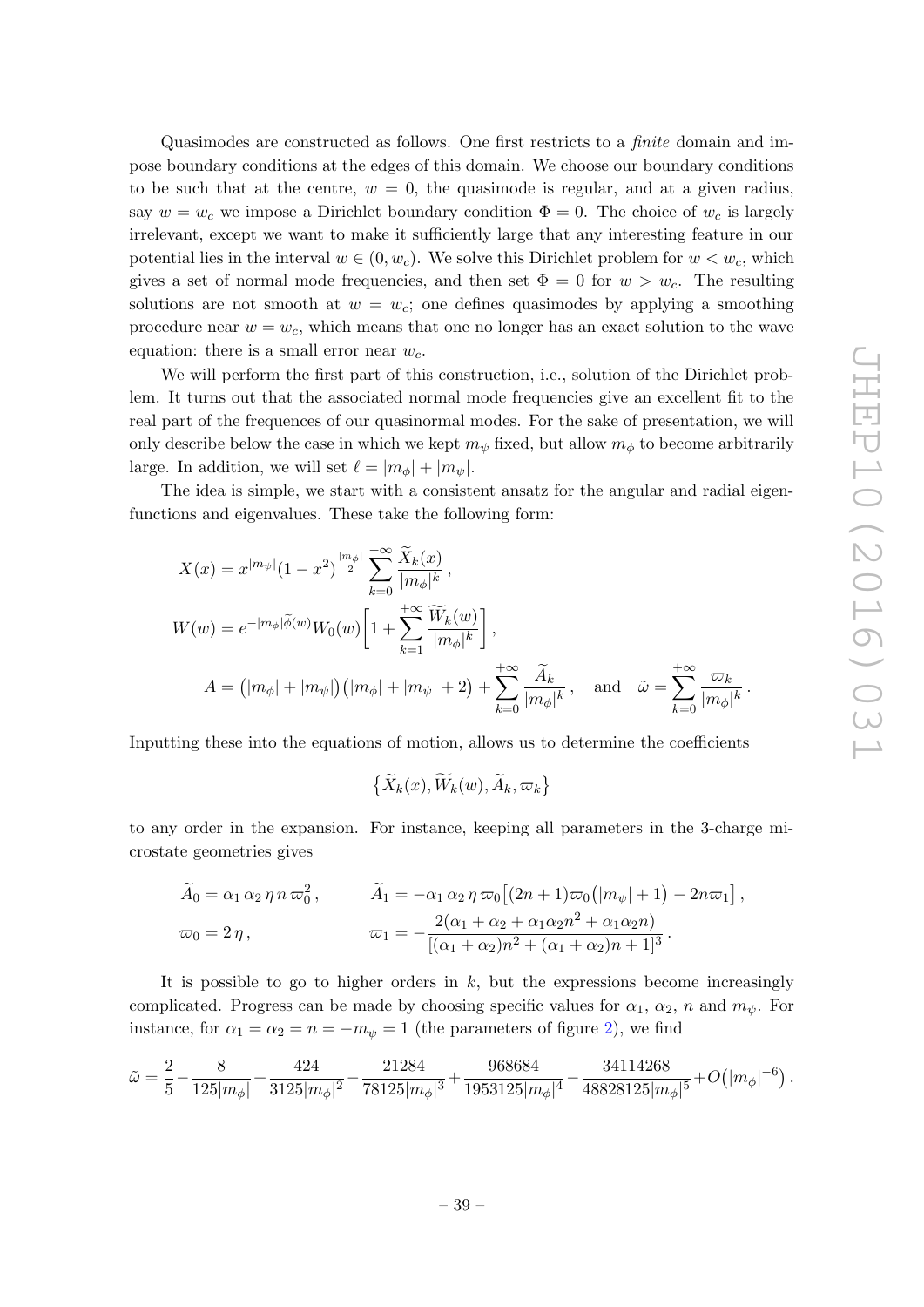Open Access. This article is distributed under the terms of the Creative Commons Attribution License [\(CC-BY 4.0\)](http://creativecommons.org/licenses/by/4.0/), which permits any use, distribution and reproduction in any medium, provided the original author(s) and source are credited.

# References

- <span id="page-40-0"></span>[1] O. Lunin and S.D. Mathur,  $AdS/CFT$  duality and the black hole information paradox, [Nucl. Phys.](http://dx.doi.org/10.1016/S0550-3213(01)00620-4) **B 623** (2002) 342 [[hep-th/0109154](https://arxiv.org/abs/hep-th/0109154)] [IN[SPIRE](http://inspirehep.net/search?p=find+EPRINT+hep-th/0109154)].
- <span id="page-40-10"></span>[2] J.M. Maldacena and L. Maoz, Desingularization by rotation, JHEP 12 [\(2002\) 055](http://dx.doi.org/10.1088/1126-6708/2002/12/055) [[hep-th/0012025](https://arxiv.org/abs/hep-th/0012025)] [IN[SPIRE](http://inspirehep.net/search?p=find+EPRINT+hep-th/0012025)].
- <span id="page-40-12"></span>[3] V. Balasubramanian, J. de Boer, E. Keski-Vakkuri and S.F. Ross, Supersymmetric conical defects: towards a string theoretic description of black hole formation, Phys. Rev. D 64 [\(2001\) 064011](http://dx.doi.org/10.1103/PhysRevD.64.064011) [[hep-th/0011217](https://arxiv.org/abs/hep-th/0011217)] [IN[SPIRE](http://inspirehep.net/search?p=find+EPRINT+hep-th/0011217)].
- <span id="page-40-14"></span>[4] O. Lunin, J.M. Maldacena and L. Maoz, Gravity solutions for the D1-D5 system with angular momentum, [hep-th/0212210](https://arxiv.org/abs/hep-th/0212210) [IN[SPIRE](http://inspirehep.net/search?p=find+EPRINT+hep-th/0212210)].
- [5] O. Lunin, *Adding momentum to D1-D5 system, JHEP* 04 [\(2004\) 054](http://dx.doi.org/10.1088/1126-6708/2004/04/054) [[hep-th/0404006](https://arxiv.org/abs/hep-th/0404006)] [IN[SPIRE](http://inspirehep.net/search?p=find+EPRINT+hep-th/0404006)].
- <span id="page-40-9"></span>[6] S. Giusto, S.D. Mathur and A. Saxena, Dual geometries for a set of 3-charge microstates, [Nucl. Phys.](http://dx.doi.org/10.1016/j.nuclphysb.2004.09.001) B 701 (2004) 357 [[hep-th/0405017](https://arxiv.org/abs/hep-th/0405017)] [IN[SPIRE](http://inspirehep.net/search?p=find+EPRINT+hep-th/0405017)].
- <span id="page-40-13"></span>[7] S. Giusto, S.D. Mathur and A. Saxena, 3-charge geometries and their CFT duals, [Nucl. Phys.](http://dx.doi.org/10.1016/j.nuclphysb.2005.01.009) B 710 (2005) 425 [[hep-th/0406103](https://arxiv.org/abs/hep-th/0406103)] [IN[SPIRE](http://inspirehep.net/search?p=find+EPRINT+hep-th/0406103)].
- <span id="page-40-11"></span>[8] S. Giusto and S.D. Mathur, *Geometry of D1-D5-P bound states*, [Nucl. Phys.](http://dx.doi.org/10.1016/j.nuclphysb.2005.09.037) B 729 (2005) 203 [[hep-th/0409067](https://arxiv.org/abs/hep-th/0409067)] [IN[SPIRE](http://inspirehep.net/search?p=find+EPRINT+hep-th/0409067)].
- [9] I. Bena and N.P. Warner, Bubbling supertubes and foaming black holes, Phys. Rev. **D 74** [\(2006\) 066001](http://dx.doi.org/10.1103/PhysRevD.74.066001) [[hep-th/0505166](https://arxiv.org/abs/hep-th/0505166)] [IN[SPIRE](http://inspirehep.net/search?p=find+EPRINT+hep-th/0505166)].
- <span id="page-40-1"></span>[10] P. Berglund, E.G. Gimon and T.S. Levi, Supergravity microstates for BPS black holes and black rings, JHEP 06 [\(2006\) 007](http://dx.doi.org/10.1088/1126-6708/2006/06/007) [[hep-th/0505167](https://arxiv.org/abs/hep-th/0505167)] [IN[SPIRE](http://inspirehep.net/search?p=find+EPRINT+hep-th/0505167)].
- <span id="page-40-2"></span>[11] G.W. Gibbons and N.P. Warner, Global structure of five-dimensional fuzzballs, [Class. Quant. Grav.](http://dx.doi.org/10.1088/0264-9381/31/2/025016) 31 (2014) 025016 [[arXiv:1305.0957](https://arxiv.org/abs/1305.0957)] [IN[SPIRE](http://inspirehep.net/search?p=find+EPRINT+arXiv:1305.0957)].
- <span id="page-40-3"></span>[12] V. Jejjala, O. Madden, S.F. Ross and G. Titchener, Non-supersymmetric smooth geometries and D1-D5-P bound states, Phys. Rev. D 71 [\(2005\) 124030](http://dx.doi.org/10.1103/PhysRevD.71.124030) [[hep-th/0504181](https://arxiv.org/abs/hep-th/0504181)] [IN[SPIRE](http://inspirehep.net/search?p=find+EPRINT+hep-th/0504181)].
- <span id="page-40-4"></span>[13] V. Cardoso, O.J.C. Dias, J.L. Hovdebo and R.C. Myers, *Instability of non-supersymmetric* smooth geometries, Phys. Rev. D 73 [\(2006\) 064031](http://dx.doi.org/10.1103/PhysRevD.73.064031) [[hep-th/0512277](https://arxiv.org/abs/hep-th/0512277)] [IN[SPIRE](http://inspirehep.net/search?p=find+EPRINT+hep-th/0512277)].
- <span id="page-40-5"></span>[14] J.C. Breckenridge, R.C. Myers, A.W. Peet and C. Vafa, *D-branes and spinning black holes*, *[Phys. Lett.](http://dx.doi.org/10.1016/S0370-2693(96)01460-8)* **B 391** (1997) 93  $[hep-th/9602065]$  $[hep-th/9602065]$  $[hep-th/9602065]$   $[INSPIRE]$  $[INSPIRE]$  $[INSPIRE]$ .
- <span id="page-40-6"></span>[15] H. Elvang, R. Emparan, D. Mateos and H.S. Reall, A supersymmetric black ring, [Phys. Rev. Lett.](http://dx.doi.org/10.1103/PhysRevLett.93.211302) 93 (2004) 211302 [[hep-th/0407065](https://arxiv.org/abs/hep-th/0407065)] [IN[SPIRE](http://inspirehep.net/search?p=find+EPRINT+hep-th/0407065)].
- <span id="page-40-7"></span>[16] D. Christodoulou and S. Klainerman, The global nonlinear stability of the Minkowski space, Princeton University Press, Princeton U.S.A. (1993) [IN[SPIRE](http://inspirehep.net/search?p=find+IRN+SPIRES-7008686)].
- <span id="page-40-8"></span>[17] M. Dafermos and G. Holzegel, *Dynamic instability of solitons in*  $4+1$  *dimensional gravity* with negative cosmological constant, [http://www.dpmms.cam.ac.uk/](http://www.dpmms.cam.ac.uk/~md384/ADSinstability.pdf)∼md384/ADSinstability.pdf (2006).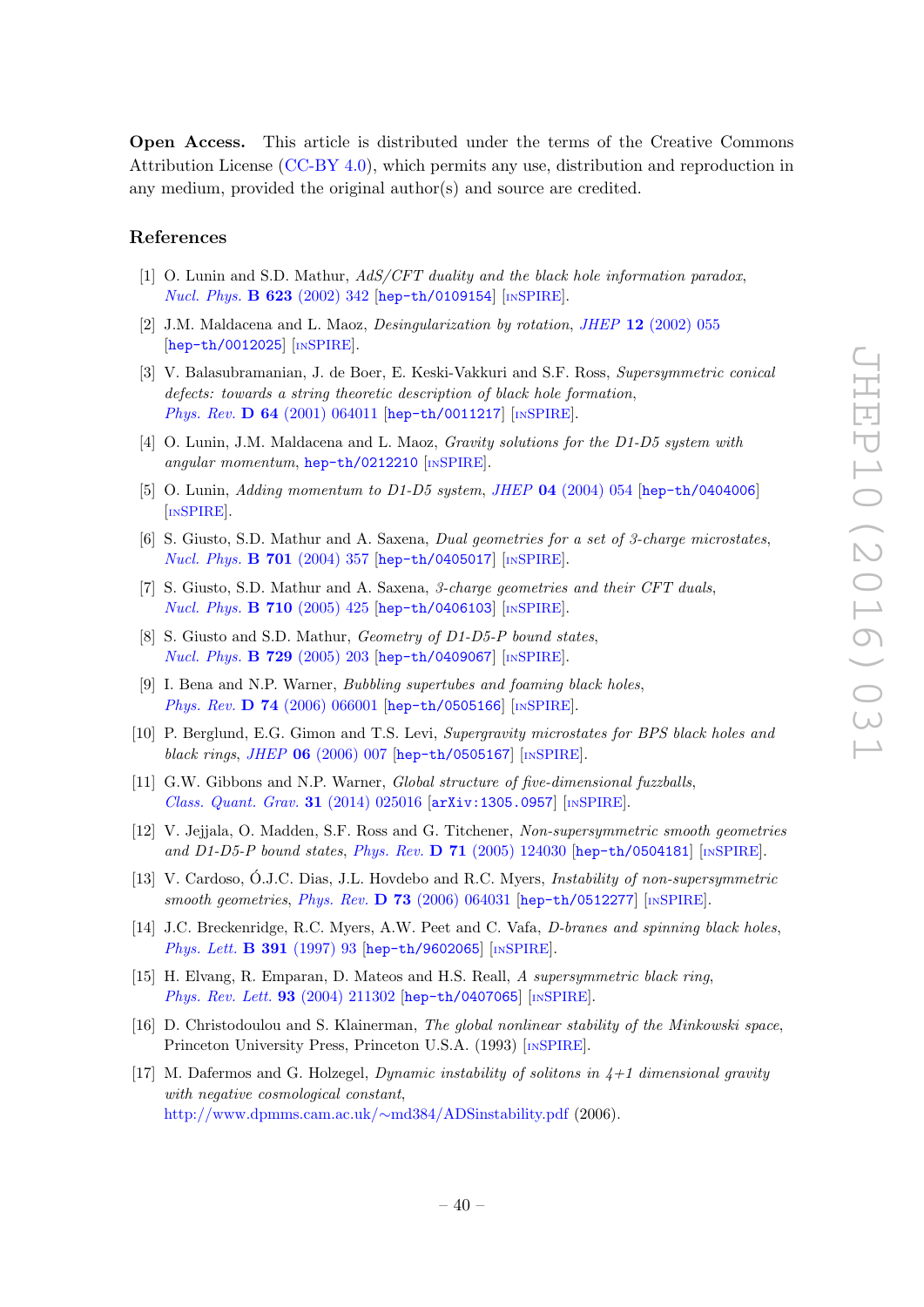- <span id="page-41-0"></span>[18] P. Bizon and A. Rostworowski, On weakly turbulent instability of anti-de Sitter space, [Phys. Rev. Lett.](http://dx.doi.org/10.1103/PhysRevLett.107.031102) 107 (2011) 031102 [[arXiv:1104.3702](https://arxiv.org/abs/1104.3702)] [IN[SPIRE](http://inspirehep.net/search?p=find+EPRINT+arXiv:1104.3702)].
- <span id="page-41-1"></span>[19] V. Cardoso, O.J.C. Dias and R.C. Myers, On the gravitational stability of  $D1-D5-P$  black holes, Phys. Rev. **D 76** [\(2007\) 105015](http://dx.doi.org/10.1103/PhysRevD.76.105015) [[arXiv:0707.3406](https://arxiv.org/abs/0707.3406)] [IN[SPIRE](http://inspirehep.net/search?p=find+EPRINT+arXiv:0707.3406)].
- <span id="page-41-2"></span>[20] J. Sbierski, Characterisation of the energy of Gaussian beams on Lorentzian manifolds: with applications to black hole spacetimes, [Anal. Part. Diff. Eq.](http://dx.doi.org/10.2140/apde.2015.8.1379) 8 (2015) 1379 [[arXiv:1311.2477](https://arxiv.org/abs/1311.2477)] [IN[SPIRE](http://inspirehep.net/search?p=find+EPRINT+arXiv:1311.2477)].
- <span id="page-41-3"></span>[21] G. Holzegel and J. Smulevici, Quasimodes and a lower bound on the uniform energy decay rate for Kerr-AdS spacetimes,  $arXiv:1303.5944$  [IN[SPIRE](http://inspirehep.net/search?p=find+EPRINT+arXiv:1303.5944)].
- <span id="page-41-4"></span>[22] J. Keir, Slowly decaying waves on spherically symmetric spacetimes and ultracompact neutron stars, [Class. Quant. Grav.](http://dx.doi.org/10.1088/0264-9381/33/13/135009) **33** (2016) 135009 [[arXiv:1404.7036](https://arxiv.org/abs/1404.7036)] [IN[SPIRE](http://inspirehep.net/search?p=find+EPRINT+arXiv:1404.7036)].
- <span id="page-41-5"></span>[23] F. John, Blow-up for quasi-linear wave equations in three space dimensions, [Commun. Pure Appl. Math.](http://dx.doi.org/10.1002/cpa.3160340103) 34 (1981) 29.
- <span id="page-41-6"></span>[24] S. Klainerman, The null condition and global existence to nonlinear wave equations, in Nonlinear systems of partial differential equations in applied mathematics. Part 1, American Mathematical Society, Providence U.S.A., Lect. Appl. Math. 23 (1986) 293.
- <span id="page-41-7"></span>[25] H. Lindblad and I. Rodnianski, The global stability of the Minkowski space-time in harmonic gauge, [math.AP/0411109](https://arxiv.org/abs/math.AP/0411109) [IN[SPIRE](http://inspirehep.net/search?p=find+EPRINT+math/0411109)].
- <span id="page-41-8"></span>[26] H. Lindblad, Global solutions of quasilinear wave equations, Amer. J. Math. 130 (2008) 115  $[\text{math.AP}/0511461]$ .
- <span id="page-41-12"></span>[27]  $\dot{\text{O}}$ .J.C. Dias, G.T. Horowitz, D. Marolf and J.E. Santos, On the nonlinear stability of asymptotically anti-de Sitter solutions, [Class. Quant. Grav.](http://dx.doi.org/10.1088/0264-9381/29/23/235019) 29 (2012) 235019 [[arXiv:1208.5772](https://arxiv.org/abs/1208.5772)] [IN[SPIRE](http://inspirehep.net/search?p=find+EPRINT+arXiv:1208.5772)].
- <span id="page-41-9"></span>[28] G. Festuccia and H. Liu, A Bohr-Sommerfeld quantization formula for quasinormal frequencies of AdS black holes, [Adv. Sci. Lett.](http://dx.doi.org/10.1166/asl.2009.1029) 2 (2009) 221  $\arXiv:0811.1033$  $\arXiv:0811.1033$  [IN[SPIRE](http://inspirehep.net/search?p=find+EPRINT+arXiv:0811.1033)].
- <span id="page-41-10"></span>[29] O. Gannot, Quasinormal modes for Schwarzschild-AdS black holes: exponential convergence to the real axis, [Commun. Math. Phys.](http://dx.doi.org/10.1007/s00220-014-2002-4) 330 (2014) 771  $\left[$ [arXiv:1212.1907](https://arxiv.org/abs/1212.1907) $\right]$   $\left[$ IN[SPIRE](http://inspirehep.net/search?p=find+EPRINT+arXiv:1212.1907) $\right]$ .
- <span id="page-41-11"></span>[30] V. Cardoso, L.C.B. Crispino, C.F.B. Macedo, H. Okawa and P. Pani, Light rings as observational evidence for event horizons: long-lived modes, ergoregions and nonlinear instabilities of ultracompact objects, Phys. Rev.  $\bf{D}$  90 [\(2014\) 044069](http://dx.doi.org/10.1103/PhysRevD.90.044069) [[arXiv:1406.5510](https://arxiv.org/abs/1406.5510)] [IN[SPIRE](http://inspirehep.net/search?p=find+EPRINT+arXiv:1406.5510)].
- <span id="page-41-13"></span>[31] J. Keir, Wave propagation on microstate geometries,  $arXiv:1609.01733$  [IN[SPIRE](http://inspirehep.net/search?p=find+EPRINT+arXiv:1609.01733)].
- <span id="page-41-14"></span>[32] S.D. Mathur, The fuzzball proposal for black holes: an elementary review, [Fortschr. Phys.](http://dx.doi.org/10.1002/prop.200410203) 53 (2005) 793 [[hep-th/0502050](https://arxiv.org/abs/hep-th/0502050)] [IN[SPIRE](http://inspirehep.net/search?p=find+EPRINT+hep-th/0502050)].
- <span id="page-41-15"></span>[33] S. Aretakis, Stability and instability of extreme Reissner-Nordström black hole spacetimes for linear scalar perturbations I, [Commun. Math. Phys.](http://dx.doi.org/10.1007/s00220-011-1254-5) 307 (2011) 17 [[arXiv:1110.2007](https://arxiv.org/abs/1110.2007)] [IN[SPIRE](http://inspirehep.net/search?p=find+EPRINT+arXiv:1110.2007)].
- <span id="page-41-16"></span>[34] S. Aretakis, Stability and instability of extreme Reissner-Nordström black hole spacetimes for linear scalar perturbations II, Annales Henri Poincaré 12 (2011) 1491 [[arXiv:1110.2009](https://arxiv.org/abs/1110.2009)] [IN[SPIRE](http://inspirehep.net/search?p=find+EPRINT+arXiv:1110.2009)].
- <span id="page-41-17"></span>[35] H.K. Kunduri and J. Lucietti, Supersymmetric black holes with lens-space topology, [Phys. Rev. Lett.](http://dx.doi.org/10.1103/PhysRevLett.113.211101) 113 (2014) 211101 [[arXiv:1408.6083](https://arxiv.org/abs/1408.6083)] [IN[SPIRE](http://inspirehep.net/search?p=find+EPRINT+arXiv:1408.6083)].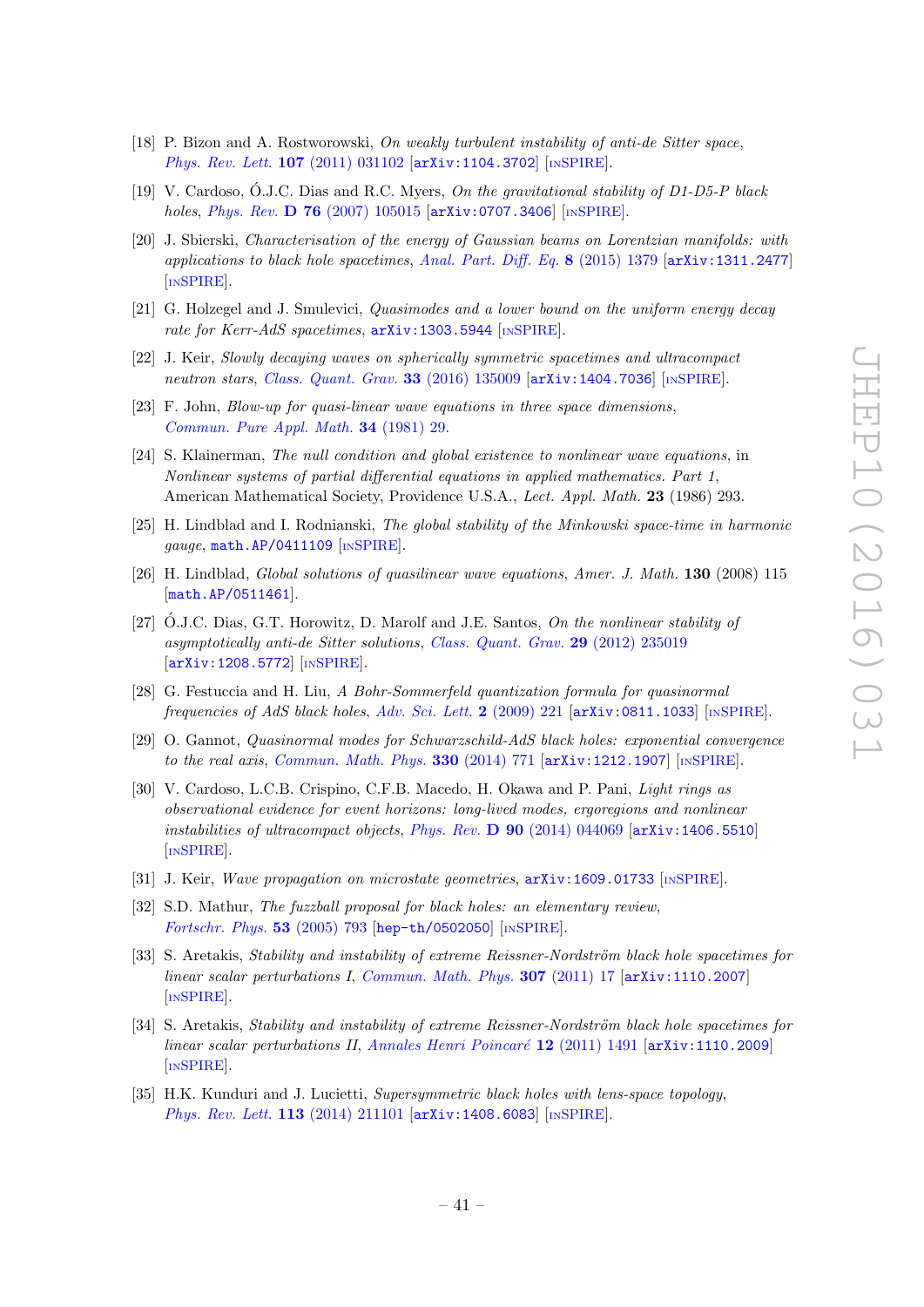- <span id="page-42-0"></span>[36] S. Tomizawa and M. Nozawa, Supersymmetric black lenses in five dimensions, Phys. Rev. **D 94** [\(2016\) 044037](http://dx.doi.org/10.1103/PhysRevD.94.044037) [[arXiv:1606.06643](https://arxiv.org/abs/1606.06643)] [IN[SPIRE](http://inspirehep.net/search?p=find+EPRINT+arXiv:1606.06643)].
- <span id="page-42-1"></span>[37] H.K. Kunduri and J. Lucietti, Black hole non-uniqueness via spacetime topology in five dimensions, JHEP 10 [\(2014\) 082](http://dx.doi.org/10.1007/JHEP10(2014)082) [[arXiv:1407.8002](https://arxiv.org/abs/1407.8002)] [IN[SPIRE](http://inspirehep.net/search?p=find+EPRINT+arXiv:1407.8002)].
- <span id="page-42-2"></span>[38] S. Giusto, L. Martucci, M. Petrini and R. Russo, 6D microstate geometries from 10D structures, [Nucl. Phys.](http://dx.doi.org/10.1016/j.nuclphysb.2013.08.018) B 876 (2013) 509 [[arXiv:1306.1745](https://arxiv.org/abs/1306.1745)] [IN[SPIRE](http://inspirehep.net/search?p=find+EPRINT+arXiv:1306.1745)].
- <span id="page-42-3"></span>[39] I. Bena et al., Smooth horizonless geometries deep inside the black-hole regime, [arXiv:1607.03908](https://arxiv.org/abs/1607.03908) [IN[SPIRE](http://inspirehep.net/search?p=find+EPRINT+arXiv:1607.03908)].
- <span id="page-42-4"></span>[40] G.W. Gibbons, D. Kastor, L.A.J. London, P.K. Townsend and J.H. Traschen, Supersymmetric selfgravitating solitons, [Nucl. Phys.](http://dx.doi.org/10.1016/0550-3213(94)90558-4) B 416 (1994) 850 [[hep-th/9310118](https://arxiv.org/abs/hep-th/9310118)] [IN[SPIRE](http://inspirehep.net/search?p=find+EPRINT+hep-th/9310118)].
- <span id="page-42-5"></span>[41] B.E. Niehoff and H.S. Reall, *Evanescent ergosurfaces and ambipolar hyperkähler metrics*, JHEP 04 [\(2016\) 130](http://dx.doi.org/10.1007/JHEP04(2016)130) [[arXiv:1601.01898](https://arxiv.org/abs/1601.01898)] [IN[SPIRE](http://inspirehep.net/search?p=find+EPRINT+arXiv:1601.01898)].
- <span id="page-42-6"></span>[42] J.B. Gutowski, D. Martelli and H.S. Reall, All supersymmetric solutions of minimal supergravity in six-dimensions, [Class. Quant. Grav.](http://dx.doi.org/10.1088/0264-9381/20/23/008) 20 (2003) 5049 [[hep-th/0306235](https://arxiv.org/abs/hep-th/0306235)] [IN[SPIRE](http://inspirehep.net/search?p=find+EPRINT+hep-th/0306235)].
- <span id="page-42-7"></span>[43] R.M. Wald, General relativity, University of Chicago Press, Chicago U.S.A. (1984) [IN[SPIRE](http://inspirehep.net/search?p=find+IRN+SPIRES-1334239)].
- <span id="page-42-8"></span>[44] M. Dafermos and I. Rodnianski, A new physical-space approach to decay for the wave equation with applications to black hole spacetimes, in Proceedings of the XVI International Congress on Mathematical Physics, P. Exner ed., World Scientific, London U.K. (2009), pp. 421–433 [[arXiv:0910.4957](https://arxiv.org/abs/0910.4957)] [IN[SPIRE](http://inspirehep.net/search?p=find+EPRINT+arXiv:0910.4957)].
- <span id="page-42-9"></span>[45] M. Dafermos, G. Holzegel and I. Rodnianski, A scattering theory construction of dynamical vacuum black holes,  $arXiv:1306.5364$  [IN[SPIRE](http://inspirehep.net/search?p=find+EPRINT+arXiv:1306.5364)].
- <span id="page-42-10"></span>[46] M. Dafermos and I. Rodnianski, The red-shift effect and radiation decay on black hole spacetimes, Commun. Pure Appl. Math.  $62$  (2009) 859 [[gr-qc/0512119](https://arxiv.org/abs/gr-qc/0512119)] [IN[SPIRE](http://inspirehep.net/search?p=find+EPRINT+gr-qc/0512119)].
- <span id="page-42-11"></span>[47] M. Dafermos and I. Rodnianski, Lectures on black holes and linear waves, Clay Math. Proc. 17 (2013) 97 [[arXiv:0811.0354](https://arxiv.org/abs/0811.0354)] [IN[SPIRE](http://inspirehep.net/search?p=find+EPRINT+arXiv:0811.0354)].
- <span id="page-42-12"></span>[48] S. Aretakis, *Horizon instability of extremal black holes*, [Adv. Theor. Math. Phys.](http://dx.doi.org/10.4310/ATMP.2015.v19.n3.a1) 19 (2015) 507 [[arXiv:1206.6598](https://arxiv.org/abs/1206.6598)] [IN[SPIRE](http://inspirehep.net/search?p=find+EPRINT+arXiv:1206.6598)].
- <span id="page-42-13"></span>[49] J. Lucietti and H.S. Reall, Gravitational instability of an extreme Kerr black hole, Phys. Rev. **D 86** [\(2012\) 104030](http://dx.doi.org/10.1103/PhysRevD.86.104030) [[arXiv:1208.1437](https://arxiv.org/abs/1208.1437)] [IN[SPIRE](http://inspirehep.net/search?p=find+EPRINT+arXiv:1208.1437)].
- <span id="page-42-14"></span>[50] M. Dafermos and I. Rodnianski, Decay for solutions of the wave equation on Kerr exterior spacetimes I-II: the cases  $|a| \ll M$  or axisymmetry,  $\arcsin(1010.5132)$  [IN[SPIRE](http://inspirehep.net/search?p=find+EPRINT+arXiv:1010.5132)].
- <span id="page-42-17"></span>[51] B. Chakrabarty, D. Turton and A. Virmani, Holographic description of non-supersymmetric orbifolded D1-D5-P solutions, JHEP 11 [\(2015\) 063](http://dx.doi.org/10.1007/JHEP11(2015)063) [[arXiv:1508.01231](https://arxiv.org/abs/1508.01231)] [IN[SPIRE](http://inspirehep.net/search?p=find+EPRINT+arXiv:1508.01231)].
- <span id="page-42-15"></span>[52] V. Ferrari and B. Mashhoon, New approach to the quasinormal modes of a black hole, [Phys. Rev.](http://dx.doi.org/10.1103/PhysRevD.30.295) D 30 (1984) 295 [IN[SPIRE](http://inspirehep.net/search?p=find+J+%22Phys.Rev.,D30,295%22)].
- <span id="page-42-16"></span>[53] H. Yang et al., Quasinormal-mode spectrum of Kerr black holes and its geometric interpretation, *Phys. Rev.* **D 86** [\(2012\) 104006](http://dx.doi.org/10.1103/PhysRevD.86.104006) [[arXiv:1207.4253](https://arxiv.org/abs/1207.4253)] [IN[SPIRE](http://inspirehep.net/search?p=find+EPRINT+arXiv:1207.4253)].
- <span id="page-42-18"></span>[54] M. Abramowitz and I.A. Stegun, Handbook of mathematical functions with formulas, graphs and mathematical tables, United States Department of Commerce, National Bureau of Standards (1964).